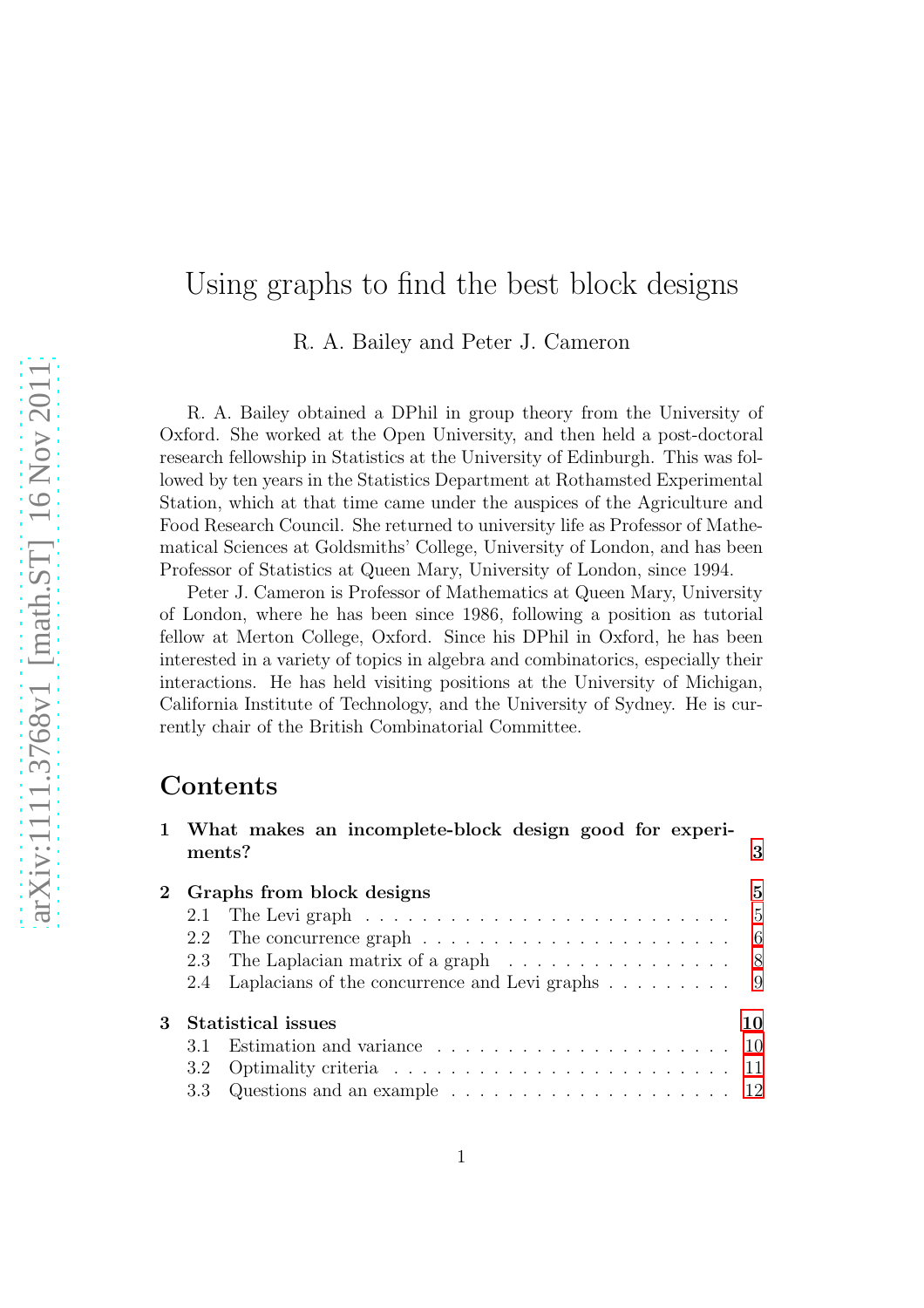| $\overline{\mathbf{4}}$ |     | Highly patterned block designs                                        | 13 |
|-------------------------|-----|-----------------------------------------------------------------------|----|
|                         | 4.1 | Balanced incomplete-block designs                                     | 13 |
|                         | 4.2 |                                                                       | 14 |
| $\bf{5}$                |     | Graph concepts linked to D-optimality                                 | 15 |
|                         | 5.1 | Spanning trees of the concurrence graph $\ldots \ldots \ldots \ldots$ | 15 |
|                         | 5.2 | Spanning trees of the Levi graph $\ldots \ldots \ldots \ldots \ldots$ | 16 |
| 6                       |     | Graph concepts linked to A-optimality                                 | 16 |
|                         | 6.1 | The concurrence graph as an electrical network $\ldots \ldots$        | 16 |
|                         | 6.2 | The Levi graph as an electrical network $\dots \dots \dots \dots$     | 18 |
|                         | 6.3 |                                                                       | 21 |
|                         | 6.4 | Random walks and electrical networks                                  | 22 |
|                         | 6.5 | Foster's formula and generalizations                                  | 23 |
|                         | 6.6 |                                                                       | 23 |
| $\overline{7}$          |     | Graph concepts linked to E-optimality                                 | 24 |
|                         | 7.1 |                                                                       | 24 |
|                         | 7.2 |                                                                       | 26 |
| 8                       |     | Some history                                                          | 26 |
| 9                       |     | Block size two                                                        | 28 |
|                         | 9.1 |                                                                       | 28 |
|                         | 9.2 |                                                                       | 30 |
|                         | 9.3 |                                                                       | 33 |
|                         | 9.4 |                                                                       | 34 |
|                         |     | 10 Very low average replication                                       | 34 |
|                         |     |                                                                       | 35 |
|                         |     |                                                                       | 35 |
|                         |     | 11 Further reading                                                    | 38 |

#### Abstract

A statistician designing an experiment wants to get as much information as possible from the data gathered. Often this means the most precise estimate possible (that is, an estimate with minimum possible variance) of the unknown parameters. If there are several parameters, this can be interpreted in many ways: do we want to minimize the average variance, or the maximum variance, or the volume of a confidence region for the parameters?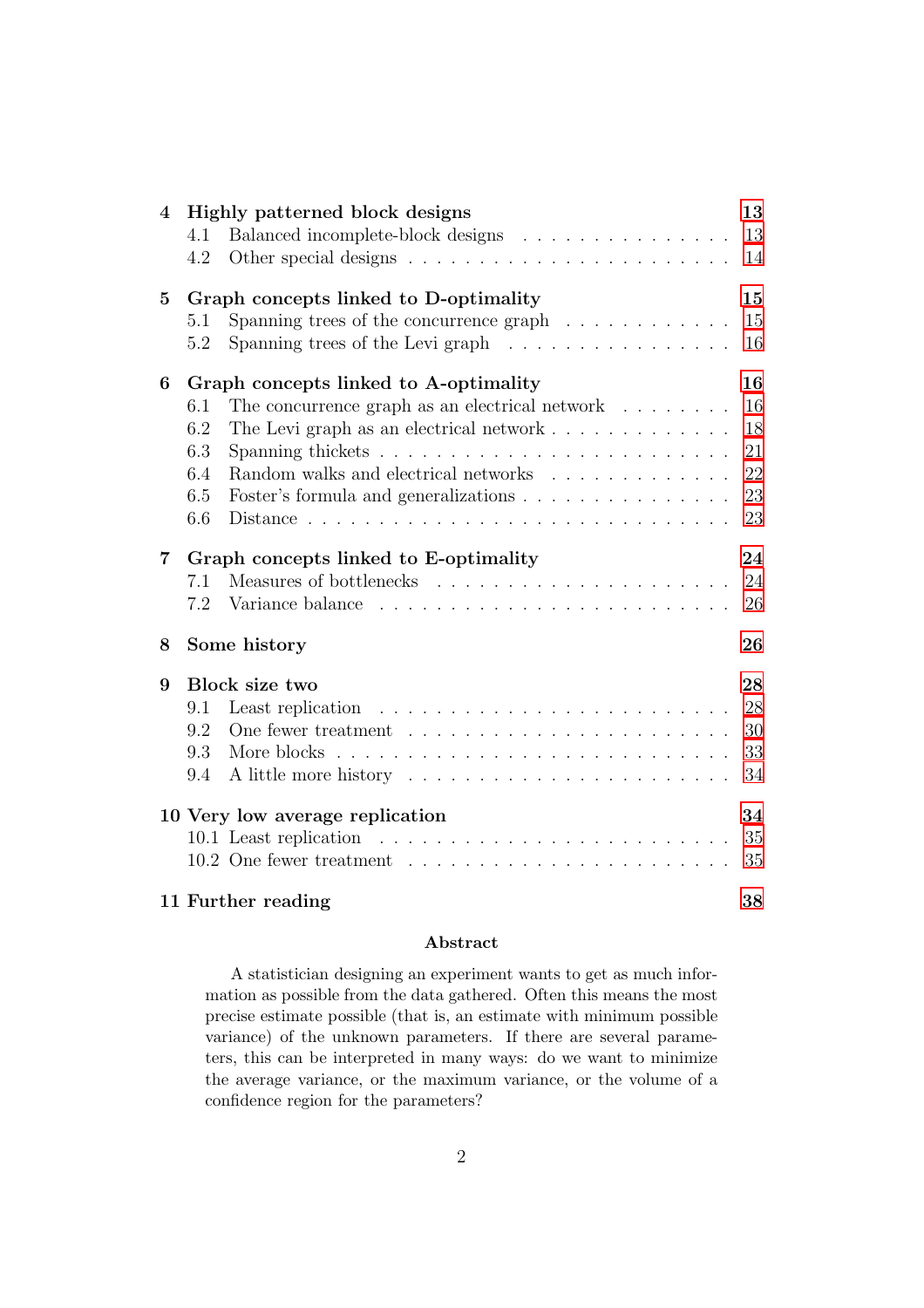In the case of block designs, these optimality criteria can be calculated from the concurrence graph of the design, and in many cases from its Laplacian eigenvalues. The Levi graph can also be used. The various criteria turn out to be closely connected with other properties of the graph as a network, such as number of spanning trees, isoperimetric number, and the sum of the resistances between pairs of vertices when the graph is regarded as an electrical network.

In this chapter, we discuss the notions of optimality for incompleteblock designs, explain the graph-theoretic connections, and prove some old and new results about optimality.

# <span id="page-2-0"></span>1 What makes an incomplete-block design good for experiments?

Experiments are designed in many ways: for example, Latin squares, block designs, split-plot designs. Combinatorialists, on the other hand, have a much more specialized usage of the term "design", as we remark later. We are concerned here with incomplete-block designs, more special than the statistician's designs and more general than the mathematician's.

To a statistician, a *block design* has two components. There is an underlying set of experimental units, partitioned into b blocks of size k. There is a further set of  $v$  treatments, and also a function  $f$  from units to treatments, specifying which treatment is allocated to which experimental unit; that is,  $f(\omega)$  is the treatment allocated to experimental unit  $\omega$ . Thus each block defines a subset, or maybe a multi-subset, of the treatments.

In a *complete-block design*, we have  $k = v$  and each treatment occurs once in every block. Here we assume that blocks are incomplete in the sense that  $k < v$ .

We assume that the purpose of the experiment is to find out about the treatments, and differences between them. The blocks are an unavoidable nuisance, an inherent feature of the experimental units. In an agricultural experiment the experimental units may be field plots and the blocks may be fields or plough-lines; in a clinical trial the experimental units may be patients and the blocks hospitals; in process engineering the experimental units may be runs of a machine that is recalibrated each day and the blocks days. See [\[5\]](#page-38-0) for further examples.

In all of these situations, the values of  $b, k$  and  $v$  are given. Given these values, not all incomplete-block designs are equally good. This chapter describes some criteria that can be used to choose between them.

For example, Fig. [1](#page-3-0) shows two block designs with  $v = 15$ ,  $b = 7$  and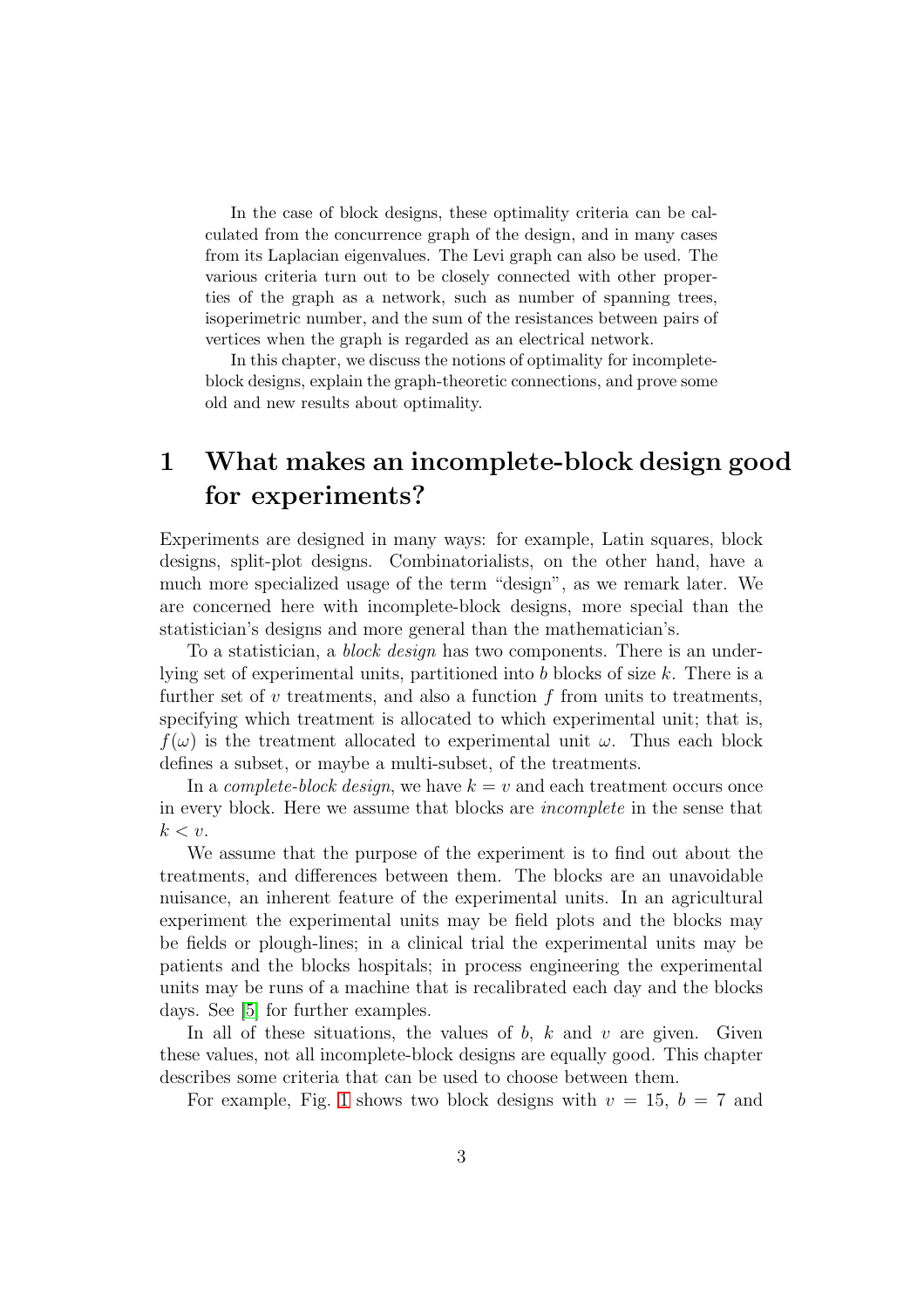

<span id="page-3-0"></span>Figure 1: Two block designs with  $v = 15$ ,  $b = 7$  and  $k = 3$ 

 $k = 3$ . We use the convention that the treatments are labelled 1, ..., v, that columns represent blocks, and that the order of the entries in each column is not significant. Where necessary, we use the notation  $\Gamma_i$  to refer to the block which is shown as the jth column, for  $j = 1, \ldots, b$ .

The replication  $r_i$  of treatment i is defined to be  $|f^{-1}(i)|$ , which is the number of experimental units to which it is allocated. For the design in Fig. [1\(](#page-3-0)a),  $r_i \in \{1,2\}$  for all i. As we see later, statisticians tend to prefer designs in which all the replications are as equal as possible. If  $r_i = r_j$  for  $1 \leq i \leq j \leq v$  then the design is *equireplicate*: then the common value of  $r_i$ is usually written as r, and  $vr = bk$ .

The design in Fig. [1\(](#page-3-0)b) is a *queen-bee design* because there is (at least) one treatment that occurs in every block. Scientists tend to prefer such designs because they have been taught to compare every treatment to one distinguished treatment, which may be called a control treatment.

| $\begin{array}{ c c c c c c } \hline 1 & 1 & 1 & 2 & 2 & 2 \\ 2 & 3 & 3 & 4 & 3 & 3 & 4 \\ 3 & 4 & 5 & 5 & 4 & 5 & 5 \\ \hline \end{array}$ |  |  | $\begin{array}{ c c c c c c }\hline 1&1&1&1&2&2&2\\ \hline 1&3&3&4&3&3&4\\ 2&4&5&5&4&5&5\\ \hline \end{array}$ |  |  |  |
|---------------------------------------------------------------------------------------------------------------------------------------------|--|--|----------------------------------------------------------------------------------------------------------------|--|--|--|

<span id="page-3-1"></span>Figure 2: Two block designs with  $v = 5$ ,  $b = 7$  and  $k = 3$ 

Fig. [2](#page-3-1) shows two block designs with  $v = 5$ ,  $b = 7$  and  $k = 3$ . The design in Fig. [2\(](#page-3-1)b) shows a new feature: treatment 1 occurs on two experimental units in block  $\Gamma_1$ . A block design is *binary* if  $f(\alpha) \neq f(\omega)$  whenever  $\alpha$  and  $\omega$ are experimental units in the same block. The design in Fig.  $2(a)$  is binary. It seems to be obvious that binary designs must be better than non-binary ones, but we shall see later that this is not necessarily so. However, if there is any block on which  $f$  is constant, then that block provides no information about treatments, so we assume from now on that there are no such blocks.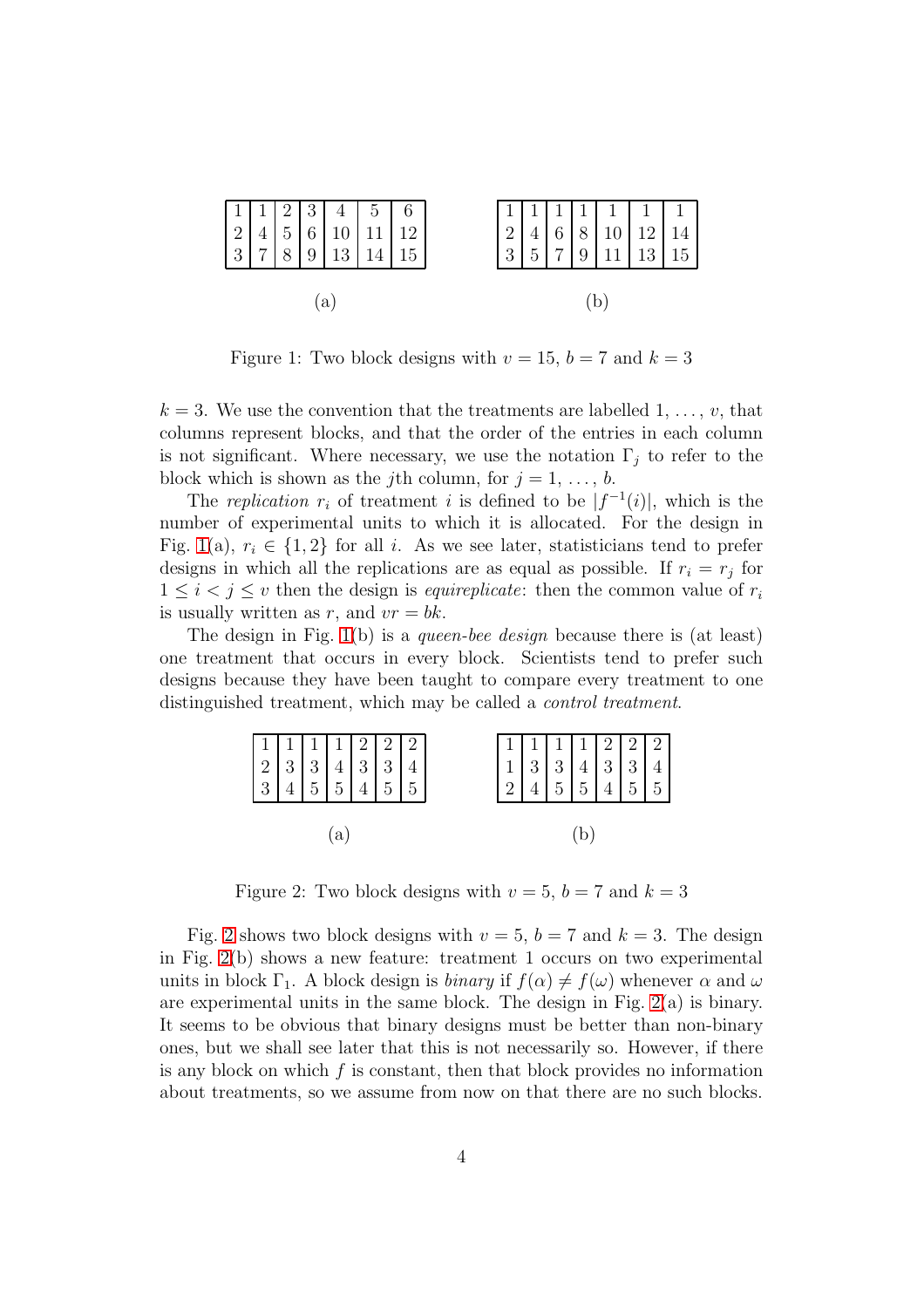

<span id="page-4-2"></span>Figure 3: Two block designs with  $v = 7$ ,  $b = 7$  and  $k = 3$ 

Fig. [3](#page-4-2) shows two equireplicate binary block designs with  $v = 7$ ,  $b = 7$ and  $k = 3$ . A binary design is *balanced* if every pair of distinct treatments occurs together in the same number of blocks. If that number is  $\lambda$ , then  $r(k-1) = (v-1)\lambda$ . Such designs are also called 2-*designs* or *BIBDs*. The design in Fig. [3\(](#page-4-2)a) is balanced with  $\lambda = 1$ ; the design in Fig. 3(b) is not balanced.

Pure mathematicians usually assume that, if they exist, balanced designs are better than non-balanced ones. (Indeed, many do not call a structure a 'design' unless it is balanced.) As we shall show in Section [4.1,](#page-12-1) this assumption is correct for all the criteria considered here. However, for given values of v and  $k$ , a non-balanced design with a larger value of b may produce more information than a balanced design with a smaller value of b.

## <span id="page-4-1"></span><span id="page-4-0"></span>2 Graphs from block designs

### 2.1 The Levi graph

A simple way of representing a block design is its Levi graph, or incidence *graph*, introduced in [\[40\]](#page-41-0). This graph has  $v + b$  vertices, one for each block and one for each treatment. There are bk edges, one for each experimental unit. If experimental unit  $\omega$  is in block j and  $f(\omega) = i$ , then the corresponding edge  $\tilde{e}_{\omega}$  joins vertices i and j. Thus the graph is bipartite, with one part consisting of block vertices and the other part consisting of treatment vertices. Moreover, the graph has multiple edges if the design is not binary. Fig. [4](#page-5-1) gives the Levi graph of the design in Fig. [2\(](#page-3-1)b).

We regard two block designs as the same if one can be obtained from the other by permuting the experimental units within each block. Since the vertices of the Levi graph are labelled, there is a bijection between block designs and their Levi graphs.

Let  $n_{ij}$  be the number of edges from treatment-vertex i to block-vertex j; that is, treatment i occurs on  $n_{ij}$  experimental units in block j. The  $v \times b$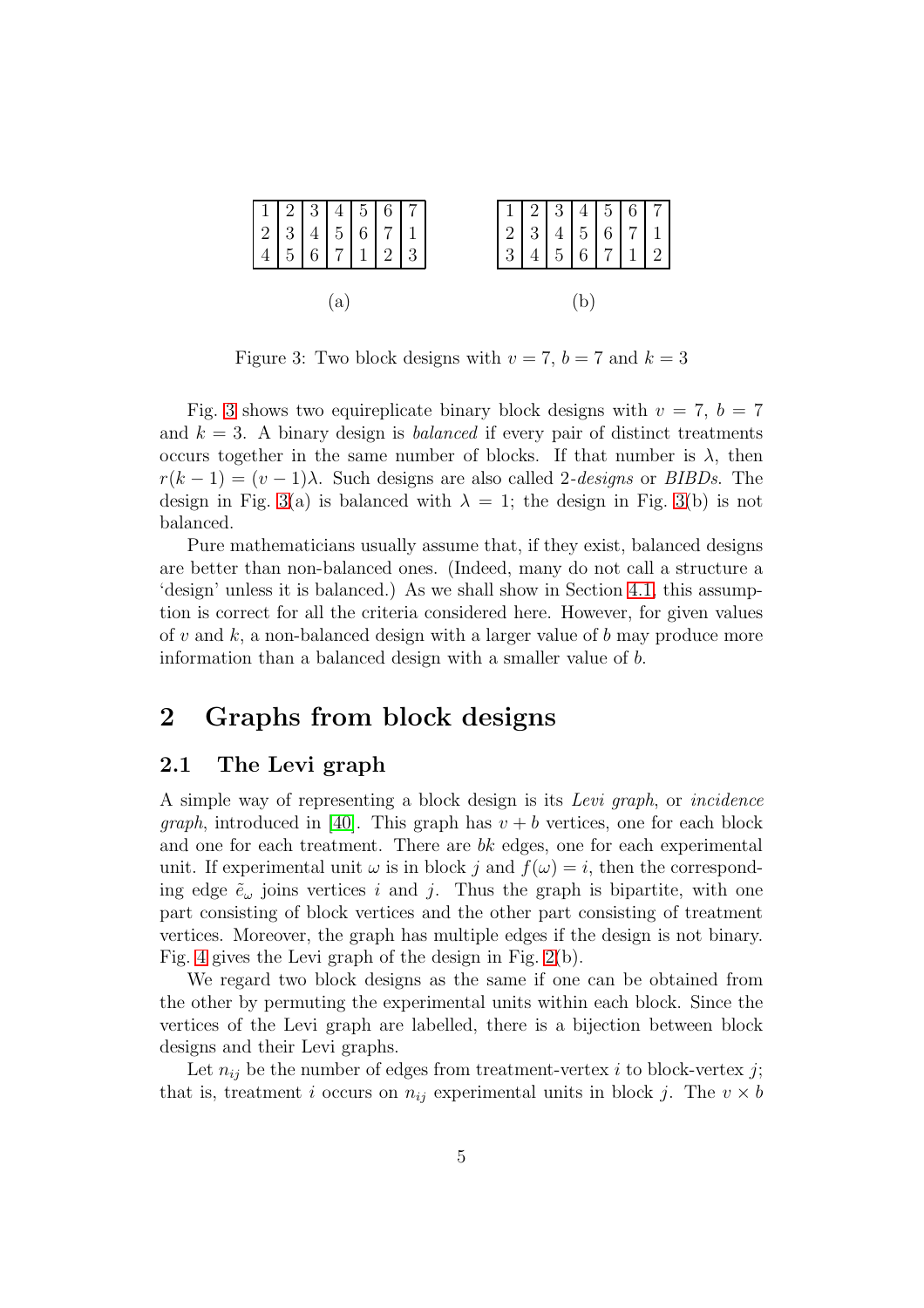

<span id="page-5-1"></span>Figure 4: The Levi graph of the design in Fig. [2\(](#page-3-1)b)

matrix N whose entries are the  $n_{ij}$  is the *incidence matrix* of the block design. If the rows and columns of  $N$  are labelled, we can recover the block design from its incidence matrix.

### <span id="page-5-0"></span>2.2 The concurrence graph

In a binary design, the *concurrence*  $\lambda_{ij}$  of treatments i and j is  $r_i$  if  $i = j$ and otherwise is the number of blocks in which  $i$  and  $j$  both occur. For nonbinary designs we have to count the number of occurrences of the pair  $\{i, j\}$ in blocks according to multiplicity, so that  $\lambda_{ij}$  is the  $(i, j)$ -entry of  $\Lambda$ , where  $\Lambda = NN^{\top}$ . The matrix  $\Lambda$  is called the *concurrence matrix* of the design.

The *concurrence graph* of the design has the treatments as vertices. There are no loops. If  $i \neq j$ , then there are  $\lambda_{ij}$  edges between vertices i and j. Each such edge corresponds to a pair  $\{\alpha,\omega\}$  of experimental units in the same block, with  $f(\alpha) = i$  and  $f(\omega) = j$ : we denote this edge by  $e_{\alpha\omega}$ . (This edge does not join the experimental units  $\alpha$  and  $\omega$ ; it joins the treatments applied to these units.) It follows that the degree  $d_i$  of vertex i is given by

$$
d_i = \sum_{j \neq i} \lambda_{ij}.\tag{1}
$$

Figs. [5](#page-6-0) and [6](#page-6-1) show the concurrence graphs of the designs in Figs. [1](#page-3-0) and [2,](#page-3-1) respectively.

If  $k = 2$ , then the concurrence graph is effectively the same as the block design. Although the block design cannot be recovered from the concurrence graph for larger values of  $k$ , we shall see in Section [3.2](#page-10-0) that the concurrence graphs contain enough information to decide between two block designs on any of the usual statistical criteria. They were introduced as variety concurrence graphs in [\[44\]](#page-41-1), but are so useful that they may have been considered earlier.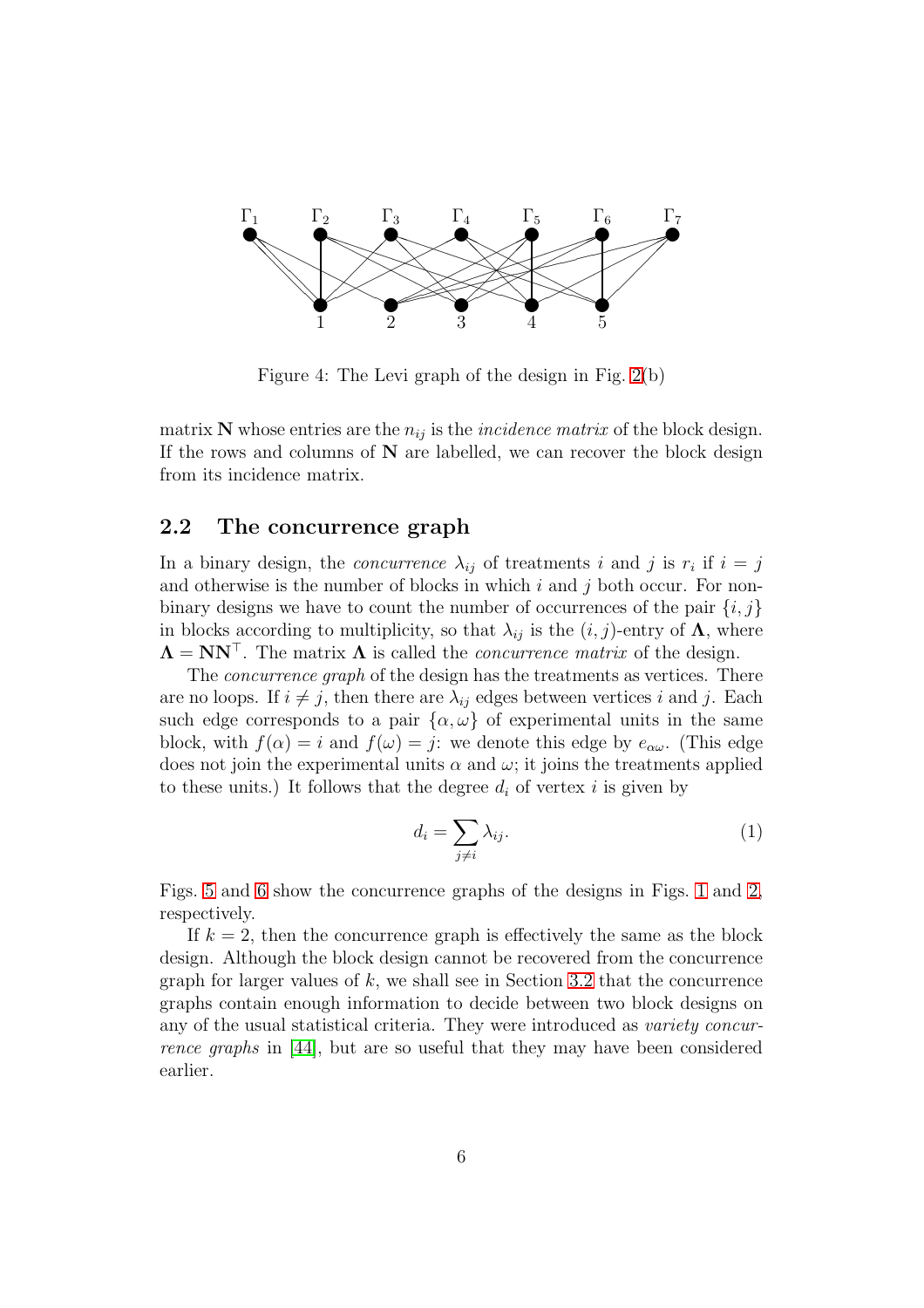

<span id="page-6-0"></span>Figure 5: The concurrence graphs of the designs in Fig. [1](#page-3-0)



<span id="page-6-1"></span>Figure 6: The concurrence graphs of the designs in Fig. [2](#page-3-1)

| $\begin{bmatrix} 8 & -1 & -3 & -2 & -2 \end{bmatrix}$ |                          |  |  |     | $\begin{bmatrix} 8 & -2 & -2 & -2 \\ -2 & -2 & -2 \end{bmatrix}$                                        |
|-------------------------------------------------------|--------------------------|--|--|-----|---------------------------------------------------------------------------------------------------------|
|                                                       | $-1$ 8 $-3$ $-2$ $-2$    |  |  |     | $\begin{vmatrix} -2 & 8 & -2 & -2 & -2 \end{vmatrix}$                                                   |
|                                                       | $-3$ $-3$ 10 $-2$ $-2$   |  |  |     |                                                                                                         |
| $\begin{vmatrix} -2 & -2 & -2 & 8 & -2 \end{vmatrix}$ |                          |  |  |     |                                                                                                         |
| $\begin{vmatrix} -2 & -2 & -2 & -2 & 8 \end{vmatrix}$ |                          |  |  |     | $\begin{bmatrix} -2 & -2 & 8 & -2 & -2 \\ -2 & -2 & -2 & 8 & -2 \\ -2 & -2 & -2 & -2 & 8 \end{bmatrix}$ |
|                                                       | $\left( \text{a}\right)$ |  |  | (b) |                                                                                                         |

<span id="page-6-2"></span>Table 1: The Laplacian matrices of the concurrence graphs in Fig. [6](#page-6-1)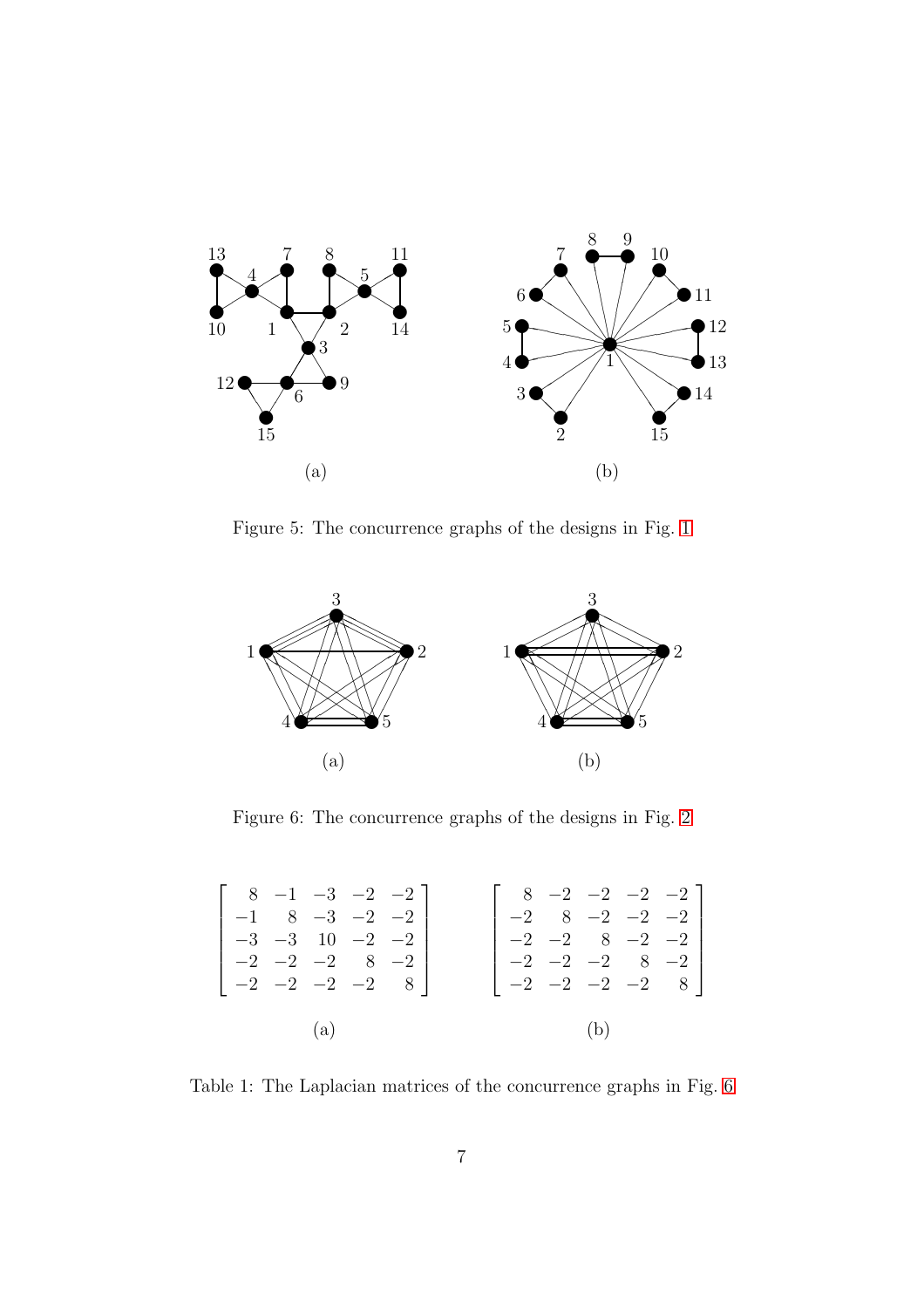## <span id="page-7-0"></span>2.3 The Laplacian matrix of a graph

Let  $H$  be an arbitrary graph with  $n$  vertices: it may have multiple edges, but no loops. The *Laplacian matrix*  $\bf{L}$  of  $H$  is defined to be the square matrix with rows and columns indexed by the vertices of H whose  $(i, i)$ -entry  $L_{ii}$ is the valency of vertex i and whose  $(i, j)$ -entry  $L_{ij}$  is the negative of the number of edges between vertices i and j if  $i \neq j$ . Then  $L_{ii} = \sum_{j \neq i} L_{ij}$  for  $1 \leq i \leq n$ , and so the row sums of **L** are all zero. It follows that **L** has eigenvalue 0 on the all-1 vector; this is called the trivial eigenvalue of L. We show below that the multiplicity of the zero eigenvalue is equal to the number of connected components of  $H$ . Thus the multiplicity is 1 if and only if  $H$  is connected.

<span id="page-7-1"></span>Call the remaining eigenvalues of  $L$  non-trivial. They are all non-negative, as we show in the following theorem (see [\[7\]](#page-38-1)).

**Theorem 1** (a) If **L** is a Laplacian matrix, then **L** is positive semi-definite.

(b) If **L** is a Laplacian matrix of order n and **x** is any vector in  $\mathbb{R}^n$ , then

$$
\mathbf{x}^{\top} \mathbf{L} \mathbf{x} = \sum_{\text{edges } ij} (x_i - x_j)^2.
$$

- (c) If  $L_1$  and  $L_2$  are the Laplacian matrices of graphs  $H_1$  and  $H_2$  with the same vertices, and if  $H_2$  is obtained from  $H_1$  by inserting one extra edge, then  $L_2 - L_1$  is positive semi-definite.
- (d) If  $\bf{L}$  is the Laplacian matrix of the graph  $H$ , then the multiplicity of the zero eigenvalue of  $L$  is equal to the number of connected components of H.

**Proof** Each edge between vertices i and j defines a  $v \times v$  matrix whose entries are all 0 apart from the following submatrix:

$$
\begin{array}{cc} i & j \\ j & \left[ \begin{array}{cc} 1 & -1 \\ -1 & 1 \end{array} \right] \end{array}.
$$

The Laplacian is the sum of these matrices, which are all positive semidefinite. This proves (a), (b) and (c).

From  $(b)$ , the vector  $x$  is in the null space of the Laplacian if and only if x takes the same value on both vertices of each edge, which happens if and only if it takes a constant value on each connected component. This proves (d).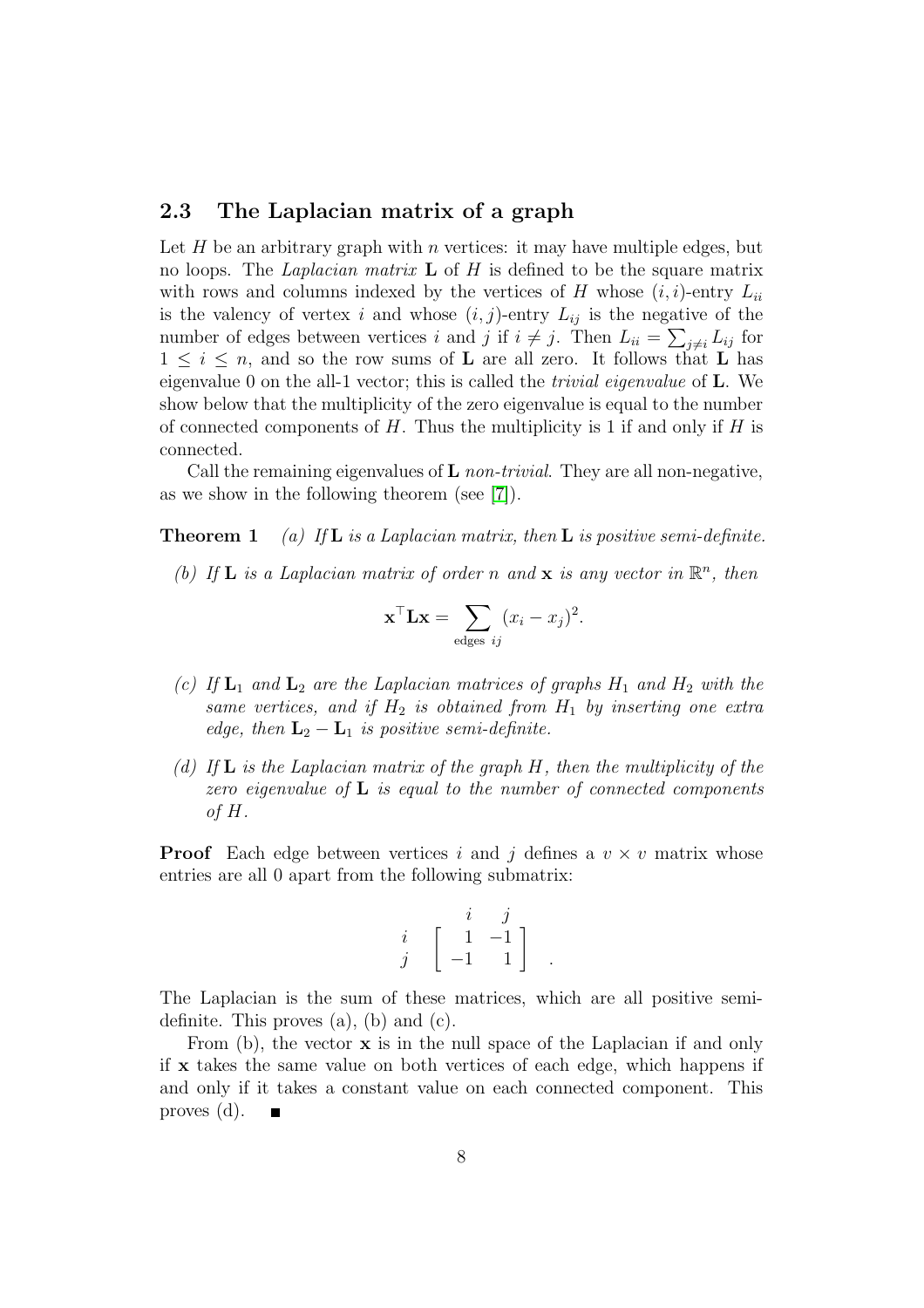Theorem [1](#page-7-1) shows that the smallest non-trivial eigenvalue of a connected graph is positive. This eigenvalue is sometimes called the *algebraic connec*tivity of the graph. The statistical importance of this is shown in Section [3.2.](#page-10-0)

In Section [3.1](#page-9-1) we shall need the Moore–Penrose generalized inverse of  $\mathbf{L}^$ of **L** (see [\[45\]](#page-41-2)). Put  $\mathbf{P}_0 = n^{-1} \mathbf{J}_n$ , where  $\mathbf{J}_n$  is the  $n \times n$  matrix whose entries are all 1, so that  $P_0$  is the matrix of orthogonal projection onto the space spanned by the all-1 vector. If H is connected then  $L + P_0$  is invertible, and

$$
\mathbf{L}^- = (\mathbf{L} + \mathbf{P}_0)^{-1} - \mathbf{P}_0,
$$

so that  $\mathbf{L}\mathbf{L}^- = \mathbf{L}^- \mathbf{L} = \mathbf{I}_n - \mathbf{P}_0$ , where  $\mathbf{I}_n$  is the identity matrix of order n.

## <span id="page-8-0"></span>2.4 Laplacians of the concurrence and Levi graphs

There is a relationship between the Laplacian matrices of the concurrence and Levi graphs of a block design  $\Delta$ . Let N be the incidence matrix of the design, and  $\bf{R}$  the diagonal matrix (with rows and columns indexed by treatments) whose  $(i, i)$  entry is the replication  $r_i$  of treatment i. If the design is equireplicate, then  $\mathbf{R} = r\mathbf{I}_v$ , where r is the replication number.

For the remainder of the paper, we will use  $L$  for the Laplacian matrix of the concurrence graph G of  $\Delta$ , and L for the Laplacian matrix of the Levi graph  $\tilde{G}$  of  $\Delta$ . Then it is straightforward to show that

$$
\mathbf{L} = k\mathbf{R} - \mathbf{N}\mathbf{N}^{\top}, \qquad \tilde{\mathbf{L}} = \begin{bmatrix} \mathbf{R} & -\mathbf{N} \\ -\mathbf{N}^{\top} & k\mathbf{I} \end{bmatrix}.
$$

The Levi graph is connected if and only if the concurrence graph is connected; thus 0 is a simple eigenvalue of  $\bf{L}$  if and only if it is a simple eigenvalue of L, which in turn occurs if and only if all contrasts between treatment parameters are estimable (see Section [3.1\)](#page-9-1). A block design with this property is itself called connected: we consider only connected block designs.

In the equireplicate case, the above expressions for  $L$  and  $L$  give a relationship between their Laplacian eigenvalues, as follows. Let x be an eigenvector of L with eigenvalue  $\phi \neq rk$ . Then, for each of the two solutions  $\theta$  of the quadratic equation

$$
rk - \phi = (r - \theta)(k - \theta),
$$

there is a unique vector **z** in  $\mathbb{R}^b$  such that  $\begin{bmatrix} \mathbf{x}^{\top} & \mathbf{z}^{\top} \end{bmatrix}^{\top}$  is an eigenvector of  $\tilde{\mathbf{L}}$ with eigenvalue  $\theta$ . Conversely, any eigenvalue  $\theta \neq k$  of  $\tilde{\bf{L}}$  arises in this way.

The Laplacian matrices of the concurrence graphs in Fig. [6](#page-6-1) are shown in Table [1.](#page-6-2)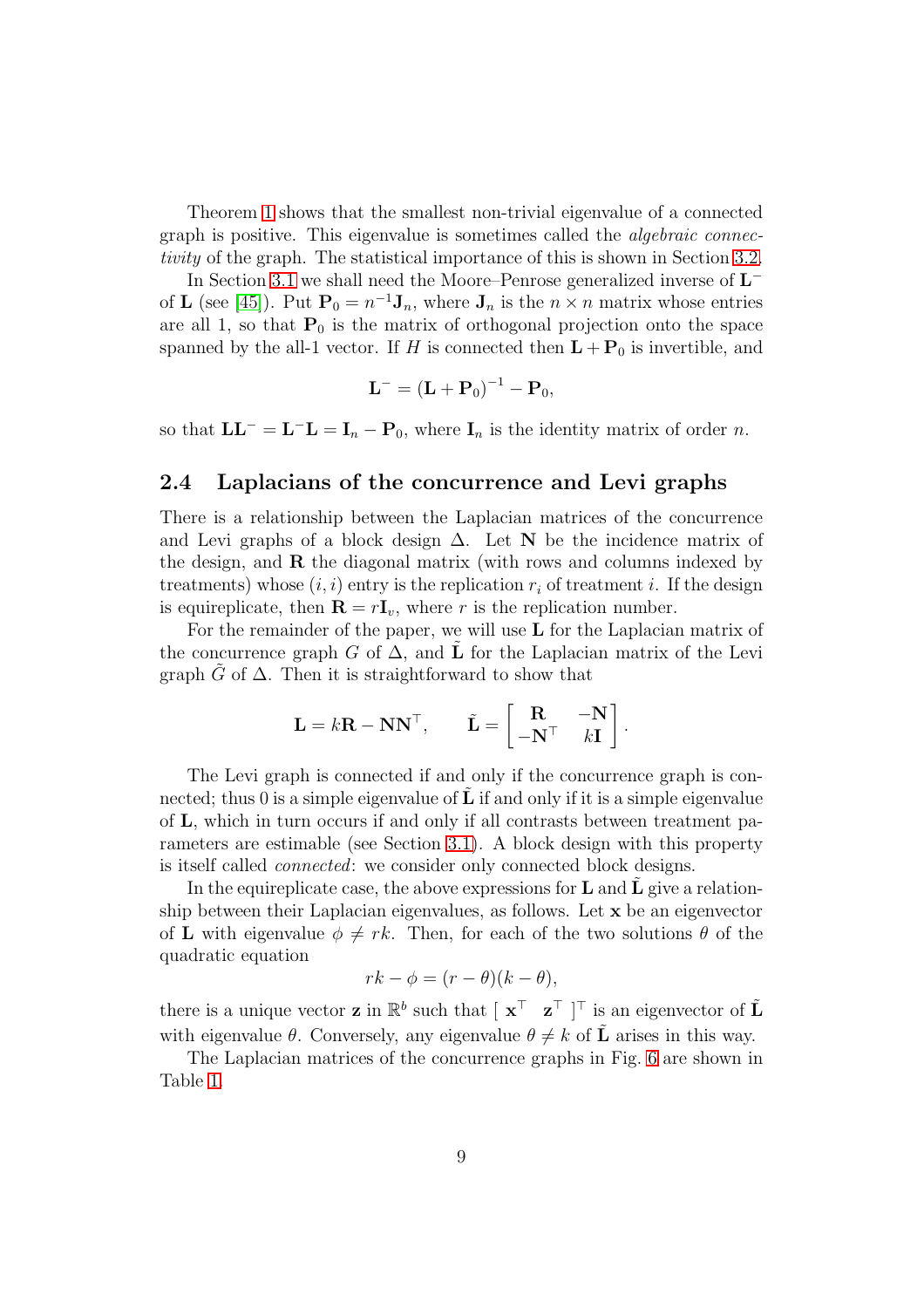## <span id="page-9-1"></span><span id="page-9-0"></span>3 Statistical issues

### 3.1 Estimation and variance

As part of the experiment, we measure the response  $Y_\omega$  on each experimental unit  $\omega$ . If  $\omega$  is in block Γ, then we assume that

<span id="page-9-2"></span>
$$
Y_{\omega} = \tau_{f(\omega)} + \beta_{\Gamma} + \varepsilon_{\omega};\tag{2}
$$

here,  $\tau_i$  is a constant depending on treatment i,  $\beta_{\Gamma}$  is a constant depending on block Γ, and  $\varepsilon_{\omega}$  is a random variable with expectation 0 and variance  $\sigma^2$ . Furthermore, if  $\alpha \neq \omega$ , then  $\varepsilon_{\alpha}$  and  $\varepsilon_{\omega}$  are uncorrelated.

It is clear that we can add a constant to every block parameter, and subtract that constant from every treatment parameter, without changing [\(2\)](#page-9-2). It is therefore impossible to estimate the individual treatment parameters. However, if the design is connected, then we can estimate all contrasts in the treatment parameters: that is, all linear combinations of the form  $\sum_i x_i \tau_i$ for which  $\sum_i x_i = 0$ . In particular, we can estimate all the simple treatment differences  $\tau_i - \tau_j$ .

An *estimator* is a function of the responses  $Y_\omega$ , so it is itself a random variable. An estimator of a value is unbiased if its expectation is equal to the true value; it is linear if it is a linear function of the responses. Amongst linear unbiased estimators, the best one (the so-called BLUE), is the one with the least variance. Let  $V_{ij}$  be the variance of the BLUE for  $\tau_i - \tau_j$ .

If all the experimental units form a single block, then the BLUE of  $\tau_1 - \tau_2$ is just the difference between the average responses for treatments 1 and 2. It follows that

$$
V_{12} = \left(\frac{1}{r_1} + \frac{1}{r_2}\right)\sigma^2.
$$

When  $v = 2$ , this variance is minimized (for a given number of experimental units) when  $r_1 = r_2$ . Moreover, if the responses are normally distributed then the length of the 95% confidence interval for  $\tau_1 - \tau_2$  is proportional to  $t(r_1 + r_2 - 2, 0.975)\sqrt{V_{12}}$ , where  $t(d, p)$  is the 100p-th percentile of the t distribution on d degrees of freedom. The smaller the confidence interval, the more likely is our estimate to be close to the true value. This length can be made smaller by increasing  $r_1 + r_2$ , decreasing  $|r_1 - r_2|$ , or decreasing  $\sigma^2$ .

However, matters are not so simple when  $k < v$  and  $v > 2$ . The following result can be found in any statistical textbook about block designs (see the section on further reading for recommendations).

<span id="page-9-3"></span>Theorem 2 Let L be the Laplacian matrix of the concurrence graph of a connected block design. If  $\sum_i x_i = 0$ , then the variance of the BLUE of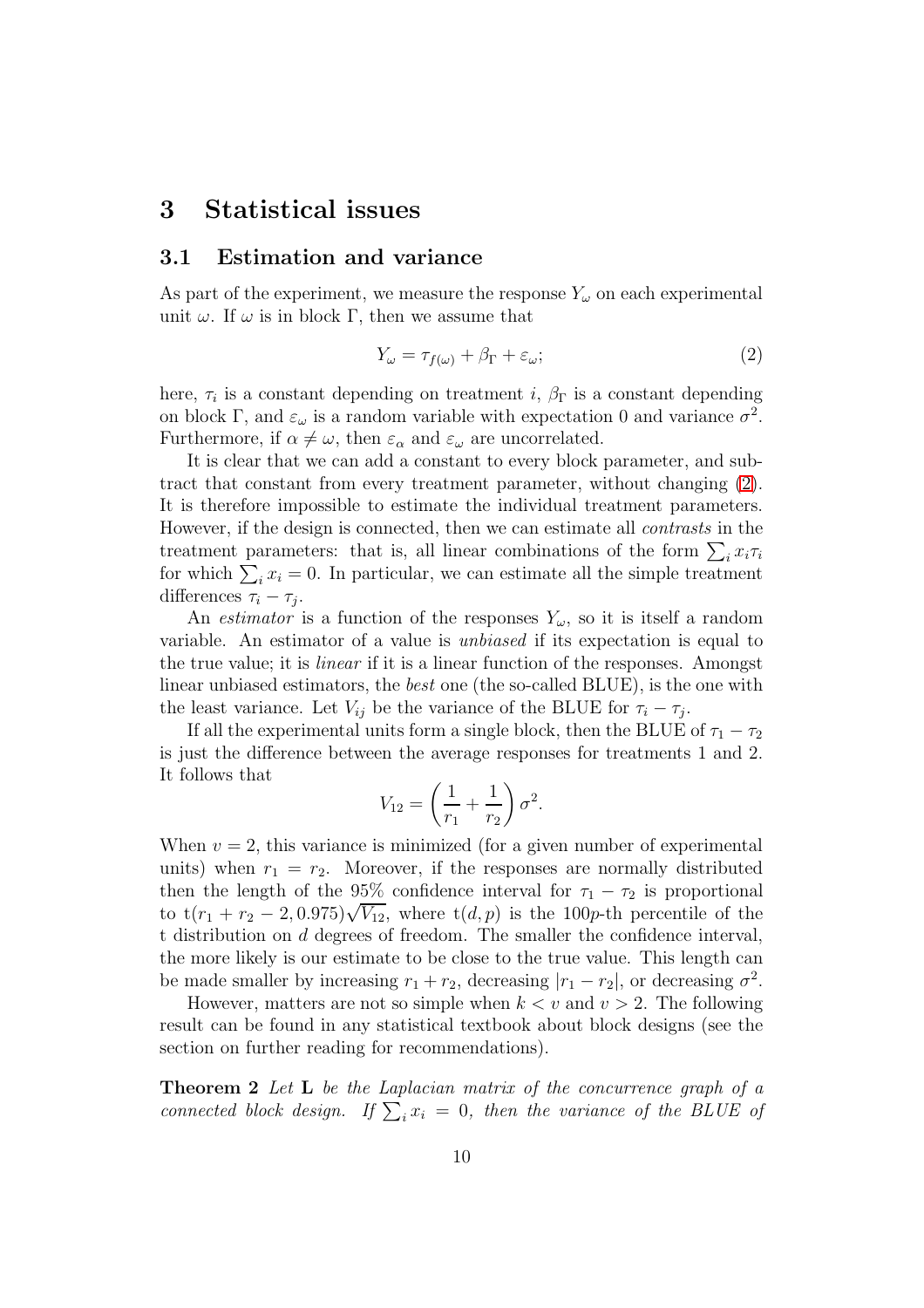$\sum_i x_i \tau_i$  is equal to  $(\mathbf{x}^\top \mathbf{L}^- \mathbf{x})k\sigma^2$ . In particular, the variance  $V_{ij}$  of the BLUE of the simple difference  $\tau_i - \tau_j$  is given by  $V_{ij} = (L_{ii}^- + L_{jj}^- - 2L_{ij}^-) k\sigma^2$ .

## <span id="page-10-0"></span>3.2 Optimality criteria

We want all of the  $V_{ij}$  to be as small as possible, but this is a multidimensional problem if  $v > 2$ . Let V be the average of the variances  $V_{ij}$ over all treatments i, j with  $i \neq j$ . Theorem [2](#page-9-3) shows that, for each fixed i,

$$
\sum_{j \neq i} V_{ij} = \sum_{j \neq i} (L_{ii}^- + L_{jj}^- - 2L_{ij}^-)k\sigma^2
$$
  
= 
$$
[(v - 1)L_{ii}^- + (\text{Tr}(\mathbf{L}^-) - L_{ii}^-) + 2L_{ii}^-]k\sigma^2
$$
  
= 
$$
[vL_{ii}^- + \text{Tr}(\mathbf{L}^-)]k\sigma^2,
$$

because the row sums and column sums of L are all 0. It follows that  $\bar{V}$  =  $2k\sigma^2 \text{Tr}(\mathbf{L}^-)/(v-1).$ 

Let  $\theta_1, \ldots, \theta_{v-1}$  be the non-trivial eigenvalues of **L**, now listed according to multiplicity and in non-decreasing order. Then

$$
\operatorname{Tr}(\mathbf{L}^{-}) = \frac{1}{\theta_{1}} + \cdots + \frac{1}{\theta_{v-1}},
$$

and so

$$
\bar{V} = 2k\sigma^2 \times \frac{1}{\text{harmonic mean of } \theta_1, \dots, \theta_{v-1}}.
$$

A block design is defined to be A-optimal (in some given class of designs with the same values of b, k and v) if it minimizes the value of V; here 'A' stands for 'average'. Thus a design is A-optimal if and only if it maximizes the harmonic mean of  $\theta_1, \ldots, \theta_{v-1}$ .

For  $v > 2$ , the generalization of a confidence interval is a confidence ellipsoid centered at the point  $(\hat{\tau}_1, \ldots, \hat{\tau}_v)$  which gives the estimated value of  $(\tau_1, \ldots, \tau_v)$  in the  $(v-1)$ -dimensional subspace of  $\mathbb{R}^v$  for which  $\sum \tau_i = 0$ . A block design is called D-optimal if it minimizes the volume of this confidence ellipsoid. Since this volume is proportional to  $\sqrt{\det(\mathbf{L}^- + \mathbf{P}_0)}$ , a design is D-optimal if and only if it maximizes the geometric mean of  $\theta_1, \ldots, \theta_{v-1}$ . Here 'D' stands for 'determinant'.

Rather than looking at averages, we might consider the worst case. If all the entries in the vector  $x$  are multiplied by a constant  $c$ , then the variance of the estimator of  $\sum x_i \tau_i$  is multiplied by  $c^2$ . Thus, those contrast vectors **x** which give the largest variance relative to their own length are those which maximize  $\mathbf{x}^\top \mathbf{L}^- \mathbf{x} / \mathbf{x}^\top \mathbf{x}$ ; these are precisely the eigenvectors of L with eigenvalue  $\theta_1$ . A design is defined to be *E-optimal* if it maximizes the value of  $\theta_1$ ; here 'E' stands for 'extreme'.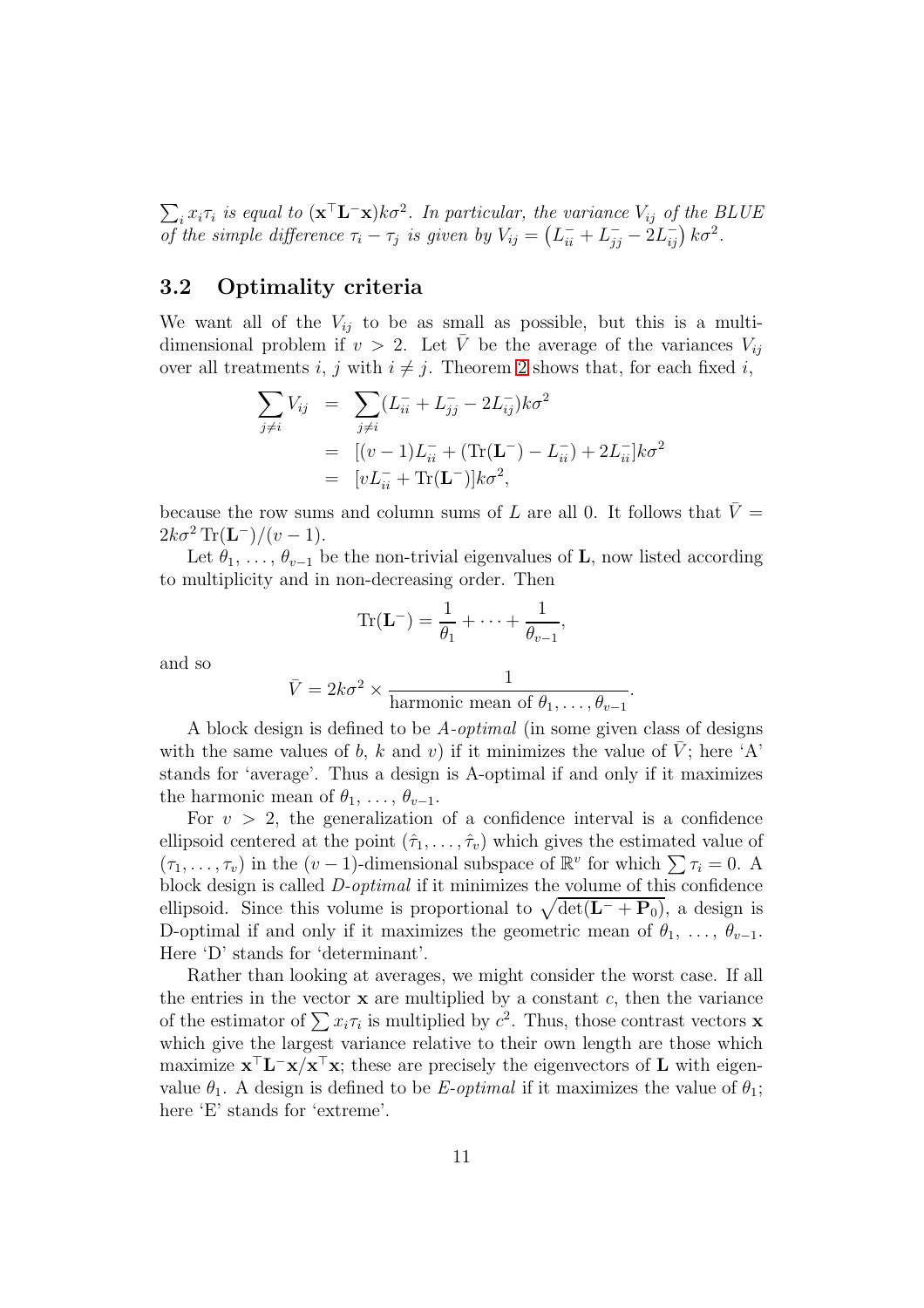More generally, for p in  $(0, \infty)$ , a design is called  $\Phi_p$ -optimal if it minimizes

.

$$
\left(\frac{\sum_{i=1}^{v-1} \theta_i^{-p}}{v-1}\right)^{1/p}
$$

Thus A-optimality corresponds to  $p = 1$ , D-optimality corresponds to the limit as  $p \to 0$ , and E-optimality corresponds to the limit as  $p \to \infty$ .

Let  $L_1$  and  $L_2$  be the Laplacian matrices of the concurrence graphs of block designs  $\Delta_1$  and  $\Delta_2$  for v treatments in blocks of size k. If  $\mathbf{L}_2 - \mathbf{L}_1$  is positive semi-definite, then  $\Delta_2$  is at least as good as  $\Delta_1$  on all the  $\Phi_p$ -criteria. Theorem [1\(](#page-7-1)c) shows that adding an extra block to a design cannot decrease its performance on any  $\Phi_p$ -criterion.

There are even more general classes of optimality criteria (see [\[28\]](#page-40-0) and [\[48\]](#page-41-3) for details). Here we concentrate on A-, D- and E-optimality.

#### <span id="page-11-0"></span>3.3 Questions and an example

A first obvious question to ask is: do these criteria agree with each other?

Our optimality properties are all functions of the concurrence graph. What features of this graph should we look for if we are searching for optimal, or near-optimal, designs? Symmetry? (Nearly) equal degrees? (Nearly) equal numbers of edges between pairs of vertices? Distance-regularity? Large girth (ignoring cycles within a block)? Small numbers of short cycles (ditto)? High connectivity? Non-trivial automorphism group?

Is it more useful to look at the Levi graph rather than the concurrence graph?

Example 1 Fig. [7](#page-12-2) shows the values of the A- and D-criteria for all equireplicate block designs with  $v = 8$ ,  $b = 12$  and  $k = 2$ : of course, these are just regular graphs with 8 vertices and degree 3. The harmonic mean is shown on the A-axis, and the geometric mean on the D-axis. (Note that this figure includes some designs that were omitted from Figure 3 of [\[4\]](#page-38-2).) The rankings on these two criteria are not exactly the same, but they do agree at the top end, where it matters. The second-best graph on both criteria is the cube; the best is the Möbius ladder, whose vertices are the elements of  $\mathbb{Z}_8$  and whose edges are  $\{i, i+1\}$  and  $\{i, i+4\}$  for i in  $\mathbb{Z}_8$ . These two graphs are so close on both criteria that, for practical purposes, they can be regarded as equally good.

The plotting symbols show the edge-connectivity of the graphs: edgeconnectivity 3, 2, 1 is shown as  $\times$ ,  $+$ ,  $\circ$  respectively. This does suggest that the higher the edge-connectivity the better is the design on the A- and D-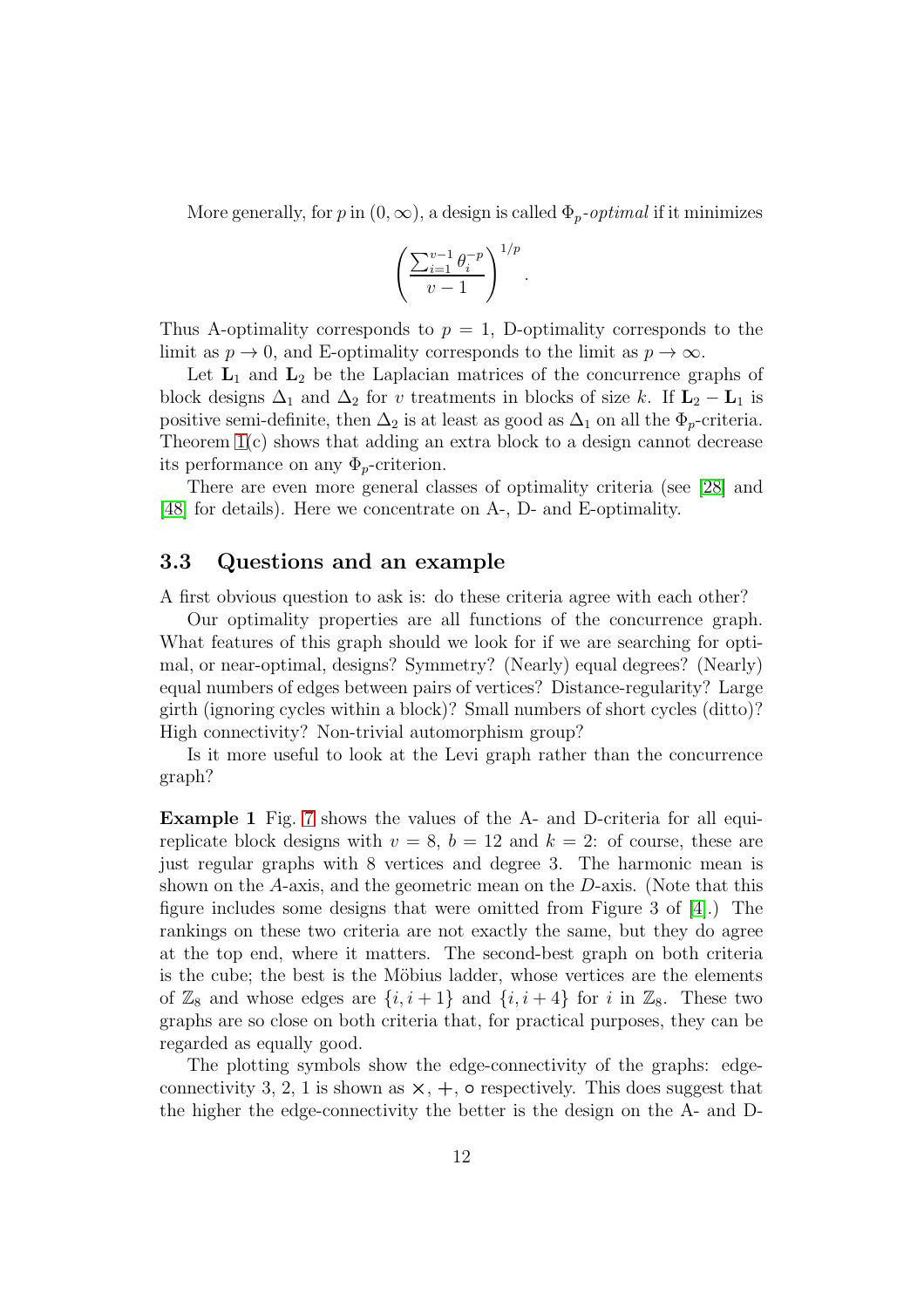

<span id="page-12-2"></span>Figure 7: Values of two optimality criteria for all equireplicate block designs with  $v = 8$ ,  $b = 12$ , and  $k = 2$ , and for  $K_{2,6}$ 

criteria. This is intuitively reasonable: if  $k = 2$ , then the edge-connectivity is the minimum number of blocks whose removal disconnects the design. In this context, it has been called *breakdown number*: see [\[39\]](#page-41-4).

The four graphs with edge-connectivity 3 have no double edges, so concurrences differ by at most 1. The only other regular graph with no double edges is ranked eighth (amongst regular graphs) by the A-criterion. This suggests that (near-)equality of concurrences is not sufficient to give a good design.

The symbol • shows the non-regular graph  $K_{2,6}$ , which also has eight vertices and twelve edges. It is not as good as the regular graphs with edgeconnectivity 3, but it beats many of the other regular graphs.

This pattern is typical of the block designs investigated by statisticians for most of the 20th century. The A- and D-criteria agree closely at the top end. High edge-connectivity appears to show good designs. Many of the best designs have a high degree of symmetry.

## <span id="page-12-0"></span>4 Highly patterned block designs

### <span id="page-12-1"></span>4.1 Balanced incomplete-block designs

BIBDs are intuitively appealing, as they seem to give equal weight to all treatment comparisons. They were introduced for agricultural experiments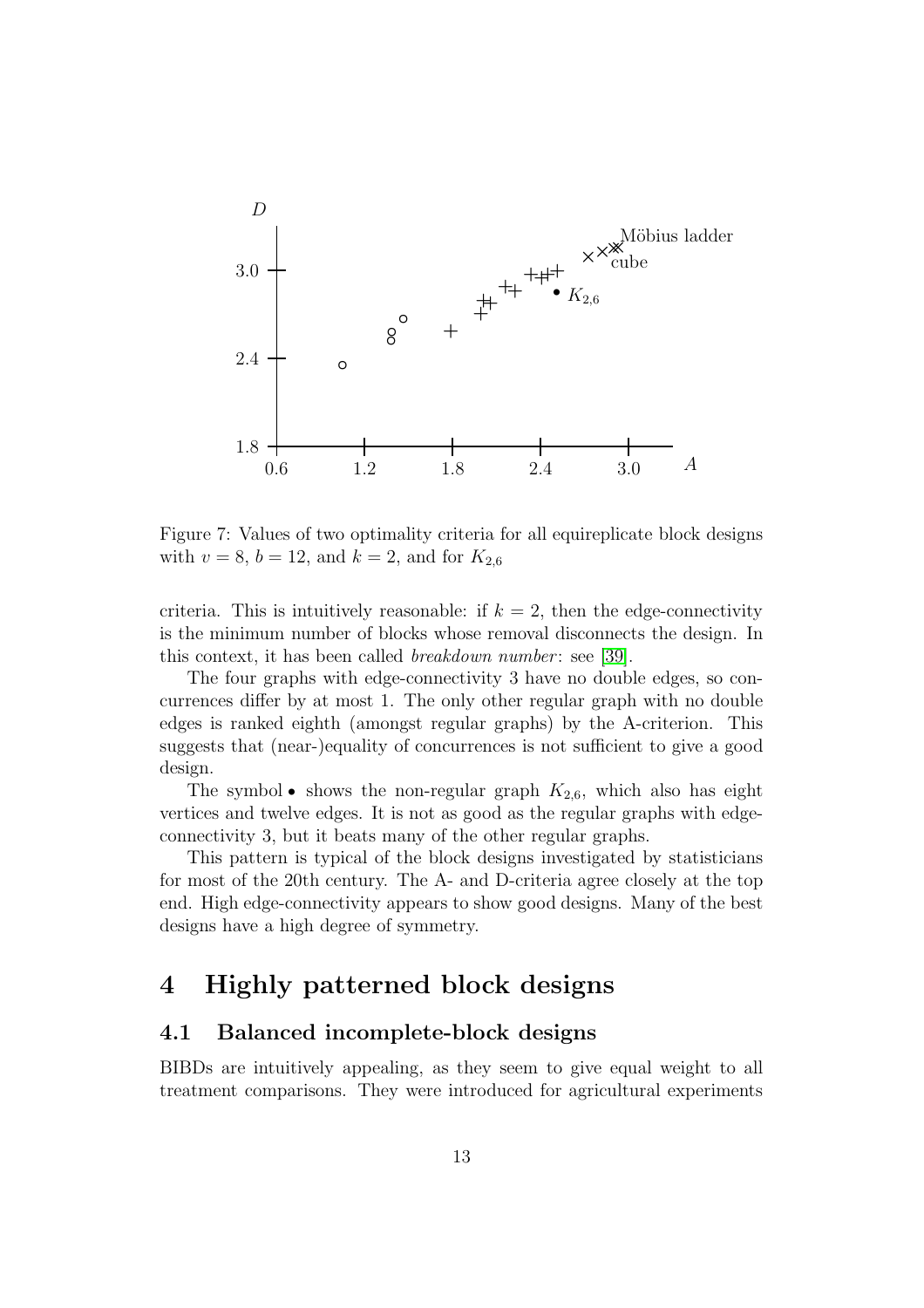by Yates in [\[54\]](#page-42-0).

In [\[38\]](#page-41-5), Kshirsagar proved that, if there exists a BIBD for given values of v, b and k, then it is A-optimal. Kiefer generalized this in [\[35\]](#page-40-1) to cover  $\Phi_p$ -optimality for all p in  $(0,\infty)$ , including the limiting cases of D- and Eoptimality. The core of Kiefer's proof is as follows: binary designs maximize Tr(**L**), which is equal to  $\sum_{i=1}^{v-1} \theta_i$ ; for any fixed value T of this sum of positive numbers,  $\sum \theta_i^{-p}$  $i^{-p}$  is minimized at  $[T/(v-1)]^{-p}$  when  $\theta_1 = \cdots = \theta_{v-1}$  $T/(v-1)$ ; and  $T^{-p}$  is minimized when T is maximized.

## <span id="page-13-0"></span>4.2 Other special designs

Of course, it frequently occurs that the values of b, v, k available for an experiment are such that no BIBD exists. (Necessary conditions for the existence of a BIBD include the well-known divisibility conditions  $v \mid bk$  and  $v(v-1) | bk(k-1)$ , which follow from the elementary results in Section [1,](#page-2-0) and Fisher's inequality asserting that  $b \geq v$ .)

In the absence of a BIBD, various other special types of design have been considered, and some of these have been proved optimal. Here is a short sample.

A design is group-divisible if the treatments can be partitioned into "groups" all of the same size, so that the number of blocks containing two treatments is  $\lambda_1$  if they belong to the same group and  $\lambda_2$  otherwise. Chêng [\[16,](#page-39-0) [17\]](#page-39-1) showed that if there is a group-divisible design with two groups and  $\lambda_2 = \lambda_1 + 1$  in the class of designs with given v, b, k, then it is  $\Phi_p$ -optimal for all p, and in particular is A-, D- and E-optimal.

A regular-graph design is a binary equireplicate design with two possible concurrences  $\lambda$  and  $\lambda+1$ . It is easily proved that, in such a design, the number of treatments lying in  $\lambda + 1$  blocks with a given treatment is constant; so the graph  $H$  whose vertices are the treatments, two vertices joined if they lie in  $\lambda + 1$  blocks, is regular.

Now Chêng [\[17\]](#page-39-1) showed that a group-divisible design with  $\lambda_2 = \lambda_1 + 1 = 1$ , if one exists, is  $\Phi_p$ -optimal in the class of regular-graph designs for all p. Cheng and Bailey [\[20\]](#page-39-2) showed that a regular-graph design for which the graph is strongly regular (see [\[15\]](#page-39-3)) and which has singular concurrence matrix is  $\Phi_p$ -optimal, for all p, among binary equireplicate designs with given v, b, k.

Designs with the property described here are particular examples of partially balanced designs with respect to an association scheme: see Bailey [\[3\]](#page-38-3).

Another class which has turns out to be optimal in many cases, but whose definition is less combinatorial, consists of the *variance-balanced de*signs, which we consider later in the chapter.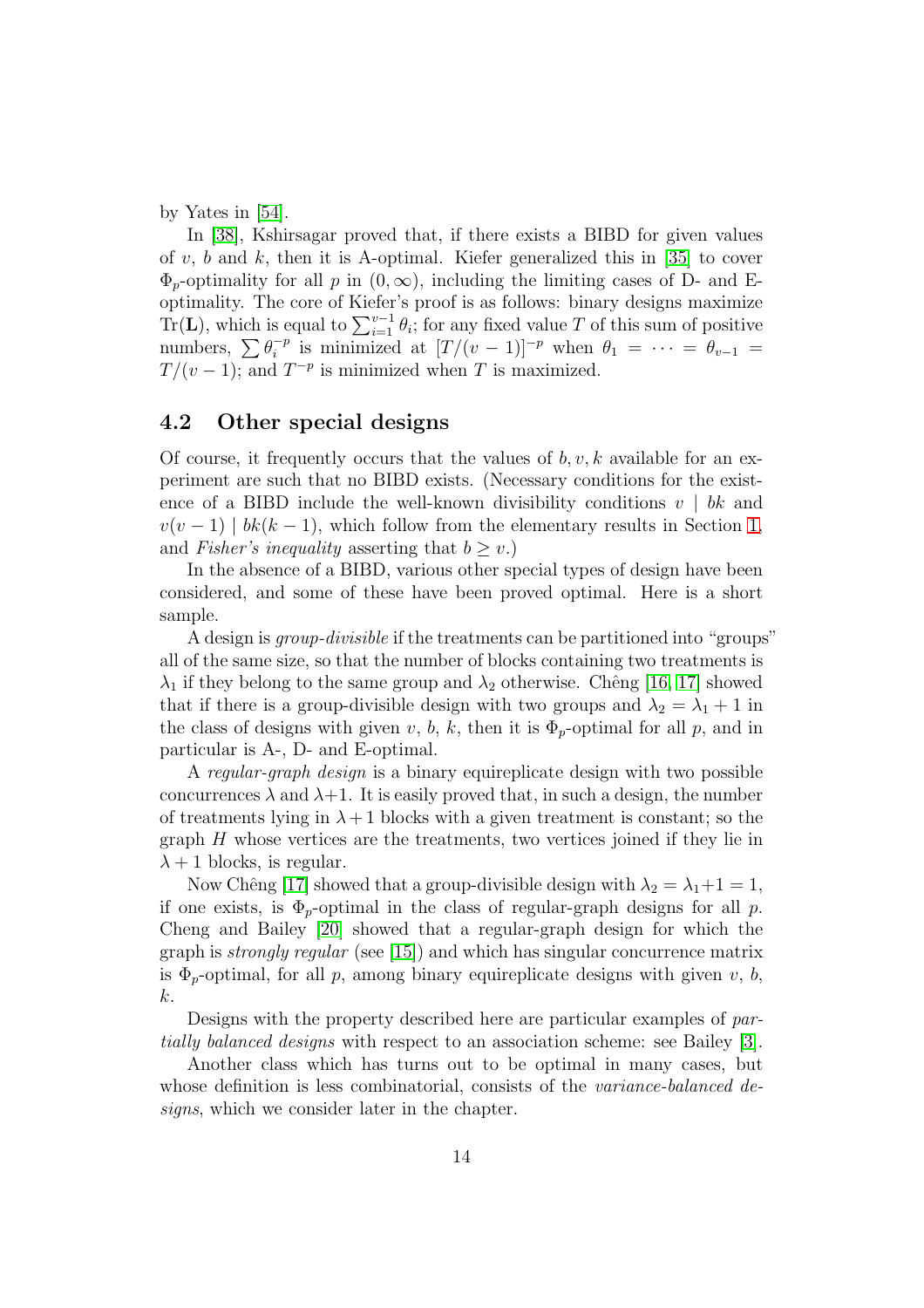## <span id="page-14-1"></span><span id="page-14-0"></span>5 Graph concepts linked to D-optimality

## 5.1 Spanning trees of the concurrence graph

Let  $G$  be the concurrence graph of a connected block design, and let  $L$  be its Laplacian matrix. A *spanning tree* for  $G$  is a spanning subgraph which is a tree. Kirchhoff's famous Matrix-tree theorem in [\[36\]](#page-40-2) states the following:

<span id="page-14-2"></span>**Theorem 3** If G is a connected graph with v vertices and Laplacian matrix  $\bf{L}$ , then the product of the non-trivial eigenvalues of  $\bf{L}$  is equal to v multiplied by the number of spanning trees for G.

Thus we have a test for D-optimality:

A design is D-optimal if and only if its concurrence graph has the maximal number of spanning trees.

Note that Theorem [3](#page-14-2) gives an easy proof of Cayley's theorem on the number of spanning trees for the complete graph  $K_v$ . The non-trivial eigenvalues of its Laplacian matrix are all equal to  $v$ , so Theorem [3](#page-14-2) shows that it has  $v^{v-2}$  spanning trees.

If G is sparse, it may be much easier to count the number of spanning trees than to compute the eigenvalues of **. For example, if**  $G$  **has a single** cycle, which has length s, then the number of spanning trees is  $s$ , irrespective of the remaining edges in G.

In the context of optimal block designs, Gaffke discovered the importance of Kirchhoff's theorem in [\[26\]](#page-40-3). Cheng followed this up in papers such as [\[16,](#page-39-0) [17,](#page-39-1) [19\]](#page-39-4). Particularly intriguing is the following theorem from [\[21\]](#page-39-5).

**Theorem 4** Consider block designs with  $k = 2$  (connected graphs). For each given v there is a threshold b<sub>0</sub> such that if  $b \ge b_0$  then any D-optimal design for v treatments in b blocks of size 2 is nearly balanced in the sense that

- no pair of replications differ by more than 1;
- for each fixed i, no pair of concurrences  $\lambda_{ij}$  differ by more than 1.

In fact, there is no known example with  $b_0 > v - 1$ , which is the minimal number of blocks required for connectivity.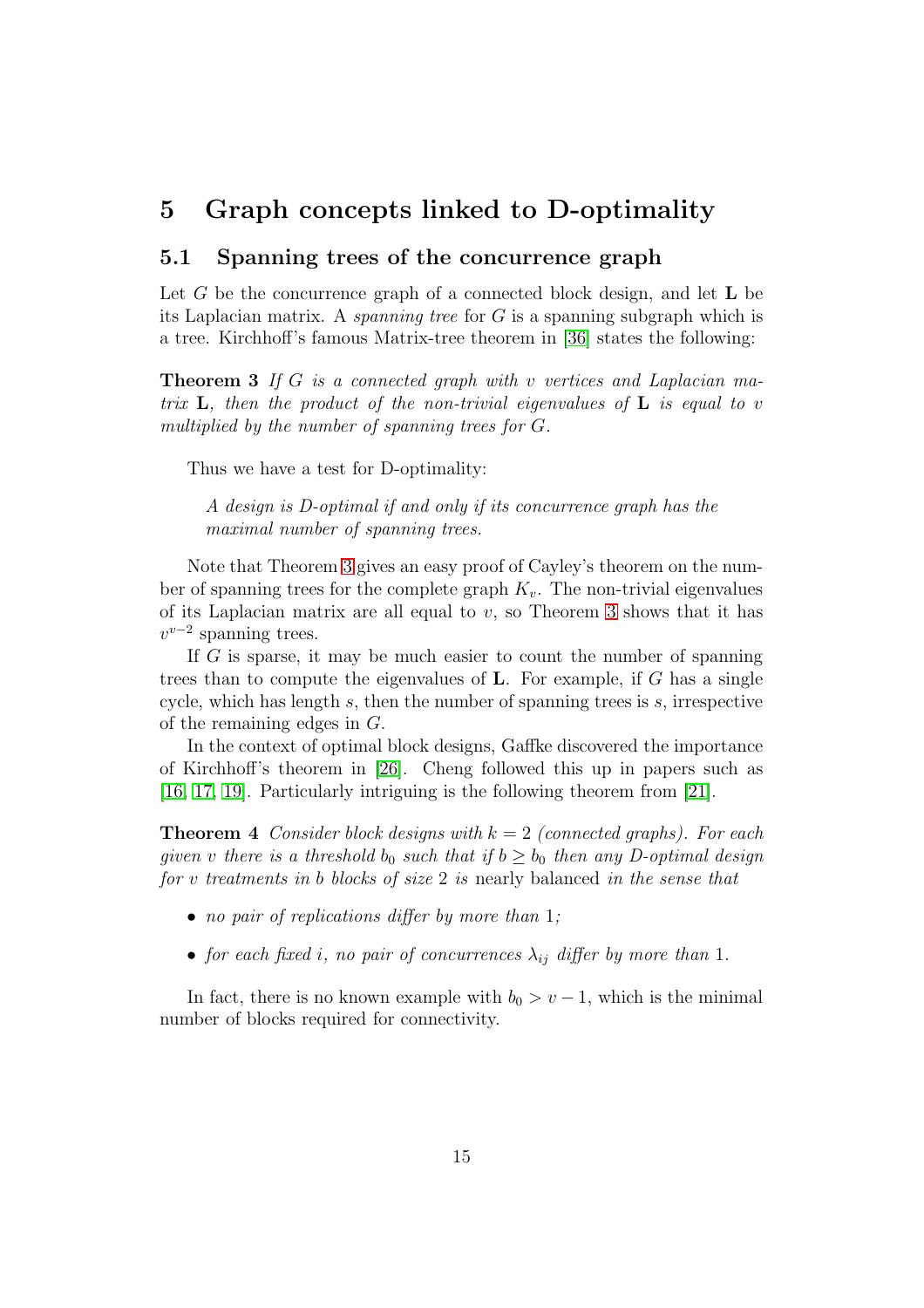## <span id="page-15-0"></span>5.2 Spanning trees of the Levi graph

<span id="page-15-3"></span>In [\[27\]](#page-40-4) Gaffke stated the following relationship between the numbers of spanning trees in the concurrence graph and the Levi graph.

**Theorem 5** Let G and  $\tilde{G}$  be the concurrence graph and Levi graph for a connected incomplete-block design for v treatments in b blocks of size k. Then the number of spanning trees for  $\tilde{G}$  is equal to  $k^{b-v+1}$  times the number of spanning trees for G.

Thus, an alternative test for D-optimality is to count the number of spanning trees in the Levi graph. For binary designs, the Levi graph has fewer edges than the concurrence graph if and only if  $k > 4$ .

## <span id="page-15-2"></span><span id="page-15-1"></span>6 Graph concepts linked to A-optimality

### 6.1 The concurrence graph as an electrical network

We can consider the concurrence graph  $G$  as an electrical network with a 1-ohm resistance in each edge. Connect a 1-volt battery between vertices  $i$ and j. Then current flows in the network, according to these rules.

- Ohm's Law: In every edge, the voltage drop is the product of the current and the resistance.
- Kirchhoff 's Voltage Law: The total voltage drop from one vertex to any other vertex is the same no matter which path we take from one to the other.
- Kirchhoff 's Current Law: At each vertex which is not connected to the battery, the total current coming in is equal to the total current going out.

We find the total current from  $i$  to  $j$ , and then use Ohm's Law to define the effective resistance  $R_{ij}$  between i and j as the reciprocal of this current. It is a standard result of electrical network theory that the linear equations implicitly defined above for the currents and voltage differences have a unique solution.

Let  $\mathcal T$  be the set of treatments and  $\Omega$  the set of experimental units. Current flows in each edge  $e_{\alpha\omega}$ , where  $\alpha$  and  $\omega$  are experimental units in the same block which receive different treatments; let  $I(\alpha,\omega)$  be the current from  $f(\alpha)$  to  $f(\omega)$  in this edge. Thus I is a function  $I: \Omega \times \Omega \mapsto \mathbb{R}$  such that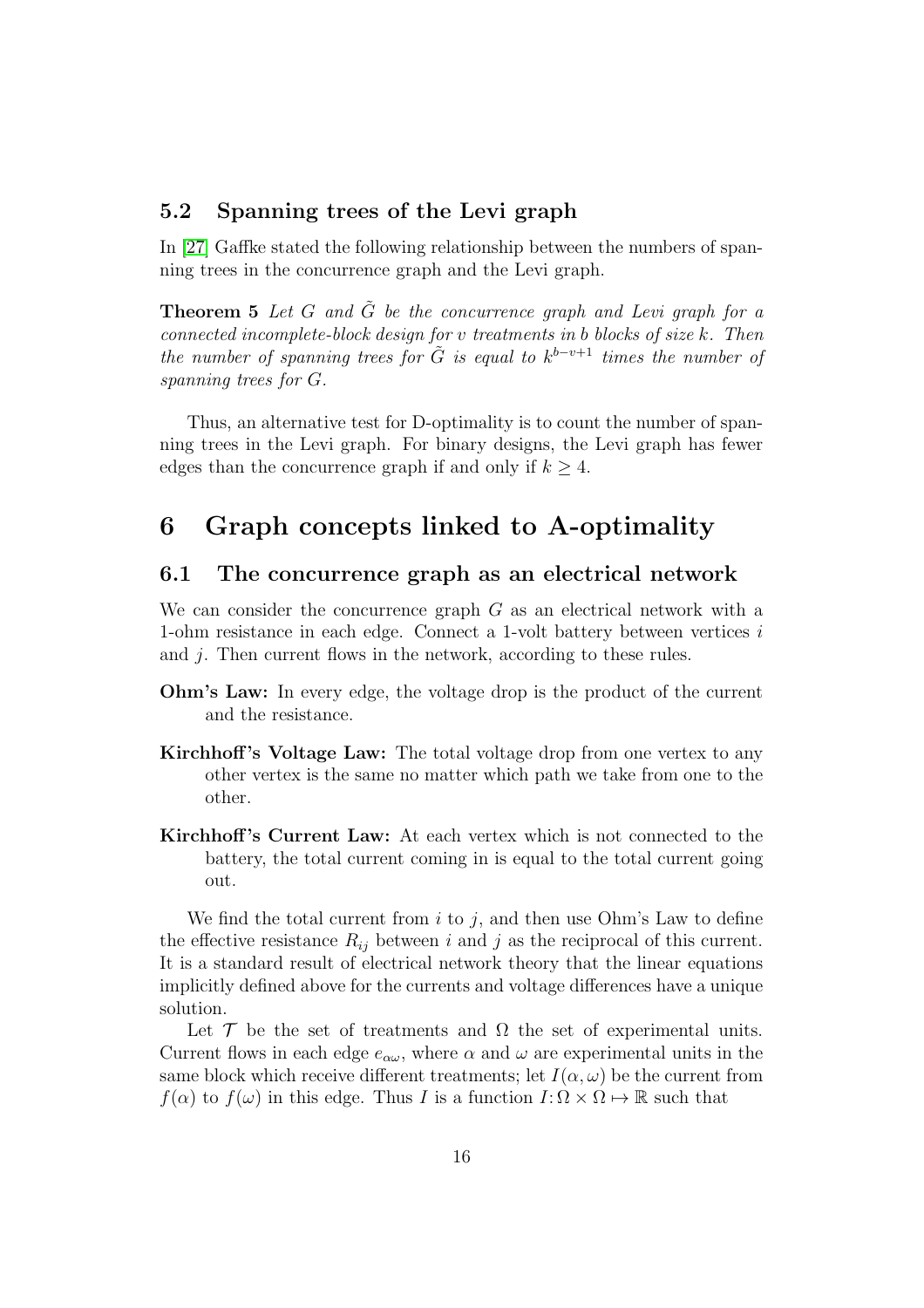- (a)  $I(\alpha,\omega) = 0$  if  $\alpha = \omega$  or if  $f(\alpha) = f(\omega)$  or if  $\alpha$  and  $\omega$  are in different blocks.
- (b)  $I(\alpha,\omega) = -I(\omega,\alpha)$  for  $(\alpha,\omega)$  in  $\Omega \times \Omega$ .

This defines a further function  $I_{\text{out}}: \mathcal{T} \mapsto \mathbb{R}$  by

$$
I_{\text{out}}(l) = \sum_{\alpha: f(\alpha) = l} \sum_{\omega \in \Omega} I(\alpha, \omega) \text{ for } l \text{ in } \mathcal{T}.
$$

Voltage is another function  $V: \mathcal{T} \mapsto \mathbb{R}$ . The following two conditions ensure that Ohm's and Kirchhoff's Laws are satisfied.

(c) If there is any edge in G between  $f(\alpha)$  and  $f(\omega)$ , then

$$
I(\alpha,\omega) = V(f(\alpha)) - V(f(\omega)).
$$

(d) If  $l \notin \{i, j\}$ , then  $I_{\text{out}}(l) = 0$ .

If G is connected and different voltages  $V(i)$  and  $V(j)$  are given for a pair of distinct treatments  $i$  and  $j$ , then there are unique functions  $I$  and  $V$ satisfying conditions (a)–(d). Moreover,  $I_{out}(j) = -I_{out}(i) \neq 0$ . Then  $R_{ij}$  is defined by

$$
R_{ij} = \frac{V(i) - V(j)}{I_{\text{out}}(i)}.
$$

It can be shown that the value of  $R_{ij}$  does not depend on the choice of values for  $V(i)$  and  $V(j)$ , so long as these are different. In practical examples, it is usually convenient to take  $V(i) = 0$  and let I take integer values.

<span id="page-16-0"></span>What has all of this got to do with block designs? The following theorem, which is a standard result from electrical engineering, gives the answer.

**Theorem 6** If  $\bf{L}$  is the Laplacian matrix of a connected graph  $G$ , then the effective resistance  $R_{ij}$  between vertices i and j is given by

$$
R_{ij} = \left( L_{ii}^- + L_{jj}^- - 2L_{ij}^- \right).
$$

Comparing this with Theorem [2,](#page-9-3) we see that  $V_{ij} = R_{ij} \times k\sigma^2$ . Hence we have a test for A-optimality:

A design is A-optimal if and only if its concurrence graph, regarded as an electrical network, minimizes the sum of the pairwise effective resistances between all pairs of vertices.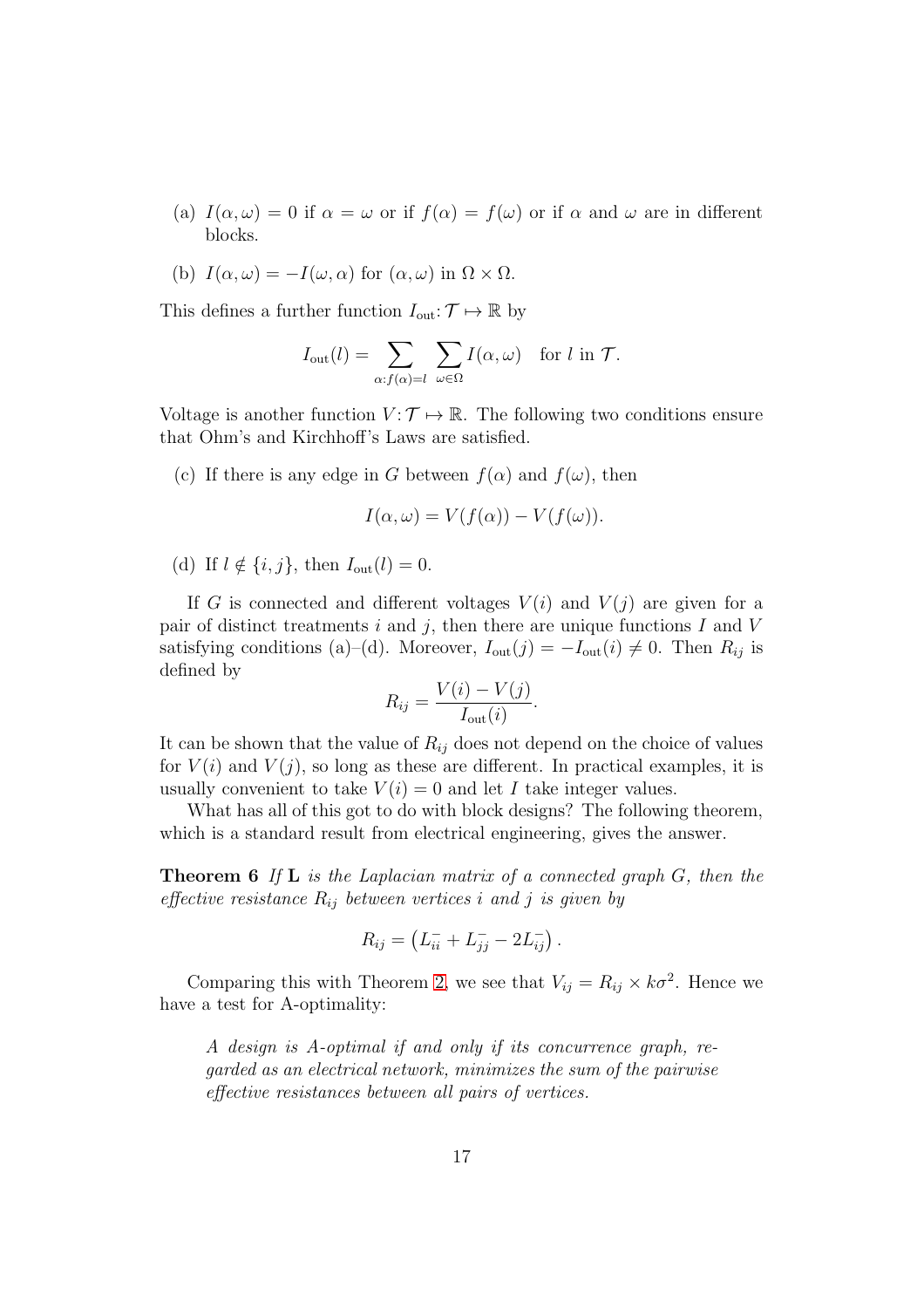

<span id="page-17-1"></span>Figure 8: The current between vertices  $i$  and  $j$  in a concurrence graph

Effective resistances are easy to calculate without matrix inversion if the graph is sparse.

Figure [8](#page-17-1) shows the concurrence graph of a block design with  $v = 12$ ,  $b = 6$  and  $k = 3$ . Only vertices i and j are labelled. Otherwise, numbers beside arrows denote current and numbers in square brackets denote voltage. It is straightforward to check that conditions  $(a)$ – $(d)$  are satisfied. Now  $V(i) - V(j) = 47$  and  $I_{out}(i) = 36$ , and so  $R_{ij} = 47/36$ . Therefore  $V_{ij} =$  $(47/12)\sigma^2$ . Moreover, for graphs consisting of b triangles arranged in a cycle like this, it is clear that average effective resistance, and hence the average pairwise variance, can be calculated as a function of b.

## <span id="page-17-0"></span>6.2 The Levi graph as an electrical network

The Levi graph  $\tilde{G}$  of a block design can also be considered as an electrical network. Denote by  $\beta$  the set of blocks. Now current is defined on the ordered edges of the Levi graph. Recall that, if  $\omega$  is an experimental unit in block Γ, then the edge  $\tilde{e}_{\omega}$  joins Γ to  $f(\omega)$ . Thus current is defined on  $(\Omega \times \mathcal{B}) \cup (\mathcal{B} \times \Omega)$  and voltage is defined on  $\mathcal{T} \cup \mathcal{B}$ . Conditions (a)–(d) in Section [6.1](#page-15-2) need to be modified appropriately.

The next theorem shows that a current–voltage pair  $(I, V)$  on the concurrence graph G can be transformed into a current–voltage pair  $(I, V)$  on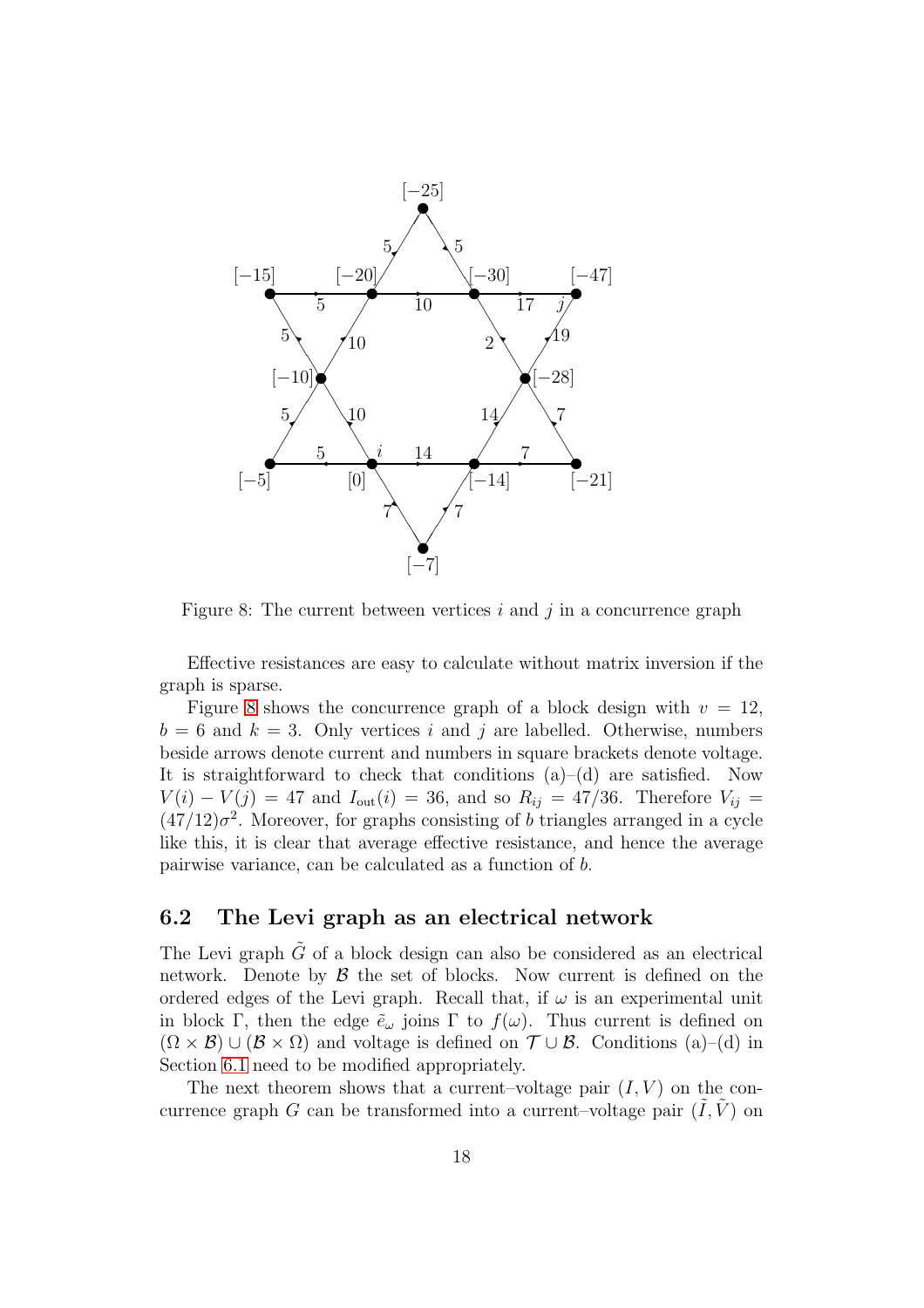the Levi graph  $\tilde{G}$ . In  $\tilde{G}$ , the current  $\tilde{I}(\alpha,\Gamma)$  flows in edge  $\tilde{e}_{\alpha}$  from vertex  $f(\alpha)$  to vertex Γ, where  $\alpha \in \Gamma$ . Hence the pairwise variance  $V_{ij}$  can also be calculated from the effective resistance  $R_{ij}$  in the Levi graph.

<span id="page-18-0"></span>**Theorem 7** Let G be the concurrence graph and  $\tilde{G}$  be the Levi graph of a connected block design with block size  $k$ . If i and j are two distinct treatments, let  $R_{ij}$  and  $\tilde{R}_{ij}$  be the effective resistance between vertices i and j in the electrical networks defined by G and  $\tilde{G}$ , respectively. Then  $\tilde{R}_{ij} = kR_{ij}$ , and so  $V_{ij} = \tilde{R}_{ij} \sigma^2$ .

**Proof** Let  $(I, V)$  be a current–voltage pair on G. For  $(\alpha, \Gamma) \in \Omega \times \mathcal{B}$ , put

$$
\tilde{I}(\alpha,\Gamma) = -\tilde{I}(\Gamma,\alpha) = \sum_{\omega \in \Gamma} I(\alpha,\omega)
$$

if  $\alpha \in \Gamma$ ; otherwise, put  $\tilde{I}(\alpha, \Gamma) = \tilde{I}(\Gamma, \alpha) = 0$ . Put  $\tilde{V}(i) = kV(i)$  for all i in  $\mathcal T$ , and

$$
\tilde{V}(\Gamma) = \sum_{\omega \in \Gamma} V(f(\omega))
$$

for all  $\Gamma$  in  $\mathcal{B}$ . It is clear that  $\tilde{I}$  satisfies the analogues of conditions (a) and (b).

If  $\alpha \in \Gamma$ , then

$$
\tilde{I}(\alpha, \Gamma) = \sum_{\omega \in \Gamma} I(\alpha, \omega)
$$
  
= 
$$
\sum_{\omega \in \Gamma} [V(f(\alpha)) - V(f(\omega))]
$$
  
= 
$$
kV(f(\alpha)) - \tilde{V}(\Gamma) = \tilde{V}(f(\alpha)) - \tilde{V}(\Gamma),
$$

so the analogue of condition (c) is satisfied.

If  $\Gamma \in \mathcal{B}$ , then

$$
\tilde{I}_{\text{out}}(\Gamma) = \sum_{\alpha \in \Gamma} \tilde{I}(\Gamma, \alpha) = -\sum_{\alpha \in \Gamma} \sum_{\omega \in \Gamma} I(\alpha, \omega) = 0,
$$

because  $I(\alpha, \alpha) = 0$  and  $I(\alpha, \omega) = -I(\omega, \alpha)$ . If  $l \in \mathcal{T}$  then

$$
\tilde{I}_{\text{out}}(l) = \sum_{\alpha: f(\alpha) = l} \sum_{\Gamma \in \mathcal{B}} \tilde{I}(\alpha, \Gamma) = \sum_{\alpha: f(\alpha) = l} \sum_{\omega \in \Omega} I(\alpha, \omega) = I_{\text{out}}(l).
$$

In particular,  $\tilde{I}_{out}(l) = 0$  if  $l \notin \{i, j\}$ , which shows that the analogue of condition (d) is satisfied. It follows that  $(\tilde{I}, \tilde{V})$  is the current–voltage pair on  $\tilde{G}$  defined by  $\tilde{V}(i)$  and  $\tilde{V}(j)$ .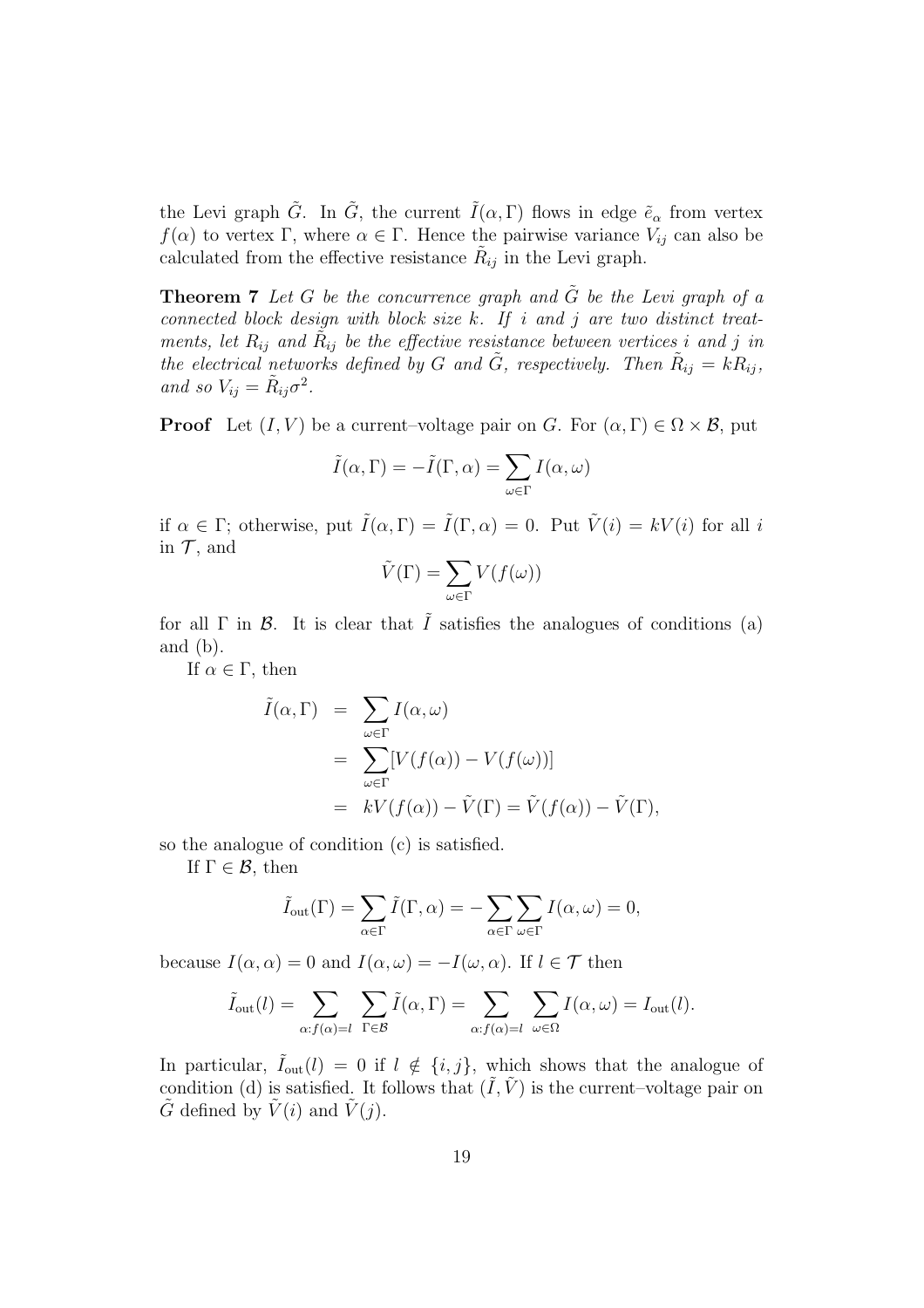Now

$$
\tilde{R}_{ij} = \frac{\tilde{V}(i) - \tilde{V}(j)}{\tilde{I}_{\text{out}}(i)} = \frac{k(V(i) - V(j))}{I_{\text{out}}(i)} = kR_{ij}.
$$

Then Theorems [2](#page-9-3) and [6](#page-16-0) show that  $V_{ij} = R_{ij} \sigma^2$ .

When  $k = 2$  it seems to be easier to use the concurrence graph than the Levi graph, because it has fewer vertices, but for larger values of  $k$  the Levi graph may be better, as it does not have all the within-block cycles that the concurrence graph has. Fig. [9](#page-19-0) gives the Levi graph of the block design whose concurrence graph is in Fig. [8,](#page-17-1) with the same two vertices  $i$  and  $j$  attached to the battery. This gives  $R_{ij} = 47/12$ , which is in accordance with Theorem [7.](#page-18-0)



<span id="page-19-0"></span>Figure 9: Current between i and j for the Levi graph corresponding to the concurrence graph in Fig. [8](#page-17-1)

Here is another way of visualizing Theorem [7.](#page-18-0) From the block design we construct a graph  $G_0$  with vertex-set  $\mathcal{T} \cup \Omega \cup \mathcal{B}$ : the edges are  $\{\alpha, \Gamma\}$  for  $\alpha \in \Gamma \in \mathcal{B}$  and  $\{\alpha, f(\alpha)\}\$ for  $\alpha \in \Omega$ . Let  $(I_0, V_0)$  be a current-voltage pair on  $G_0$  for which both battery vertices are in  $\mathcal T$ . We obtain the Levi graph G from  $G_0$  by becoming blind to the vertices in  $\Omega$ . Thus the resistance in each edge of G is twice that in each edge in  $G_0$ , so this step multiplies each effective resistance by 2.

Because none of the battery vertices is in  $\mathcal{B}$ , we can now obtain  $G$  from G by replacing each path of the form  $(i, \Gamma, j)$  by an edge  $(i, j)$ . There is no harm in scaling all the voltages by the same amount, so we can obtain  $(I, V)$  on G from  $(\tilde{I}, \tilde{V})$  on G by putting  $V(i) = V(i)/k$  for i in T, and  $I(\alpha,\omega) = V(f(\alpha)) - V(f(\omega))$  for  $\alpha, \omega$  in the same block. If  $\Gamma$  is a block, then

$$
0 = \sum_{\alpha \in \Gamma} \tilde{I}(\alpha, \Gamma) = \sum_{\alpha \in \Gamma} [\tilde{V}(f(\alpha)) - \tilde{V}(\Gamma)] = k \sum_{\alpha \in \Gamma} V(f(\alpha)) - k\tilde{V}(\Gamma),
$$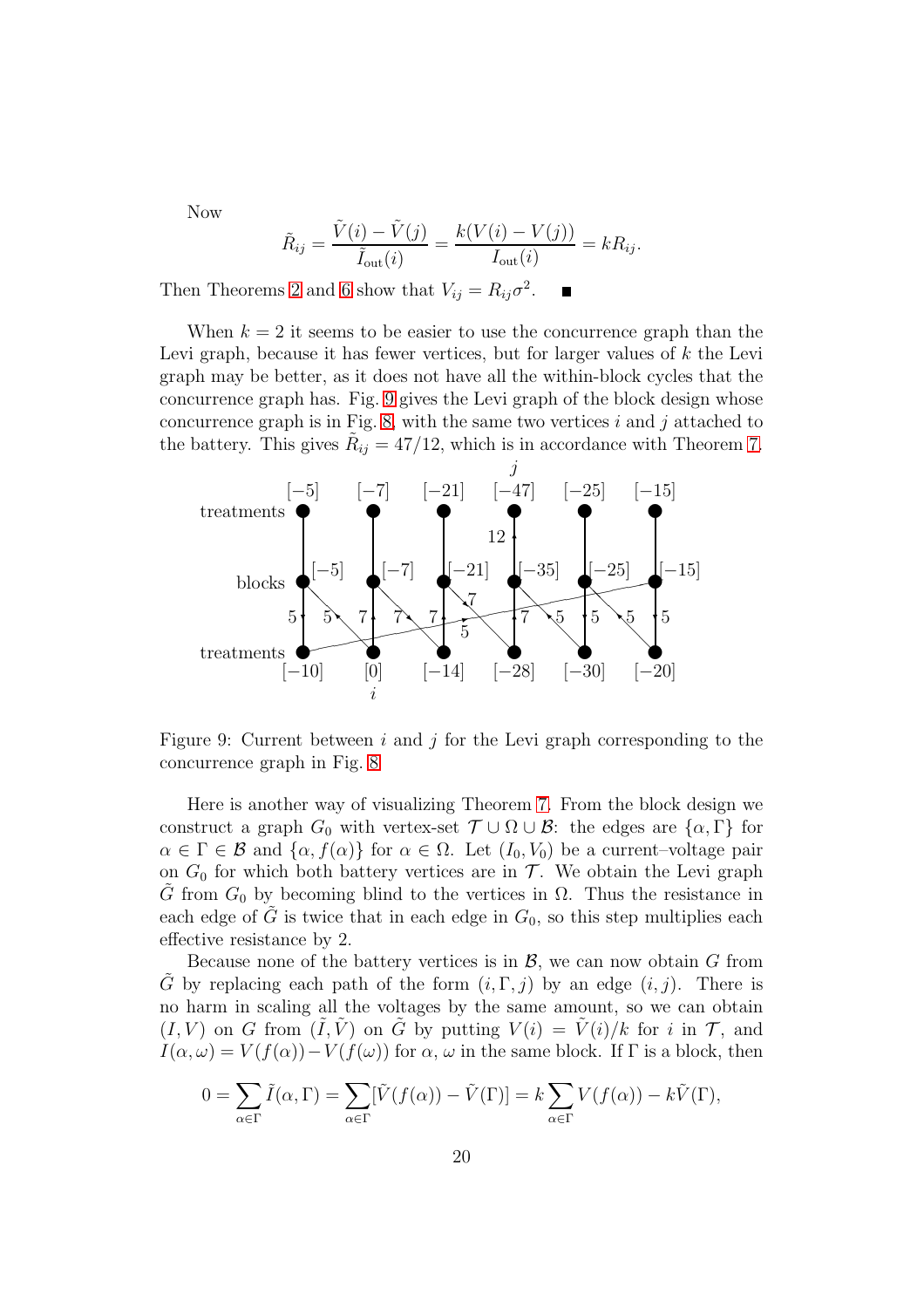and so  $\tilde{V}(\Gamma) = \sum_{\alpha \in \Gamma} V(f(\alpha))$ . Also, if  $\alpha \in \Gamma$ , then

$$
\sum_{\omega \in \Gamma} I(\alpha, \omega) = \sum_{\omega \in \Gamma} [V(f(\alpha)) - V(f(\omega))]
$$

$$
= kV(f(\alpha)) - \sum_{\omega \in \Gamma} V(f(\omega))
$$

$$
= \tilde{V}(f(\alpha)) - \tilde{V}(\Gamma)
$$

$$
= \tilde{I}(\alpha, \Gamma).
$$

Therefore, this transformation reverses the one used in the proof of Theorem [7.](#page-18-0)

There is yet another way of obtaining Theorem [7.](#page-18-0) If we use the responses  $Y_\omega$  to estimate the block parameters  $\beta_{\Gamma}$  in [\(2\)](#page-9-2) as well as the treatment parameters  $\tau_i$ , then standard theory of linear models shows that, if the  $\sum_{i=1}^{v} x_i \tau_i + \sum_{j=1}^{b} z_j \beta_j$  so long as  $\sum x_i = \sum z_j$ . Moreover, the variance of the design is connected, then we can estimate linear combinations of the form BLUE of this linear combination is

$$
\begin{bmatrix} \mathbf{x}^{\top} & \mathbf{z}^{\top} \end{bmatrix} \mathbf{C}^{-} \begin{bmatrix} \mathbf{x} \\ \mathbf{z} \end{bmatrix} \sigma^{2}
$$
, where  $\mathbf{C} = \begin{bmatrix} \mathbf{R} & \mathbf{N} \\ \mathbf{N}^{\top} & k \mathbf{I}_{b} \end{bmatrix}$ 

and R is the diagonal matrix of replications.

If we reparametrize equation [\(2\)](#page-9-2) by replacing  $\beta_j$  by  $-\gamma_j$  for  $j = 1, \ldots,$ b, then the estimable quantities are the contrasts in  $\tau_1, \ldots, \tau_v, \gamma_1, \ldots, \gamma_b$ . The so-called *information matrix*  $C$  must be modified by multiplying the last b rows and the last b columns by  $-1$ : this gives precisely the Laplacian L of the Levi graph G. Just as for L, but unlike C, the null space is spanned by the all-1 vector.

## <span id="page-20-0"></span>6.3 Spanning thickets

We have seen that the value of the D-criterion is a function of the number of spanning trees of the concurrence graph  $G$ . It turns out that the closely related notion of a spanning thicket enables us to calculate the A-criterion; more precisely, the value of each pairwise effective resistance in G.

<span id="page-20-1"></span>A spanning thicket for the graph is a spanning subgraph that consists of two trees (one of them may be an isolated vertex).

**Theorem 8** If i and j are distinct vertices of G then

 $R_{ij} =$ number of spanning thickets with  $i, j$  in different parts  $\frac{\text{magnates with } i, j \text{ in another part}}{\text{number of spanning trees}}$ .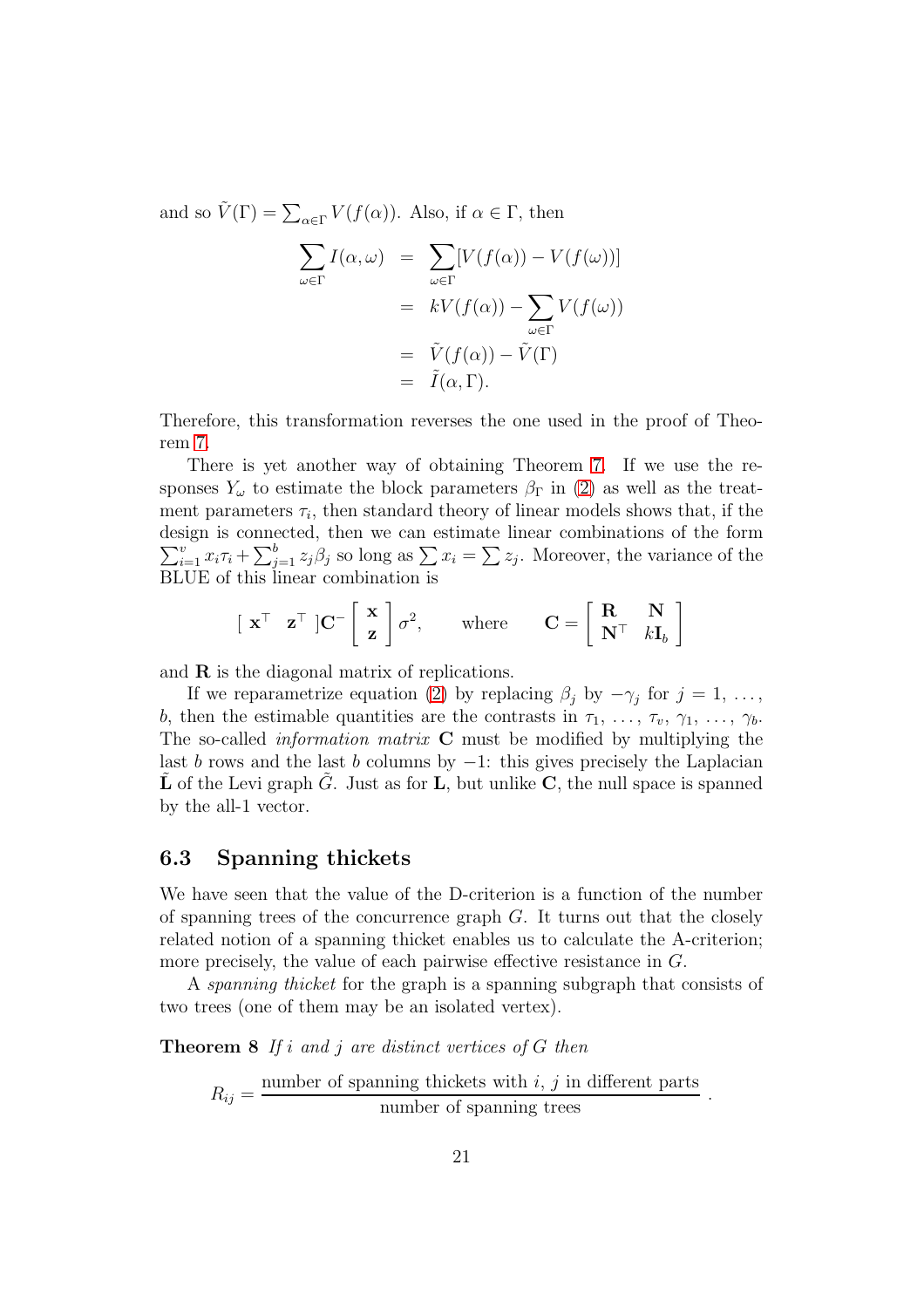This is also rather easy to calculate directly when the graph is sparse.

Summing all the  $R_{ij}$  and using Theorem [8](#page-20-1) gives the following result from [\[49\]](#page-41-6).

**Theorem 9** If  $F$  is a spanning thicket for the concurrence graph  $G$ , denote by  $F_1$  and  $F_2$  the sets of vertices in its two trees. Then

$$
\sum_{i < j} R_{ij} = \frac{\sum_{\text{spanning thickness } F} |F_1| |F_2|}{\text{number of spanning trees}}
$$

### <span id="page-21-0"></span>6.4 Random walks and electrical networks

It was first pointed out by Kakutani in 1945 that there is a very close connection between random walks and electrical networks. In a simple random walk, a single step works as follows: starting at a vertex, we choose an edge containing the vertex at random, and move along it to the other end. This definition accommodates multiple edges, and is easily adapted to graphs with edge weights (where the probability of moving along an edge is proportional to the weight of the edge).

If we are thinking of an edge-weighted graph as an electrical network, we take the weights to be the conductances of the edges (the reciprocals of the resistances).

The connection is simple to state:

**Theorem 10** Let i and j be distinct vertices of the connected edge-weighted graph G. Apply voltages of 1 at i and 0 at j. Then the voltage at a vertex  $l$ is equal to the probability that the random walk, starting at l, reaches i before it reaches j.

From this theorem, it is possible to derive a formula for the effective resistance between two vertices. Here are two such formulas. Given two vertices i and j, let  $P_{\rm esc}(i \rightarrow j)$  be the probability that a random walk starting at i reaches j before returning to i; and let  $S_i(i, j)$  be the expected number of times that a random walk starting at i visits i before reaching  $i$ . Then the effective resistance between i and j is given by either of the two expressions

$$
\frac{1}{d_i P_{\text{esc}}(i \to j)} \quad \text{and} \quad \frac{S_i(i,j)}{d_i},
$$

where  $d_i$  is the degree of i. (If the edge resistances are not all 1, then the term  $d_i$  should be replaced by the sum of the reciprocals of the resistances of all edges incident with vertex  $i.$ )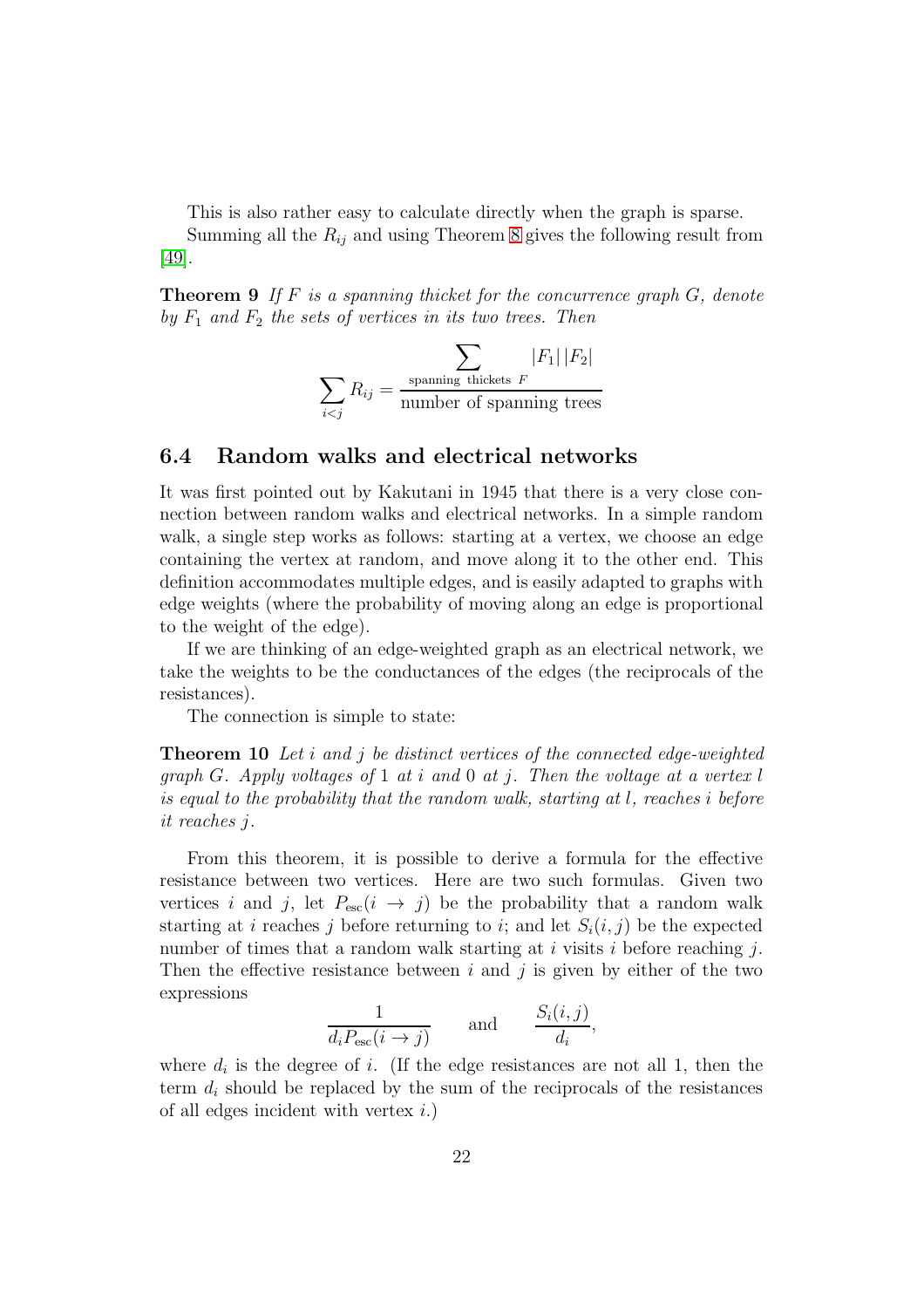The random walk approach gives alternative proofs of some of the main results about electrical networks. We discuss this further in the guide to the literature.

### <span id="page-22-0"></span>6.5 Foster's formula and generalizations

In 1948, Foster [\[25\]](#page-40-5) discovered that the sum of the effective resistances between all *adjacent* pairs of vertices of a connected graph on v vertices is equal to  $v-1$ . Thirteen years later, he found a similar formula for pairs of vertices at distance 2:

$$
\sum_{i \sim h \sim j} \frac{R_{ij}}{d_h} = v - 2.
$$

Further extensions have been found, but require a stronger condition on the graph. The sum of resistances between all pairs of vertices at distance at most m can be written down explicitly if the graph is *walk-regular up to* distance m; this means that the number of closed walks of length  $k$  starting and finishing at a vertex i is independent of i, for  $k \leq m$ . The formula was discovered by Emil Vaughan, to whom this part of the chapter owes a debt.

In particular, if the graph is distance-regular (see  $[14]$ ), then the value of the A-criterion can be written down in terms of the so-called intersection array of the graph.

### <span id="page-22-1"></span>6.6 Distance

At first sight it seems obvious that pairwise variance should decrease as concurrence increases, but there are many counter-examples to this. However, the following theorem is proved in [\[3\]](#page-38-3).

**Theorem 11** If the Laplacian matrix  $\bf{L}$  has precisely two distinct non-trivial eigenvalues, then pairwise variance is a decreasing linear function of concurrence.

It does appear that effective resistance, and hence pairwise variance, generally increases with distance in the concurrence graph. In [\[7,](#page-38-1) Question 5.1] we pointed out that this is not always exactly so, and asked if it is nevertheless true that the maximal value of  $R_{ij}$  is achieved for some pair of vertices  $\{i, j\}$ whose distance apart in the graph is maximal. Here is a counter-example.

**Example 2** Let  $k = 2$ , so that the block design is the same as its concurrence graph. Take  $v = 10$  and  $b = 14$ . The graph consists of a cube, with two extra vertices 1 and 2 attached as leaves to vertex 3. The vertex antipodal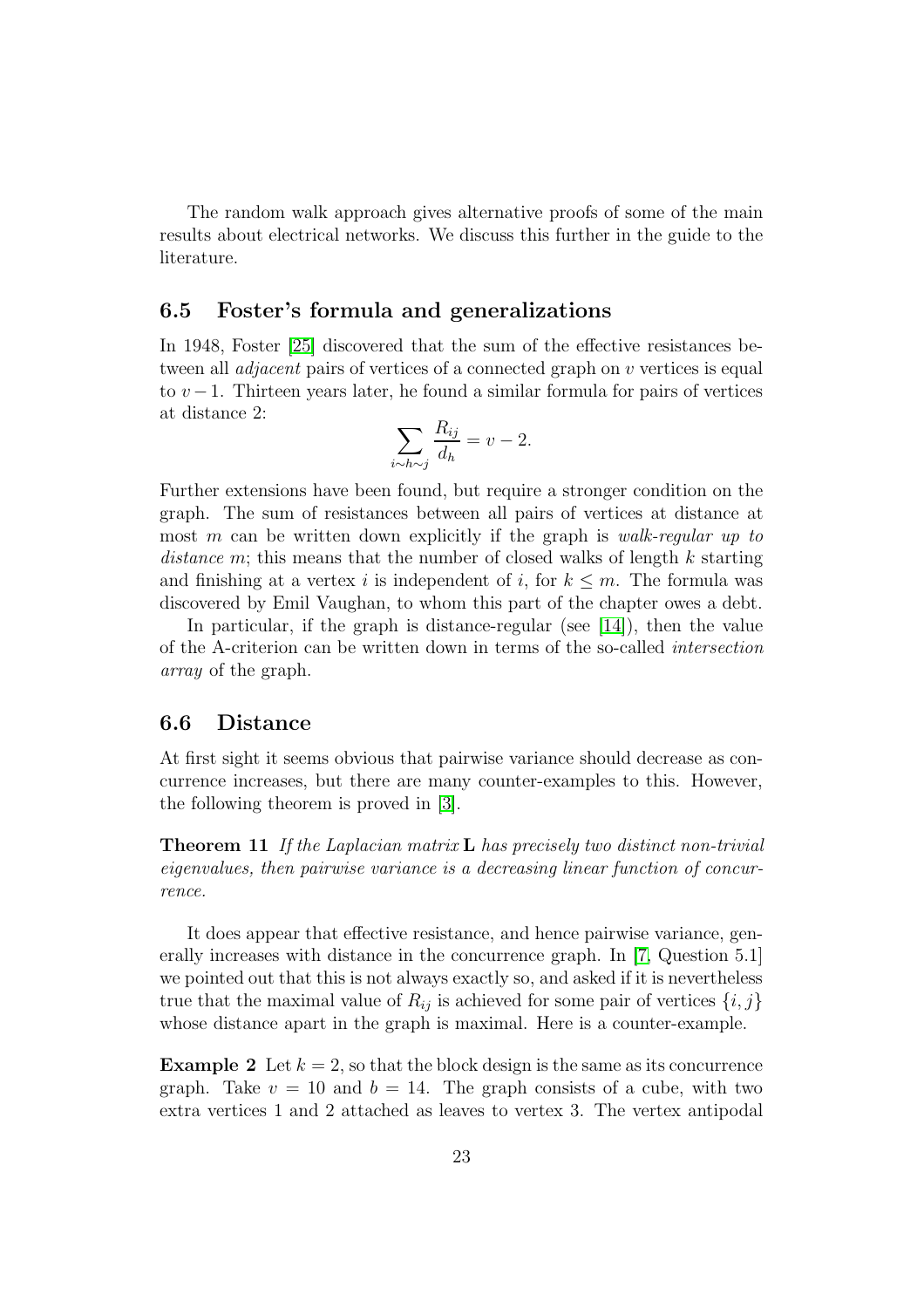to 3 in the cube is labelled 4. It is straightforward to check (either using an electrical network, or by using the fact that the cube is distance-regular) that the effective resistance between a pair of cube vertices is  $7/12$ ,  $3/4$  and  $5/6$ for vertices at distances 1, 2 and 3. Hence  $R_{1j} \leq 11/6$  for all cube vertices j, while  $R_{12} = 2$ . On the other hand, the distance between vertices 1 and 2 is only 2, while that between either of them and vertex 4 is 4.

There are some 'nice' graphs where pairwise variance does indeed increase with distance. The following result is proved in [\[6\]](#page-38-4). Biggs gave the equivalent result for effective resistances in [\[12\]](#page-38-5).

Theorem 12 Suppose that a block design has just two distinct concurrences, and that the pairs of vertices corresponding to the larger concurrence form the edges of a distance-regular graph H. Then pairwise variance increases with distance in H.

## <span id="page-23-1"></span><span id="page-23-0"></span>7 Graph concepts linked to E-optimality

## 7.1 Measures of bottlenecks

A 'good' graph (for use as a network) is one without bottlenecks: any set of vertices should have many edges joining it to its complement. So, for any subset S of vertices, we let  $\partial(S)$  (the *boundary* of S) be the set of edges which have one vertex in  $S$  and the other in its complement, and then define the *isoperimetric number*  $\iota(G)$  by

$$
\iota(G) = \min\left\{ \frac{|\partial S|}{|S|} : S \subseteq V(G), \ 0 < |S| \le \frac{v}{2} \right\}.
$$

The next result shows that the isoperimetric number is related to the Ecriterion. It is useful not so much for identifying the E-optimal designs as for easily showing that large classes of designs cannot be E-optimal: any design whose concurrence graph has low isoperimetric number performs poorly on the E-criterion.

Cutset Lemma 1 Let G have an edge-cutset of size c whose removal separates the graph into parts S and  $G \setminus S$  with m and n vertices respectively, where  $0 < m \leq n$ . Then

$$
\theta_1 \le c \left( \frac{1}{m} + \frac{1}{n} \right) \le \frac{2 |\partial S|}{|S|}.
$$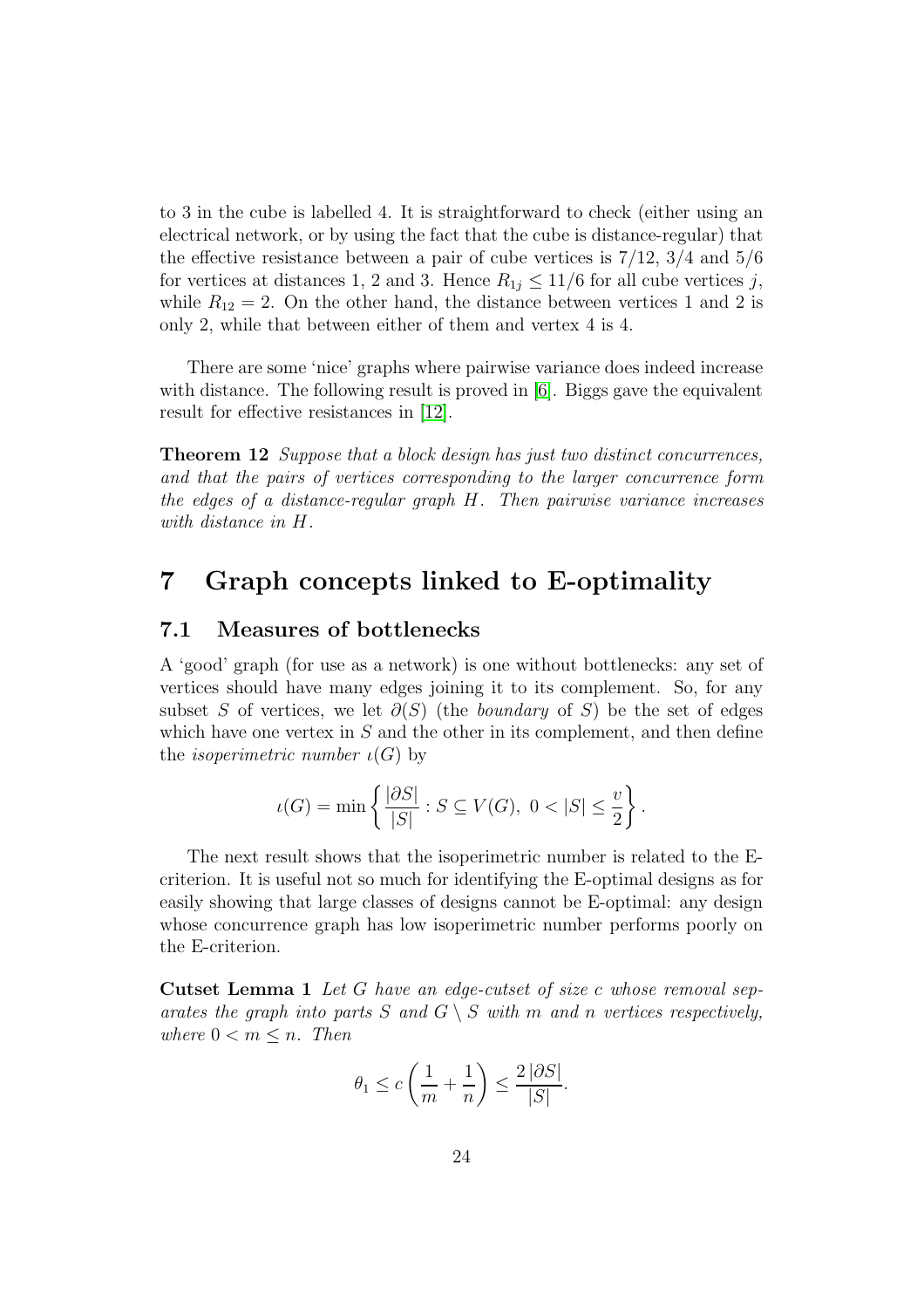**Proof** We know that  $\theta_1$  is the minimum of  $\mathbf{x}^\top \mathbf{L} \mathbf{x} / \mathbf{x}^\top \mathbf{x}$  over real vectors **x** with  $\sum_i x_i = 0$ . Put

$$
x_i = \begin{cases} n & \text{if } i \in S \\ -m & \text{otherwise.} \end{cases}
$$

Then  $\mathbf{x}^\top \mathbf{x} = nm(m+n)$  and

$$
\mathbf{x}^{\top} \mathbf{L} \mathbf{x} = \sum_{\text{edges } ij} (x_i - x_j)^2 = c(m+n)^2.
$$

Hence

$$
\theta_1 \le \frac{\mathbf{x}^\top \mathbf{L} \mathbf{x}}{\mathbf{x}^\top \mathbf{x}} = \frac{c(m+n)^2}{nm(m+n)} = c\left(\frac{1}{m} + \frac{1}{n}\right) \le \frac{2c}{m} = \frac{2|\partial S|}{|S|}. \quad \blacksquare
$$

**Corollary 1** Let  $\theta_1$  be the smallest non-trivial eigenvalue of the Laplacian matrix **L** of the connected graph G. Then  $\theta_1 \leq 2\iota(G)$ .

There is also an upper bound for the isoperimetric number in terms of  $\theta_1$ , which is loosely referred to as a 'Cheeger-type inequality'; for details, see the further reading.

We also require a second cutset lemma, phrased in terms of vertex cutsets.

Cutset Lemma 2 Let G have a vertex-cutset C of size c whose removal separates the graph into parts  $S$  and  $T$  with  $m$ ,  $n$  vertices respectively (so  $nm > 0$ ). Let m' and n' be the number of edges from vertices in C to vertices in S, T respectively. Then

$$
\theta_1 \le \frac{m'n^2 + n'm^2}{nm(m+n)}.
$$

In particular, if there are no multiple edges at any vertex of C then  $\theta_1 \leq c$ , with equality if and only if every vertex in  $C$  is joined to every vertex in  $S \cup T$ .

Proof Put

$$
x_i = \begin{cases} n & \text{if } i \in S \\ -m & \text{if } i \in T \\ 0 & \text{otherwise.} \end{cases}
$$

Then  $\mathbf{x}^\top \mathbf{x} = nm(m+n)$  and  $\mathbf{x}^\top \mathbf{L} \mathbf{x} = m'n^2 + n'm^2$ , and so

$$
\theta_1 \le \frac{m'n^2 + n'm^2}{nm(m+n)}.
$$

If there are no multiple edges at any vertex in C then  $m' \leq cm$  and  $n' \leq cn$ and the result follows.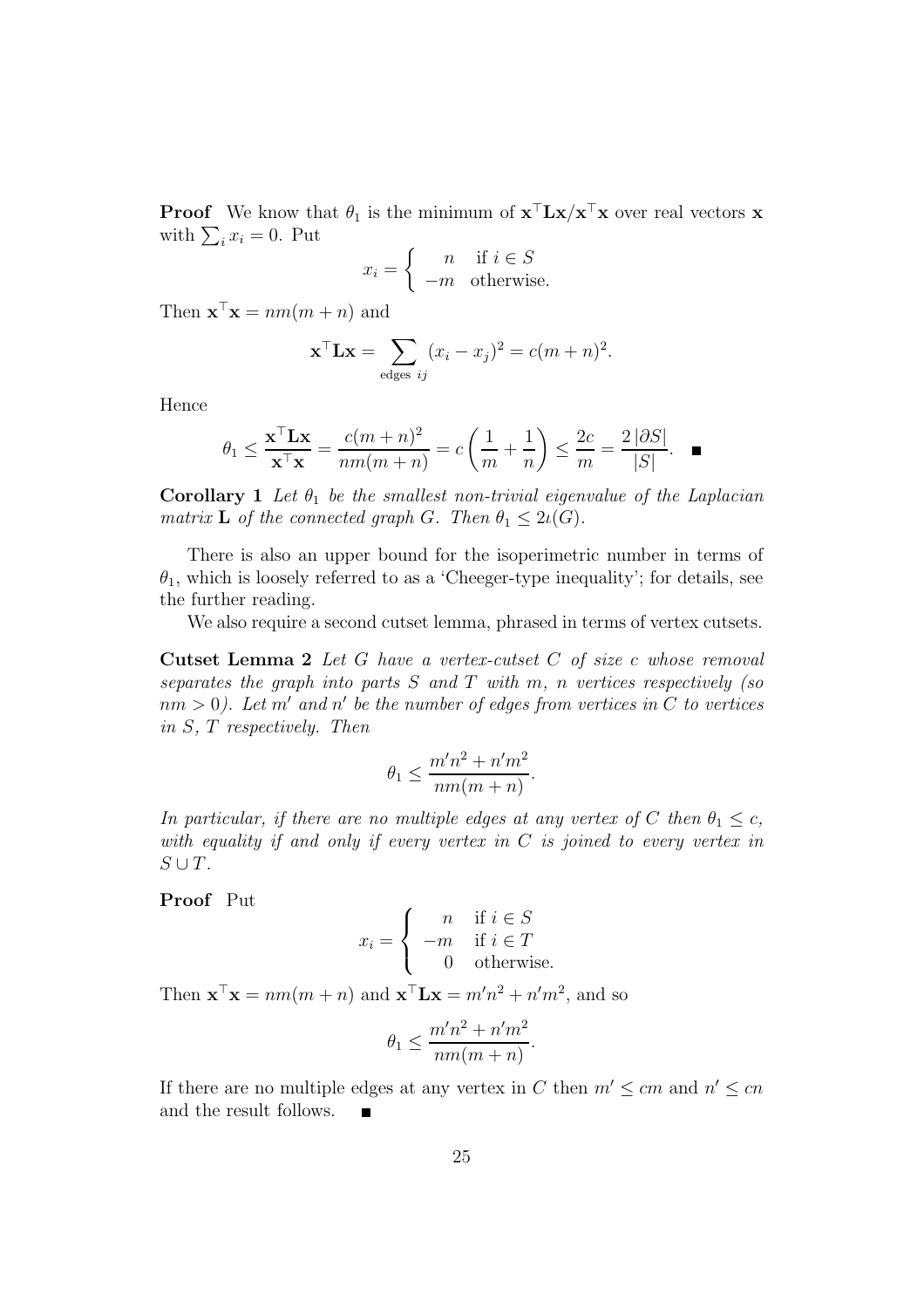### <span id="page-25-0"></span>7.2 Variance balance

A block design is variance-balanced if all the concurrences  $\lambda_{ij}$  are equal for  $i \neq j$ . In such a design, all of the pairwise variances  $V_{ij}$  are equal. Morgan and Srivastav proved the following result in [\[43\]](#page-41-7).

**Theorem 13** If the constant concurrence  $\lambda$  of a variance-balanced design satisfies  $(v-1)\lambda = \lfloor (bk/v) \rfloor (k-1)$  then the design is E-optimal.

A block with k different treatments contributes  $k(k-1)/2$  edges to the concurrence graph. Let us define the defect of a block to be

> $k(k-1)$  $\frac{1}{2}$  – the number of edges it contributes to the graph.

<span id="page-25-2"></span>The following result is proved in [\[7\]](#page-38-1).

**Theorem 14** If  $k < v$ , then a variance-balanced design with v treatments is E-optimal if the sum of the block defects is less than  $v/2$ .

Table [1\(](#page-6-2)b) shows that the design in Fig. [2\(](#page-3-1)b) is variance-balanced. Block  $\Gamma_1$  has defect 1, and each other block has defect 0, so the sum of the block defects is certainly less than 5/2, and Theorem [14](#page-25-2) shows that the design is Eoptimal. It is rather counter-intuitive that the non-binary design in Fig. [2\(](#page-3-1)b) can be better than the design in Fig.  $2(a)$ ; in fact, in his contribution to the discussion of Tocher's paper [\[51\]](#page-42-1), which introduced this design, David Cox said

I suspect that ... balanced ternary designs are of no practical value.

Computation shows that the design in Fig. [2\(](#page-3-1)a) is  $\Phi_p$ -better than the one in Fig. [2\(](#page-3-1)b) if  $p < 5.327$ . In particular, it is A- and D-better.

## <span id="page-25-1"></span>8 Some history

As we have seen, if the experimental units form a single block and there are only two treatments then it is best for their replications to be as equal as possible. Statisticians know this so well that it is hard for us to imagine that more information may be obtained, about all treatment comparisons, if replications differ by more than 1.

In agriculture, or in any area with qualitative treatments, A-optimality is the natural criterion. If treatments are quantities of different substances,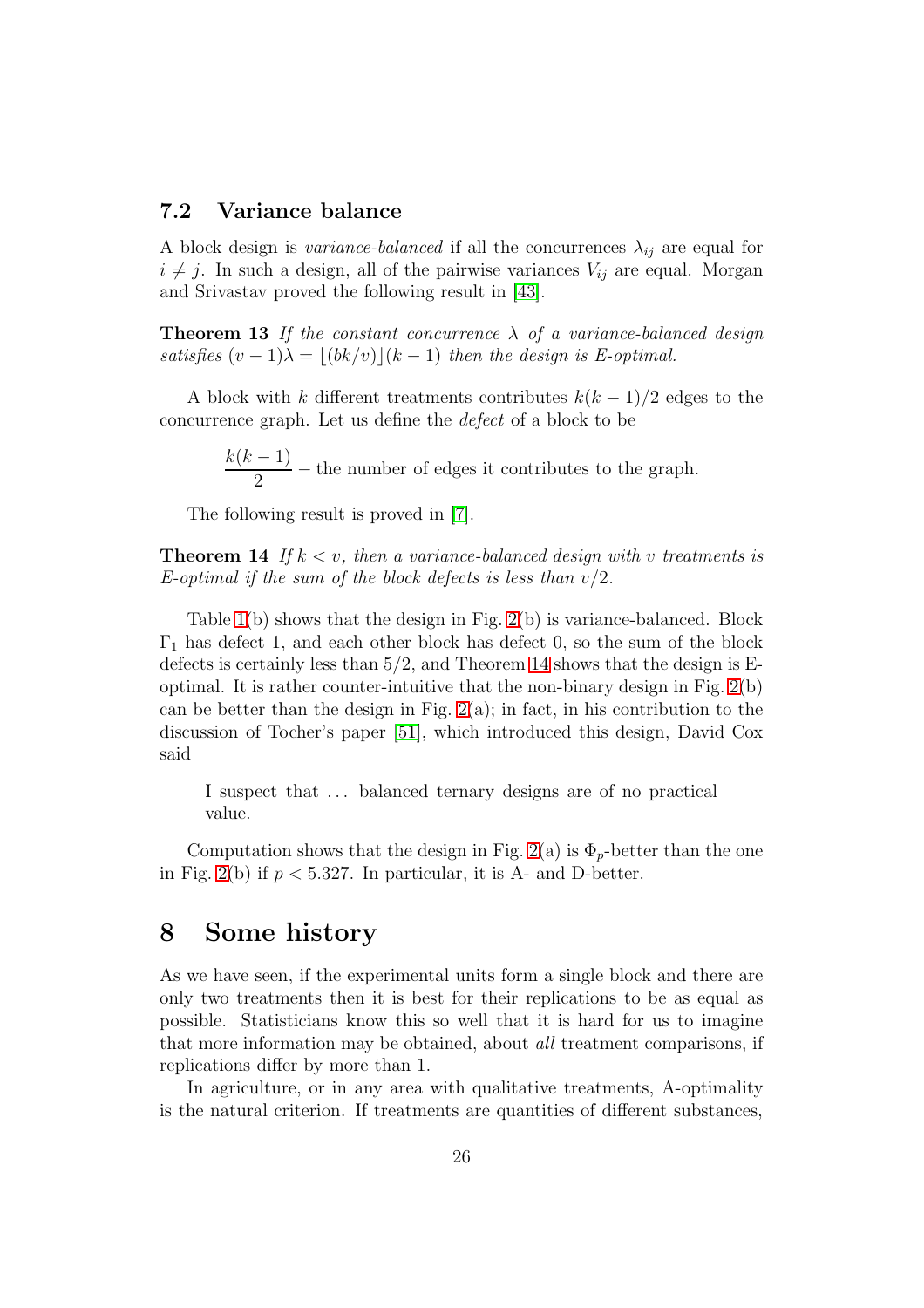then D-optimality is preferable, as the ranking on this criterion is invariant to change of measurement units. Thus industrial statisticians have tended to prefer D-optimality, although E-optimality has become popular among chemical process engineers. Perhaps the different camps have not talked to each other as much as they should have.

For most of the 20th century, it was normal practice in field experiments to have all treatments replicated three or four times. Where incomplete blocks were used, they typically had size from 3 to 20. Yates introduced his square lattice designs with  $v = k^2$  in [\[55\]](#page-42-2). He used uniformity data and two worked examples to show that these designs can give lower average pairwise variance than a design using a highly replicated control treatment, but both of his examples were equireplicate with  $r \in \{3, 4\}.$ 

In the 1930s, 1940s and 1950s, analysis of the data from an experiment involved inverting the Laplacian matrix without a computer: this is easy for BIBDs, and only slightly harder if the Laplacian matrix has only two distinct non-trivial eigenvalues. The results in [\[35\]](#page-40-1) and [\[38\]](#page-41-5) encouraged the beliefs that the optimal designs, on all  $\Phi_p$ -criteria, are as equireplicate as possible, with concurrences as equal as possible, and that the same designs are optimal, or nearly so, on all of these criteria.

Three short papers in the same journal in 1977–1982 demonstrate the beliefs at that time. In [\[29\]](#page-40-6), John and Mitchell did not even consider designs with unequal replication. They conjectured that, if there exist any regulargraph designs for given values of  $v, b$  and  $k$ , then the A- and D-optimal designs are regular-graph designs. For the parameter sets which they had examined by computer search, the same designs were optimal on the A- and D-criteria. In [\[33\]](#page-40-7), Jones and Eccleston reported the results of various computer searches for A-optimal designs without the constraint of equal replication. For  $k = 2$ and  $b = v \in \{10, 11, 12\}$  (but not  $v = 9$ ) their A-optimal design is almost a queen-bee design, and their designs are D-worse than those in [\[29\]](#page-40-6). The belief in equal replication was so ingrained that some readers assumed that there was an error in their program.

John and Williams followed this with the paper [\[30\]](#page-40-8) on conjectures for optimal block designs for given values of  $v$ ,  $b$  and  $k$ . Their conjectures included:

- the set of regular-graph designs always contains one that is optimal without this restriction;
- among regular-graph designs, the same designs are optimal on the Aand D-criteria.

They endorsed Cox's dismissal of non-binary designs, strengthening it to the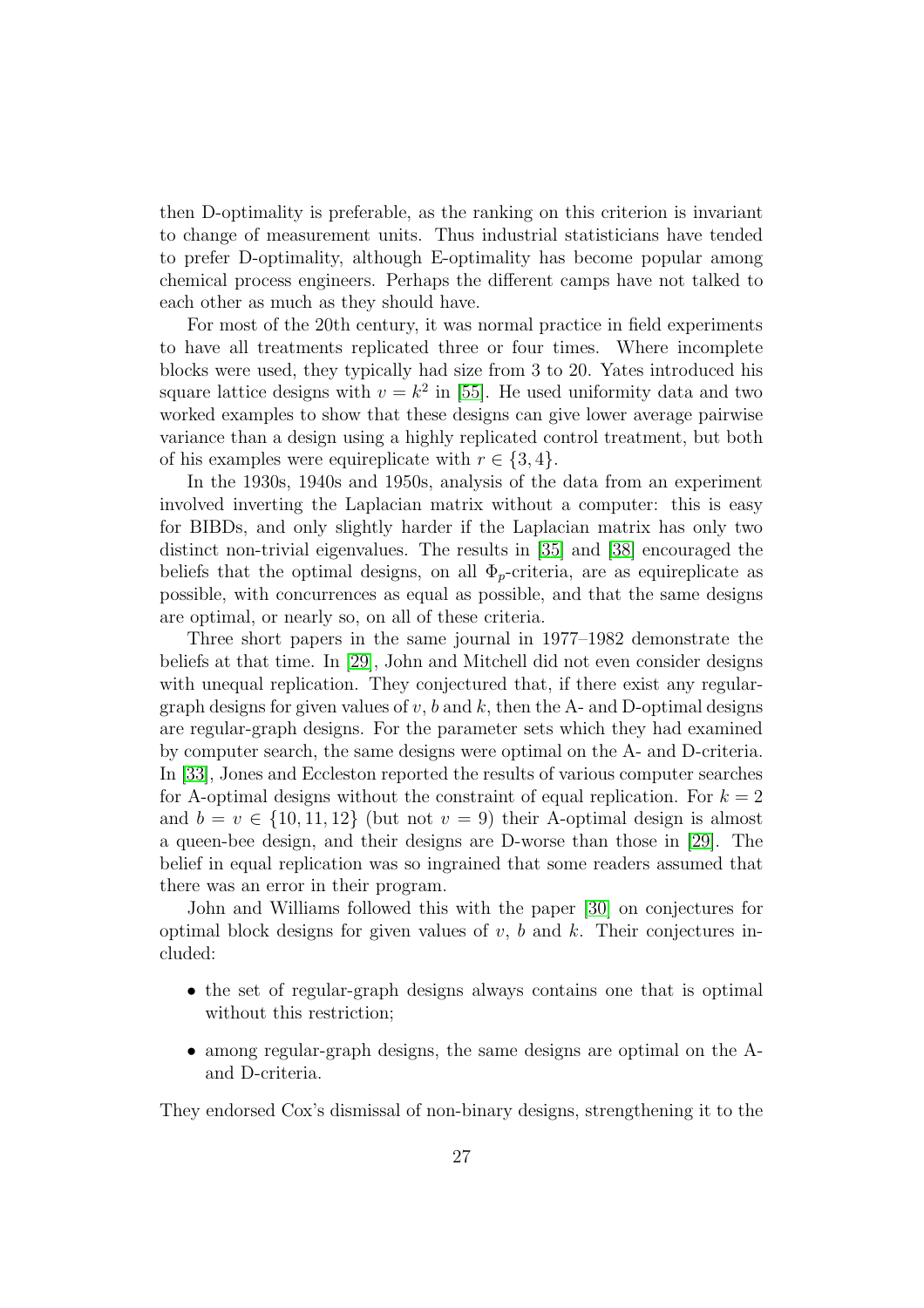statement that they "are inefficient", and declared that the three unequally replicated A-optimal designs in [\[33\]](#page-40-7) were "of academic rather than of practical interest". These conjectures and opinions seemed quite reasonable to people who had been finding good designs for the sizes needed in agricultural experiments.

At the end of the 20th century, there was an explosion in the number of experiments in genomics, using microarrays. Simplifying the story greatly, these are effectively block designs with  $k = 2$ , and biologists wanted Aoptimal designs, but they did not know the vocabulary 'block' or 'A-optimal', 'graph' or 'cycle'. Computers were now much more powerful than in 1980, and researchers in genomics could simply undertake computer searches without the benefit of any statistical theory. In 2001, Kerr and Churchill [\[34\]](#page-40-9) published the results of a computer search for A-optimal designs with  $k = 2$ and  $v = b \le 11$ . For  $v \in \{10, 11, 12\}$ , their results were completely consistent with those in [\[33\]](#page-40-7), which they did not cite. They called cycles *loop designs*.

Mainstream statisticians began to get involved. In 2005, Wit, Nobile and Khanin published the paper [\[53\]](#page-42-3) giving the results of a computer search for A- and D-optimal designs with  $k = 2$  and  $v = b$ . The results are shown in Fig. [10.](#page-28-0) The A-optimal designs differ from the D-optimal designs when  $v > 9$ , but are consistent with those found in [\[34\]](#page-40-9).

What is going on here? Why are the designs so different when  $v \geq 9$ ? Why is there such a sudden, large change in the A-optimal designs? We explain this in the next section.

## <span id="page-27-1"></span><span id="page-27-0"></span>9 Block size two

#### 9.1 Least replication

If  $k = 2$ , then the design is the same as its concurrence graph, and connectivity requires that  $b \ge v - 1$ . If  $b = v - 1$ , then all connected designs are trees, such as those in Fig. [11.](#page-28-1) Theorem [3](#page-14-2) shows that the D-criterion does not differentiate between them.

In a tree, the effective resistance  $R_{ij}$  is just the length of the unique path between vertices i and j. Theorems [2](#page-9-3) and [6](#page-16-0) show that the only A-optimal designs are the stars, such as the graph on the right of Fig. [11.](#page-28-1)

In a star with  $v$  vertices, the contrast between any two leaves is an eigenvector of the Laplacian matrix  $\bf{L}$  with eigenvalue 1, while the contrast between the central vertex and all the other vertices is an eigenvector with eigenvalue v. If  $v \geq 5$  and G is not a star then there is an edge whose removal splits the graph into two components of sizes at least 2 and 3. Cut-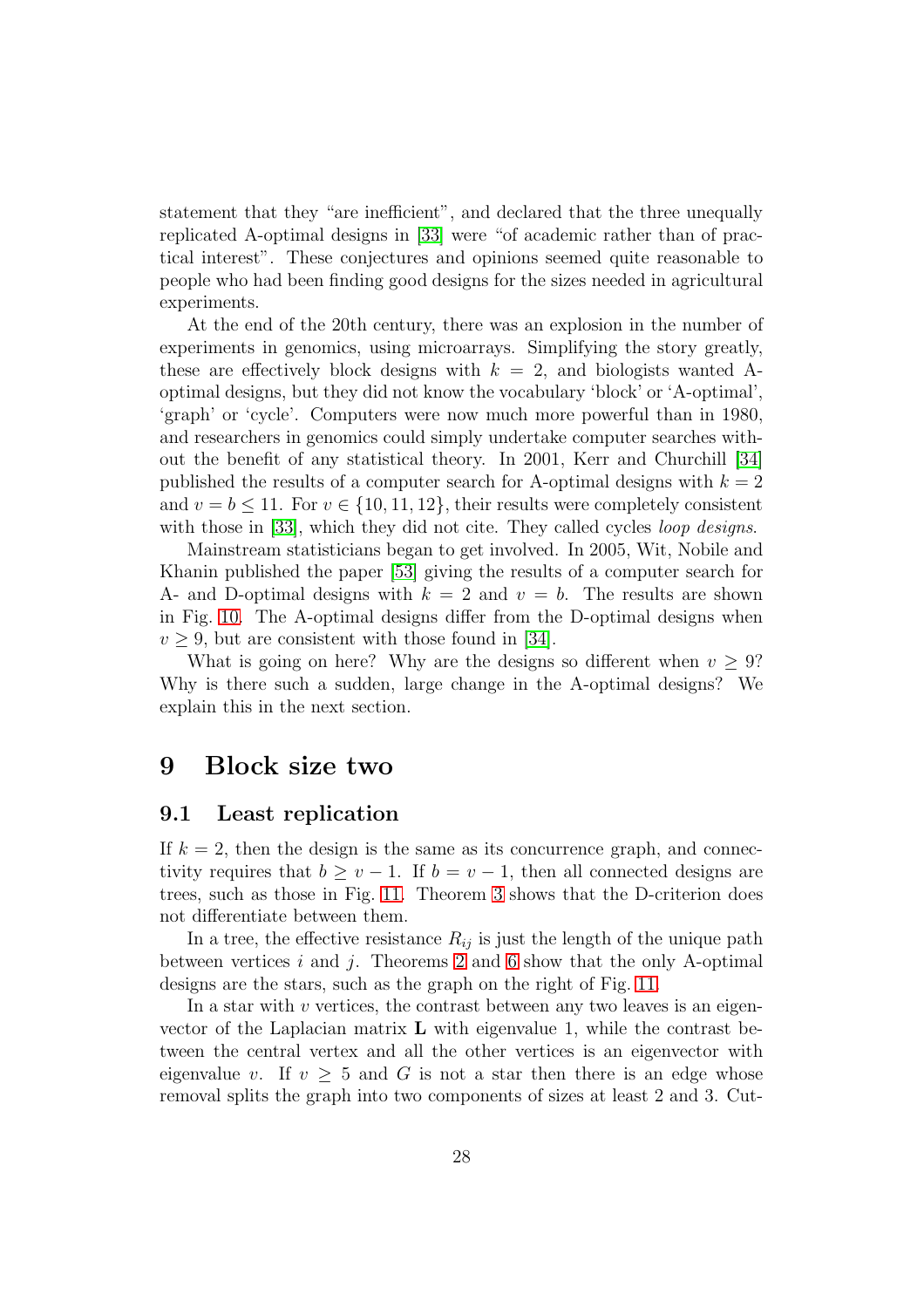

(b) A-optimal designs

Figure 10: D-and A-optimal designs with  $k=2$  and  $6\leq v=b\leq 11$ 

<span id="page-28-0"></span>

<span id="page-28-1"></span>Figure 11: Two trees with  $v=9,\,b=8$  and  $k=2$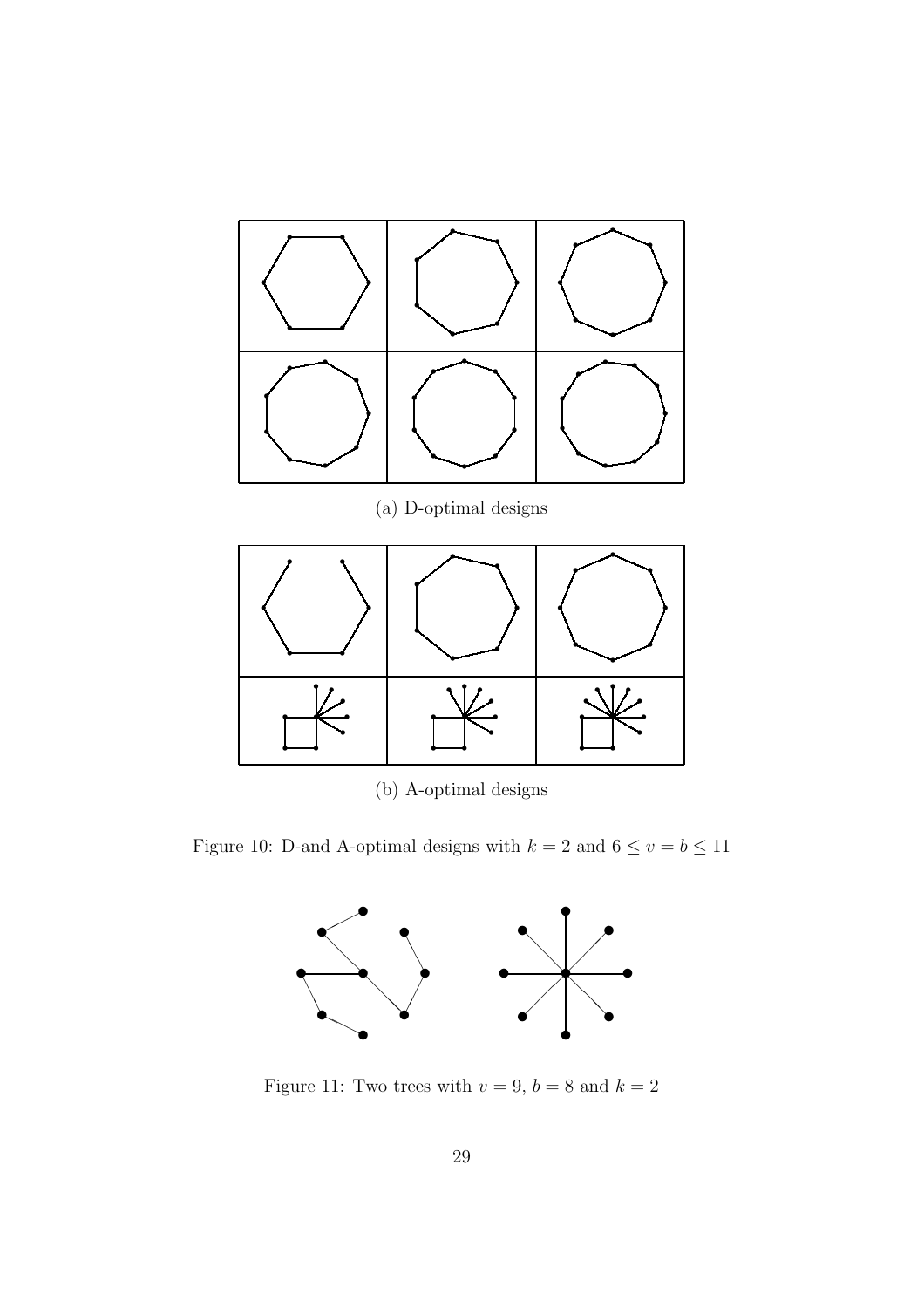set Lemma 1 then shows that  $\theta_1 \leq 5/6 < 1$ . The only other tree which is not a star is the path of length 3, for which direct calculation shows that  $\theta_1 = 2 - \sqrt{2} < 1$ . Hence the E-optimal designs are also the stars.

## <span id="page-29-0"></span>9.2 One fewer treatment

If  $b = v$  and  $k = 2$ , then the concurrence graph G contains a single cycle: such graphs are called unicyclic. Let s be the length of the cycle. All the remaining vertices are in trees attached to various vertices of the cycle. Fig. [12](#page-29-1) shows two unicyclic graphs with  $v = 12$  and  $s = 6$ .



<span id="page-29-1"></span>Figure 12: Two unicyclic graphs with  $b = v = 12$  and  $s = 6$ 

As we remarked in Section [5,](#page-14-0) the number of spanning trees in a unicyclic graph is equal to the length of the cycle. Hence, Theorem [3](#page-14-2) gives the following result.

**Theorem 15** If  $k = 2$  and  $b = v \geq 3$ , then the D-optimal designs are precisely the cycles.

For A-optimality, we first show that no graph like the one in Fig.  $12(a)$ can be optimal. If vertex 12 is moved so that it is joined to vertex 6, instead of vertex 1, then the sum of the variances  $V_{i,12}$  for i in the cycle is unchanged and the variances  $V_{i,12}$  for the remaining vertices i are all decreased. This argument shows that all the trees must be attached to the same vertex of the cycle.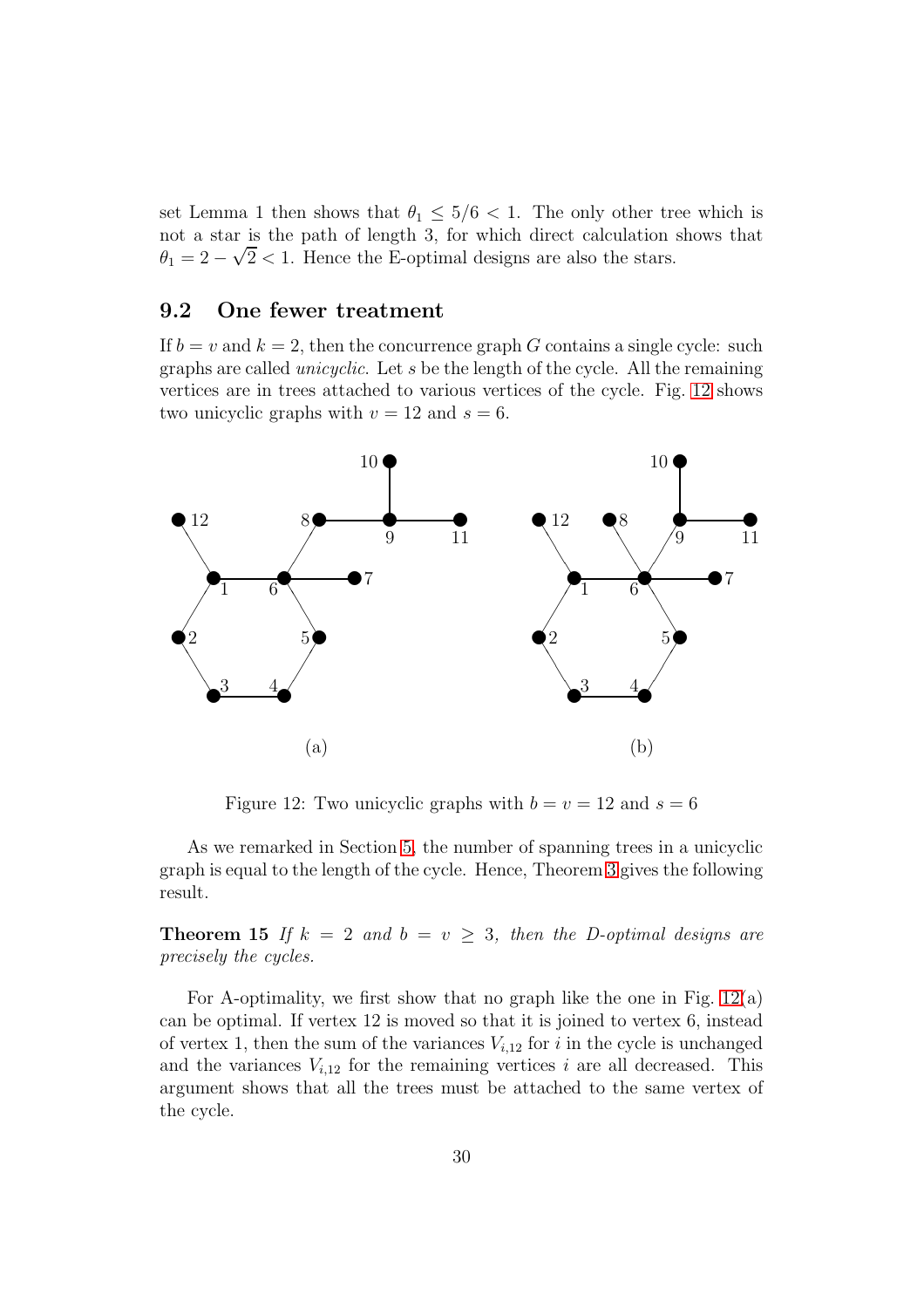

<span id="page-30-0"></span>Figure 13: Average pairwise variance, in a unicylic graph with  $v$  vertices, as a function of the length s of the cycle

Now consider the tree on vertices 6, 8, 9, 10 and 11 in Fig.  $12(a)$ . If the two edges incident with vertex 8 are modified to those in Fig. [12\(](#page-29-1)b), then the set of variances between these five vertices are unchanged, as are all others involving vertex 8, but those between vertices 9, 10, 11 and vertices outside this tree are all decreased. This argument shows that, for any given length s of the cycle, the only candidate for an A-optimal design has  $v - s$  leaves attached to a single vertex of the cycle.

The effective resistance between a pair of vertices at distance d in a cycle of length s is  $d(s - d)/s$ , while that between a leaf and the cycle vertex to which it is attached is 1. Hence a short calculation shows that the sum of the pairwise effective resistances is equal to  $g(s)/12$ , where

$$
g(s) = -s^3 + 2vs^2 + 13s - 12sv + 12v^2 - 14v.
$$

Now  $\bar{V}/\sigma^2 = q(s)/[3v(v-1)]$  and we seek the minimum of  $q(s)$  for integers s in the interval  $[2, v]$ .

<span id="page-30-1"></span>Fig. [13](#page-30-0) plots  $q(s)/[3v(v-1)]$  for s in [2, v] and  $6 \le v \le 13$ . When  $v \le 7$ , the function q is monotonic decreasing, so it attains its minimum on [2, v] at  $s = v$ . For all larger values of v, the function g has a local minimum in the interval [3, 5]: when  $v \geq 9$ , the value at this local minimum is less than  $g(v)$ . This change from the upper end of the interval to the local minimum explains the sudden change in the A-optimal designs. Detailed examination of the local minimum gives the following result.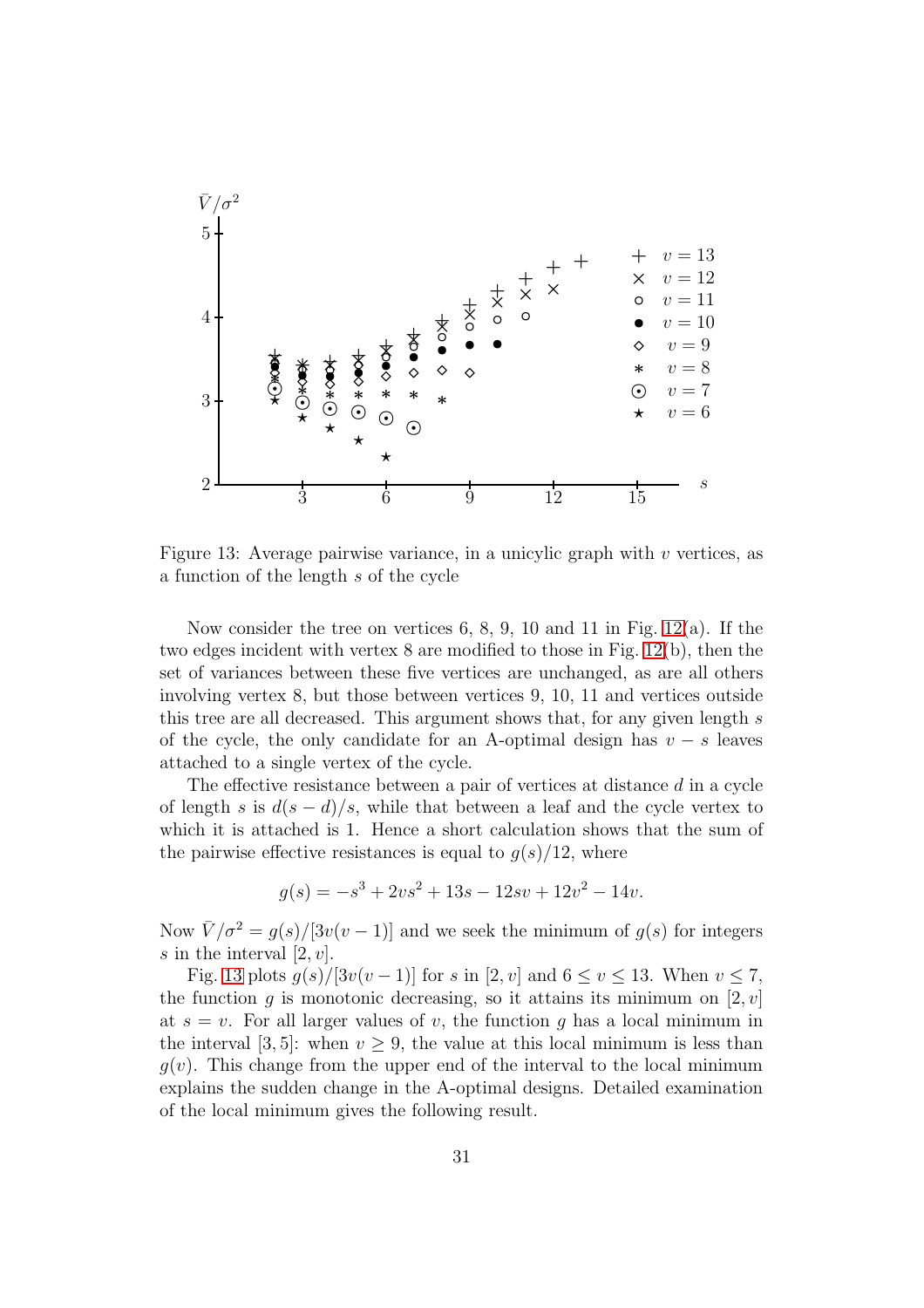**Theorem 16** If  $k = 2$  and  $b = v > 3$  then the A-optimal designs are:

- a cycle, if  $v \leq 8$ ;
- a square with  $v-4$  leaves attached to one vertex, if  $9 \le v \le 11$ ;
- a triangle with  $v 4$  leaves attached to one vertex, if  $v \geq 13$ ;
- either of the last two, if  $v = 12$ .

What about E-optimality? The smallest eigenvalue of the Laplacian matrix of the triangle with one or more leaves attached to one vertex is 1, as is that of the digon with two or more leaves attached to one vertex. We now show that almost all other unicyclic graphs have at least one non-trivial eigenvalue smaller than this.

Suppose that vertex  $i$  in the cycle has a non-empty tree attached to it, so that  $\{i\}$  is a vertex cutset. If  $s \geq 3$  then there are no double edges, so Cutset Lemma 2 shows that  $\theta_1 < 1$  unless all vertices are joined to i, in which case  $s = 3$ . If  $s = 2$  and there are trees attached to both vertices of the digon, then applying Cutset Lemma 2 at each of these vertices shows that  $\theta_1 < 1$ unless  $v = 4$  and there is one leaf at each vertex of the digon: for this graph,  $\theta_1 = 2 - \sqrt{5} < 1$ . A digon with leaves attached to one vertex is just a star with one edge doubled.

The cycle of size  $v$  is a cyclic design. The smallest eigenvalue of its Laplacian matrix is  $2(1 - \cos(2\pi/v))$ , which is greater than 1 when  $v \le 5$ , is equal to 1 when  $v = 6$ , and is less than 1 when  $v \le 7$ . When  $v = 3$  it is equal to 3, which is greater than  $3 - \sqrt{3}$ , which is the smallest Laplacian eigenvalue of the digon with one leaf.

<span id="page-31-0"></span>Putting all of this together proves the following result.

**Theorem 17** If  $k = 2$  and  $b = v \geq 3$ , then the E-optimal designs are:

- a cycle, if  $v \leq 5$ ;
- a triangle with  $v 3$  leaves attached to one vertex, or a star with one edge doubled, if  $v \geq 7$ ;
- either of the last two, if  $v = 6$ .

Thus, for  $v > 9$ , the ranking on the D-criterion is essentially the opposite of the ranking on the A- and E-criteria. The A- and E-optimal designs are far from equireplicate. The change is sudden, not gradual. These findings were initially quite shocking to statisticians.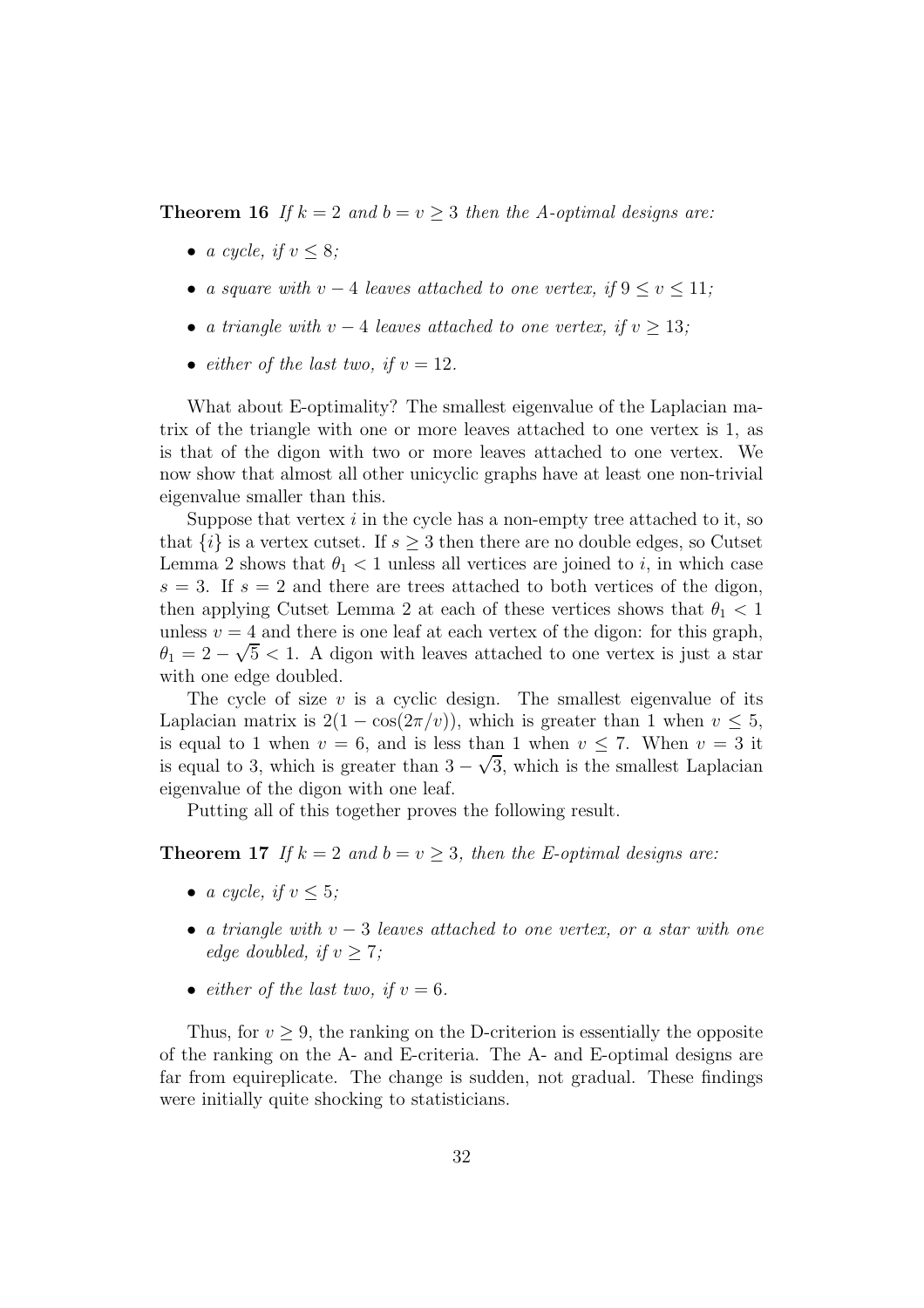### <span id="page-32-0"></span>9.3 More blocks

What happens when b is larger than  $v$  but still has the same order of magnitude? The following theorems show that the A- and E-optimal designs are very different from the D-optimal designs when  $v$  is large. The proofs of Theorems [19](#page-32-1) and [20](#page-32-2) are in [\[4\]](#page-38-2) and [\[7\]](#page-38-1) respectively.

**Theorem 18** Let G be the concurrence graph of a connected block design  $\Delta$ with  $k = 2$  and  $b > v$ . If  $\Delta$  is D-optimal then G does not contain any bridge (an edge cutset of size one): in particular, G contains no leaves.

**Proof** Suppose that  $\{i, j\}$  is an edge-cutset for G. Let H and K be the parts of  $G$  containing  $i$  and  $j$ , respectively.

Since  $G$  is not a tree, we may assume that  $H$  is not a tree, and so there is some edge e in H that is not in every spanning tree for H. Let  $n_1$  and  $n_2$  be the numbers of spanning trees for  $H$  that include and exclude  $e$ , respectively, and let  $m$  be the number of spanning trees for  $K$ . Every spanning tree for  $G$ consists of spanning trees for H and K together with the edge  $\{i, j\}$ . Hence G has  $(n_1 + n_2)m$  spanning trees.

Let  $\ell$  be a vertex on  $e$  with  $\ell \neq i$ . Form  $G'$  from  $G$  by removing edge  $e$ and inserting the edge  $e'$ , where  $e' = \{\ell, j\}.$ 

Let  $T$  and  $T'$  be spanning trees for  $H$  and  $K$  respectively. If  $T$  does not contain e then  $T \cup \{\{i, j\}\} \cup T'$  and  $T \cup \{e'\} \cup T'$  are both spanning trees for G'. If T contains e then  $(T \setminus \{e\}) \cup \{\{i,j\}\} \cup \{e'\} \cup T'$  is a spanning tree for G'. Hence the number of spanning trees for G' is at least  $(2n_2 + n_1)m$ , which is greater than  $(n_1 + n_2)m$  because  $n_2 \geq 1$ . Hence G does not have the maximal number of spanning trees and so  $\Delta$  is not D-optimal.

<span id="page-32-1"></span>**Theorem 19** Let c be a positive integer. Then there is a positive integer  $v_c$  such that if  $b - v = c$  and  $v \ge v_c$  then all A-optimal designs with  $k = 2$ contain leaves.

<span id="page-32-2"></span>**Theorem 20** If  $20 \le v \le b \le 5v/4$  then the concurrence graph for any E-optimal design with  $k = 2$  contains leaves.

Of course, to obtain a BIBD when  $k = 2$ , b needs to be a quadratic function of v. What happens if b is merely a linear function of v? In [\[7\]](#page-38-1) we conjectured that if  $b = cv$  for some constant c then there is a threshold result like the one in Theorem [19.](#page-32-1) However, current work by Robert Johnson and Mark Walters [\[32\]](#page-40-10) suggests something much more interesting—that there is a constant C with  $3 < C < 4$  such that if  $b > Cv$  and  $k = 2$  then all A-optimal designs are (nearly) equireplicate, and that random such graphs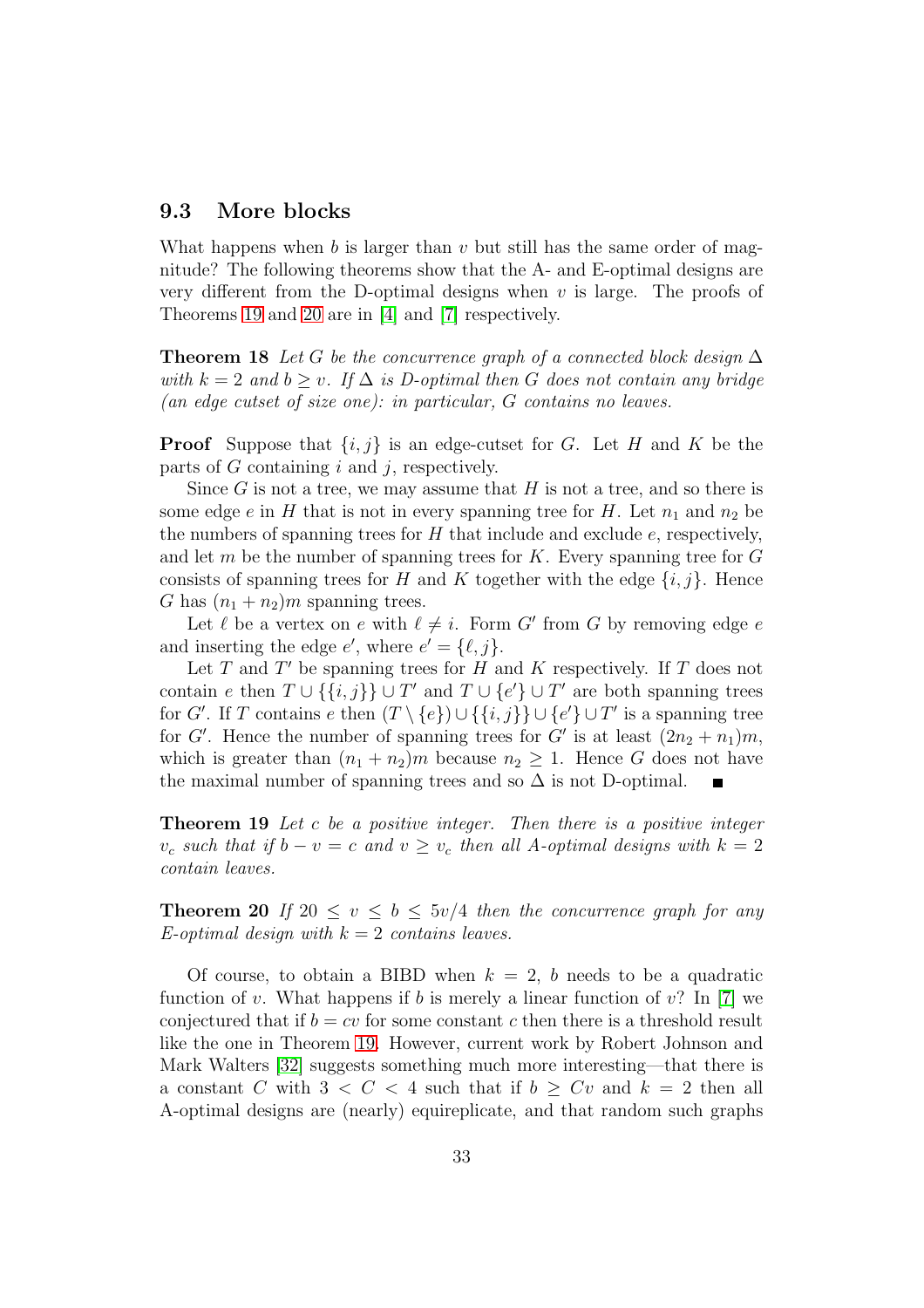(in a suitable model) are close to A-optimal with high probability. On the other hand if  $b \leq Cv$  then a graph consisting of a large almost equireplicate part (all degrees 3 and 4 with average degree close to  $Cv$ ) together with a suitable number of leaves joined to a single vertex is strictly better than any queen-bee design.

### <span id="page-33-0"></span>9.4 A little more history

The results on D- and A-optimality in Sections [9.1](#page-27-1) and [9.2](#page-29-0) were proved in [\[4\]](#page-38-2), partly to put to rest mutterings that the results of [\[33,](#page-40-7) [34,](#page-40-9) [53\]](#page-42-3) found by computer search were incorrect. The results on E-optimality are in [\[7\]](#page-38-1).

In spite of the horror with which these results were greeted, it transpired that they were not new. The D- and E-optimal designs for  $b = (v-1)/(k-1)$ were identified in [\[11\]](#page-38-6) in 1991. The A-optimal designs for  $k = 2$  and  $b = v-1$ had been given in [\[41\]](#page-41-8) in 1991. Also in 1991, Tjur gave the A-optimal designs for  $k = 2$  and  $b = v$  in [\[52\]](#page-42-4): his proof used the Levi graph as an electrical network.

A fairly common response to these unexpected results was 'It seems to be just block size 2 that is a problem.' Perhaps those of us who usually deal with larger blocks had simply not thought that it was worth while to investigate block size 2 before the introduction of microarrays.

However, as we sketch in the next section, the problem is not block size 2 but very low average replication. The proofs there are similar to those in this section; they are given in more detail in [\[8,](#page-38-7) [46\]](#page-41-9). Once again, it turns out that these results are not all new. The D-optimal designs for  $v/(k-1)$  blocks of size k were given by Balasubramanian and Dey in [\[10\]](#page-38-8) in 1996—but their proof uses a version of Theorem [5](#page-15-3) with the wrong value of the constant. The A-optimal designs for  $v/(k-1)$  blocks of size k were published by Krafft and Schaefer in [\[37\]](#page-40-11) in 1997—but those authors are not blameless either, because they apparently had not read [\[52\]](#page-42-4)!

Our best explanation is that agricultural statisticians are so familiar with average replication being at least 3 that when we saw these papers we decided that they had no applicability and so forgot them.

## <span id="page-33-1"></span>10 Very low average replication

In this section we once again consider general block size  $k$ . A block design is connected if and only if its Levi graph is connected. The Levi graph has  $v + b$  vertices and bk edges, so connectivity implies that  $bk \geq b + v - 1$ ; that is,  $b(k − 1) \ge v − 1$ .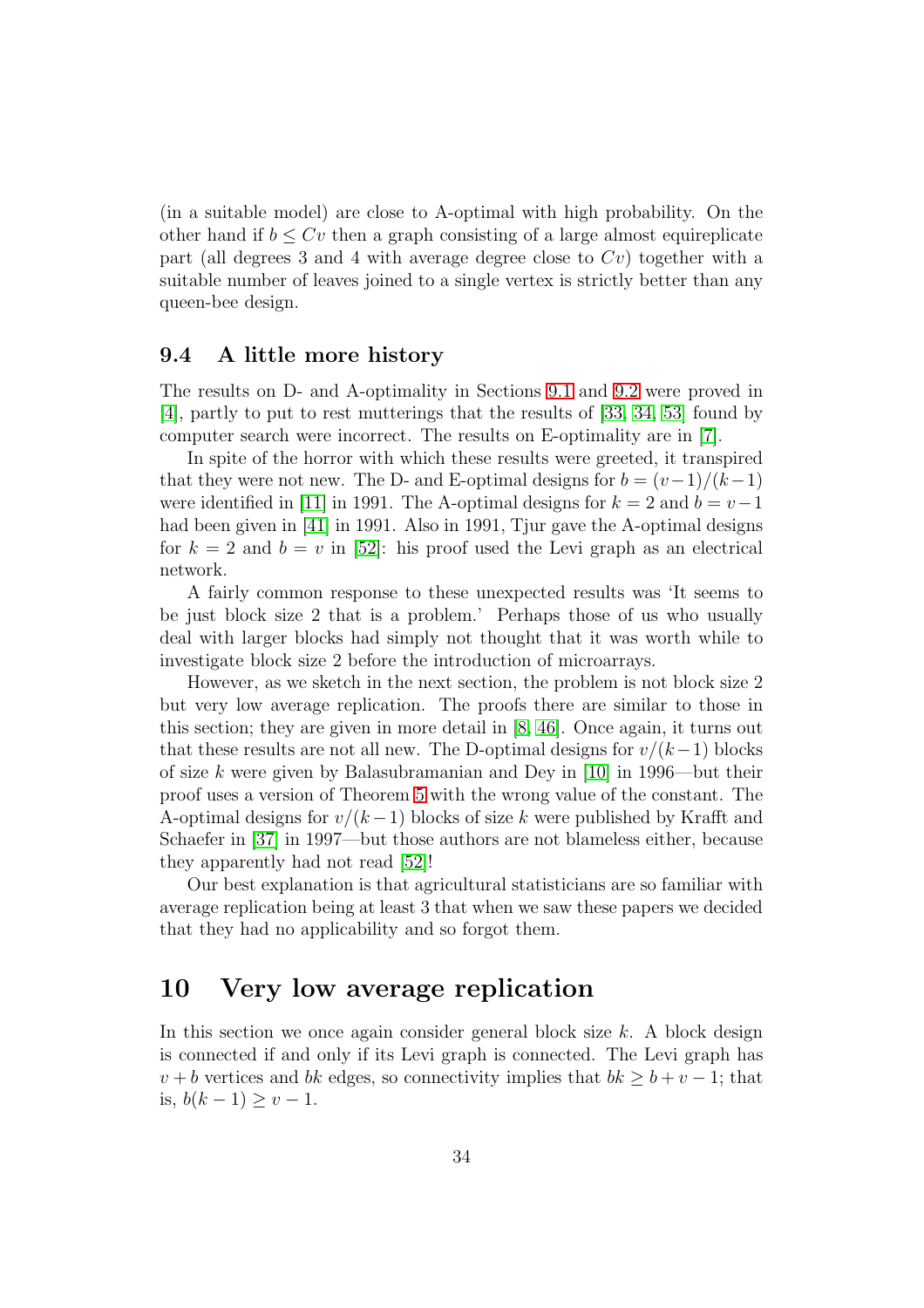## <span id="page-34-0"></span>10.1 Least replication

If  $b(k-1) = v-1$  and the design is connected, then the Levi graph  $\tilde{G}$  is a tree and the concurrence graph  $G$  looks like those in Fig. [5.](#page-6-0) Hypergraph-theorists do not seem to have an agreed name for such designs.

For both D- and A-optimality, it turns out to be convenient to use the Levi graph. Since all the Levi graphs are trees, Theorem [5](#page-15-3) shows that the D-criterion does not distinguish among connected designs.

By Theorem [7,](#page-18-0)  $V_{ij} = \tilde{R}_{ij}\sigma^2$ . When  $\tilde{G}$  is a tree,  $\tilde{R}_{ij} = 2$  when i and j are in the same block; otherwise,  $R_{ij} = 4$  if any block containing i has a treatment in common with any block containing j; and otherwise,  $\tilde{R}_{ij} \geq 6$ . The queen-bee designs are the only ones for which  $R_{ij} \leq 4$  for all i and j, and so they are the A-optimal designs.

The non-trivial eigenvalues of a queen-bee design are 1,  $k$  and  $v$ , with multiplicities  $b-1$ ,  $b(k-2)$  and 1, respectively. If the design is not a queenbee design, then there is a treatment  $i$  that is in more than one block but not in all blocks. Thus vertex i forms a cutset for the concurrence graph  $G$ which is not joined to every other vertex of  $G$ . Cutset Lemma 2 shows that  $\theta_1$  < 1. Hence the E-optimal designs are also the queen-bee designs.

### <span id="page-34-1"></span>10.2 One fewer treatment

If  $b(k-1) = v$ , then the Levi graph  $\tilde{G}$  has bk edges and bk vertices, and so it contains a single cycle, which must be of some even length 2s. If  $2 \leq s \leq b$ , then the design is binary; if  $s = 1$ , then there is a single non-binary block, whose defect is 1. In this case,  $k \geq 3$ , because each block must have more than one treatment.

For  $2 \leq s \leq b$ , let  $\mathcal{C}(b, k, s)$  be the class of designs constructed as follows. Start with a loop design for s treatments. Insert  $k-2$  extra treatments into each block. The remaining  $b - s$  blocks all contain the same treatment from the loop design, together with  $k-1$  extra treatments. Figs. [8](#page-17-1) and [9](#page-19-0) show the concurrence graph and Levi graph, respectively, of a design in  $\mathcal{C}(6, 3, 6)$ .

For  $k \geq 4$ , the designs in  $\mathcal{C}(b, k, 1)$  have one treatment which occurs twice in one block and once in all other blocks, with the remaining treatments all replicated once. The class  $\mathcal{C}(b, 3, 1)$  contains all such designs, and also those in which the treatment in every block is the one which occurs only once in the non-binary block.

**Theorem 21** If  $b(k - 1) = v$ , then the D-optimal designs are those in  $\mathcal{C}(b, k, b)$ .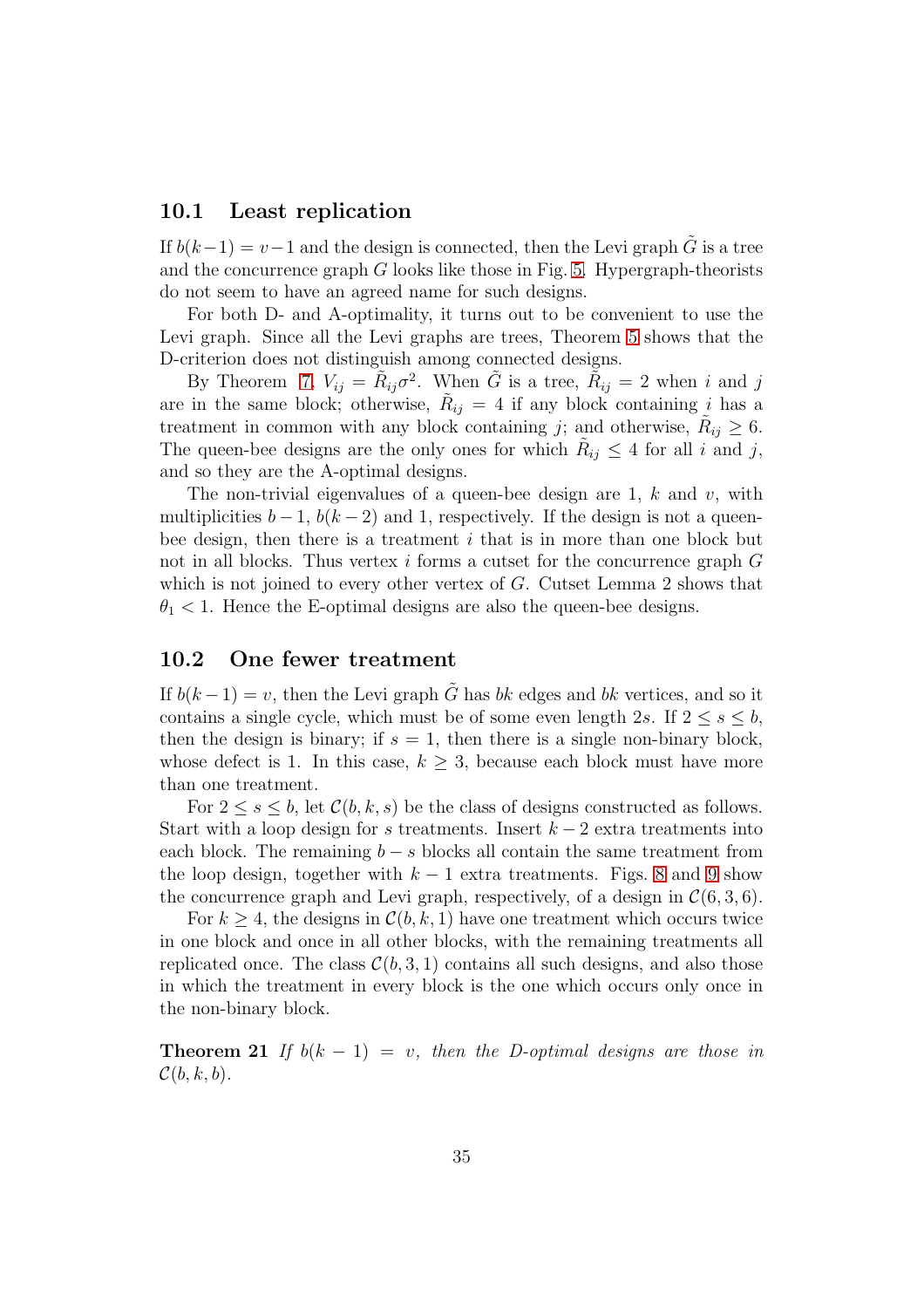**Proof** The Levi graph  $\tilde{G}$  is unicyclic, so its number of spanning trees is maximized when the cycle has maximal length. Theorem [5](#page-15-3) shows that the D-optimal designs are precisely those with  $s = b$ .

<span id="page-35-1"></span>**Theorem 22** If  $b(k-1) = v$  then the A-optimal designs are those in  $\mathcal{C}(b, k, s)$ , where the value of s is given in Table [2.](#page-35-0)

|                |  |  |  |  |  | $k \quad b \mid 2 \quad 3 \quad 4 \quad 5 \quad 6 \quad 7 \quad 8 \quad 9 \quad 10 \quad 11 \qquad 12 \qquad 13$ |  |
|----------------|--|--|--|--|--|------------------------------------------------------------------------------------------------------------------|--|
|                |  |  |  |  |  | 2 2 3 4 5 6 7 8 4 4 4 3 or 4 3                                                                                   |  |
|                |  |  |  |  |  | $3 \t 2 \t 3 \t 4 \t 5 \t 6 \t 3 \t 3 \t 3 \t 3 \t 3 \t 2 \t 2$                                                  |  |
|                |  |  |  |  |  | 4 2 3 4 5 3 2 2 2 2 2 2 2 2                                                                                      |  |
| 5 <sup>5</sup> |  |  |  |  |  | 2 3 4 5 2 2 2 2 2 2 2 2 2                                                                                        |  |
| 6              |  |  |  |  |  | 2 3 4 2 2 2 2 2 2 2 2 2 2                                                                                        |  |

<span id="page-35-0"></span>Table 2: Value of s for A-optimal designs for  $b(k-1)$  treatments in b blocks of size k: see Theorem [22](#page-35-1)

**Proof** The Levi graph  $\tilde{G}$  has one cycle, whose length is 2s, where  $1 \leq s \leq b$ . A similar argument to the one used at the start of the proof of Theorem [16](#page-30-1) shows that this cannot be A-optimal unless the design is in  $\mathcal{C}(b, k, s)$ . If  $s \geq 2$  or  $k \geq 4$ , then each block-vertex in the cycle has  $k-2$  treatmentvertices attached as leaves; all other block-vertices are joined to the same single treatment-vertex in the cycle, and each has  $k - 1$  treatment vertices attached as leaves. In  $\mathcal{C}(b, 3, 1)$  the first type of design has a Levi graph like this, and the other type has the same multiset of effective resistances between treatment-vertices, because their concurrence graphs are identical. The following calculations use the first type.

Let  $V_1$  be the set of treatment-vertices in the cycle,  $V_2$  the set of other treatment-vertices joined to blocks in the cycle, and  $\mathcal{V}_3$  the set of remaining treatment-vertices. For  $1 \leq i \leq j \leq 3$ , denote by  $\mathcal{R}_{ij}$  the sum of the pairwise resistances between vertices in  $V_i$  and  $V_j$ .

Put

$$
R_1 = \sum_{d=1}^{s-1} \frac{2d(2s - 2d)}{2s} = \frac{s^2 - 1}{3}
$$

and

$$
R_2 = \sum_{d=0}^{s-1} \frac{(2d+1)(2s-2d-1)}{2s} = \frac{2s^2+1}{6}.
$$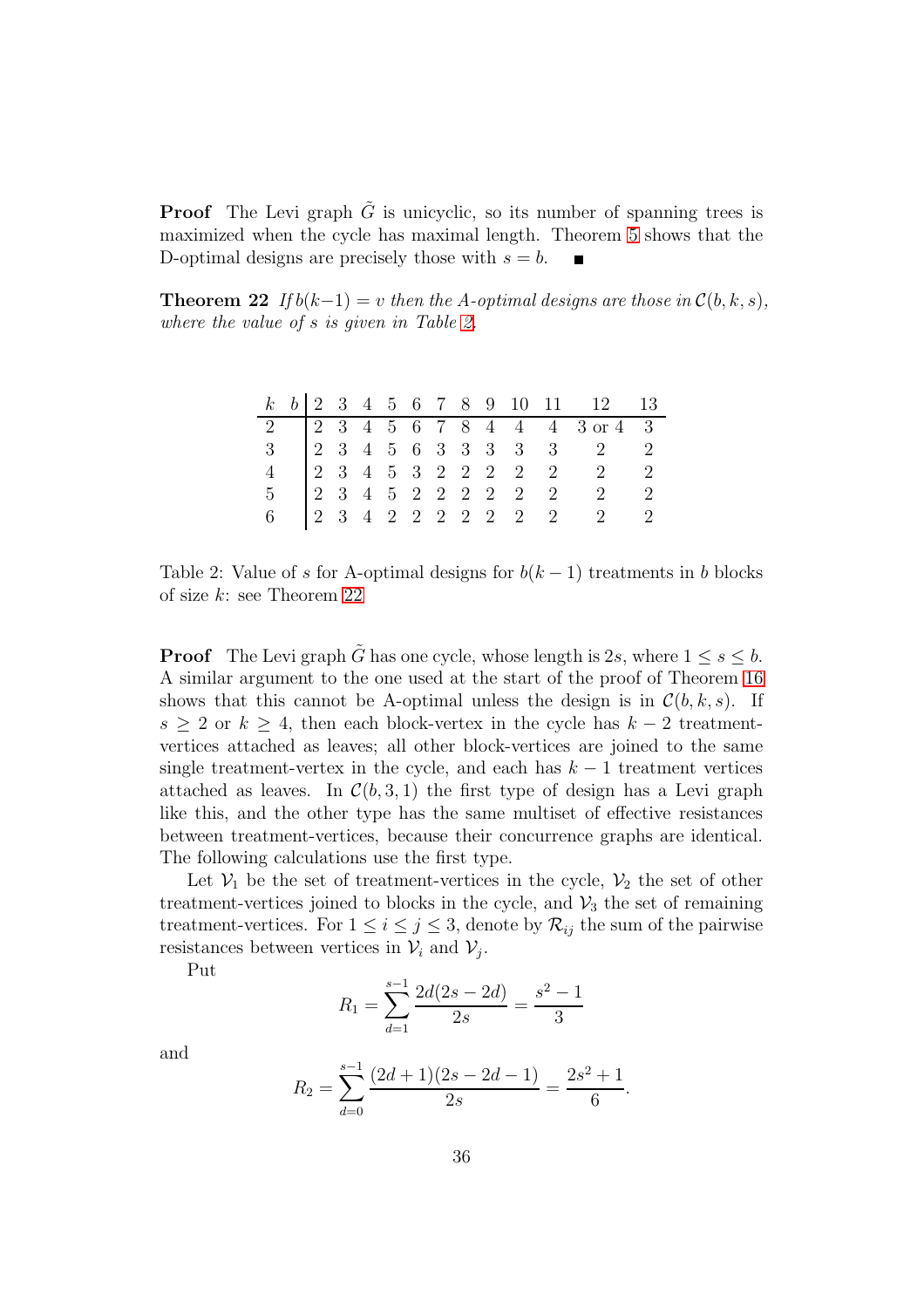Then  $\mathcal{R}_{11} = sR_1/2$ ,  $\mathcal{R}_{12} = s(k-2)(R_2 + s)$ ,  $\mathcal{R}_{13} = (b-s)(k-1)(R_1 + 2s)$ ,  $\mathcal{R}_{22} = s(k-2)(k-3) + s(k-2)^2[R_1+2(s-1)]/2, \mathcal{R}_{23} = (b-s)(k-1)(k-1)$ 2) $(R_2+3s)$ , and  $\mathcal{R}_{33} = (b-s)(k-1)(k-2) + 2(b-s)(b-s-1)(k-1)^2$ . Hence the sum of the pairwise effective resistances between treatment-vertices in the Levi graph is  $g(s)/6$ , where

$$
g(s) = -(k-1)^2 s^3 + 2b(k-1)^2 s^2 - [6bk(k-1) - 4k^2 + 2k - 1]s + c
$$

and  $c = b(k-1)[12b(k-1) - 5k - 4].$ 

If  $s = 1$  then the design is non-binary. However,

$$
g(1) - g(2) = (3k - 9 + 6b)(k - 1) - 3,
$$

which is positive, because  $k \geq 2$  and  $b \geq 2$ . Therefore the non-binary designs are never A-optimal.

Direct calculation shows that  $g(2) > g(3)$  when  $b = 3$ , and that  $g(2) >$  $g(3) > g(4)$  when  $b = 4$ . These inequalities hold for all values of k, even though g is not decreasing on the interval [2, 4] for large k when  $b = 4$ .

If  $b = 5$  and  $k \geq 6$ , then  $g(3) > g(2)$  and  $g(5) > g(2)$ . Thus the local minimum of g occurs in the interval  $(1, 3)$  and is the overall minimum of g on the interval [1, 5].

Differentiation gives

$$
g'(b) = b(k-1)[(b-6)(k-1) - 6] + 4k^2 - 2k + 1.
$$

If  $g'(b) > 0$  then g has a local minimum in the interval  $(1, b)$ . If, in addition,  $q(3) > q(2)$ , then the minimal value for integer s occurs at  $s = 2$ . These conditions are both satisfied if  $k = 3$  and  $b \ge 12$ ,  $k = 4$  and  $b \ge 8$ ,  $k \ge 5$  and  $b \geq 7$ , or  $k \geq 9$  and  $b \geq 6$ .

Given Theorem [16,](#page-30-1) there remain only a finite number of pairs  $(b, k)$  to be checked individually to find the smallest value of  $q(s)$ . The results are in Table [2.](#page-35-0)

**Theorem 23** If  $b(k-1) = v$ ,  $b \ge 3$  and  $k \ge 3$ , then the E-optimal designs are those in  $C(b, k, b)$  if  $b \leq 4$ , and those in  $C(b, k, 2)$  and  $C(b, k, 1)$  if  $b \geq 5$ .

**Proof** If  $2 < s < b$  then the concurrence graph G has a vertex which forms a vertex-cutset and which is not joined to all other vertices; moreover, G has no multiple edges. Thus Cutset Lemma 2 shows that  $\theta_1 < 1$ .

Direct calculation shows that  $\theta_1 = 1$  if  $s = 1$  or  $s = 2$ . For  $k \geq 4$ , all contrasts between singly replicated treatments in the same block are eigenvectors of the Laplacian matrix L with eigenvalue k. When  $k \geq 3$  and  $s = b$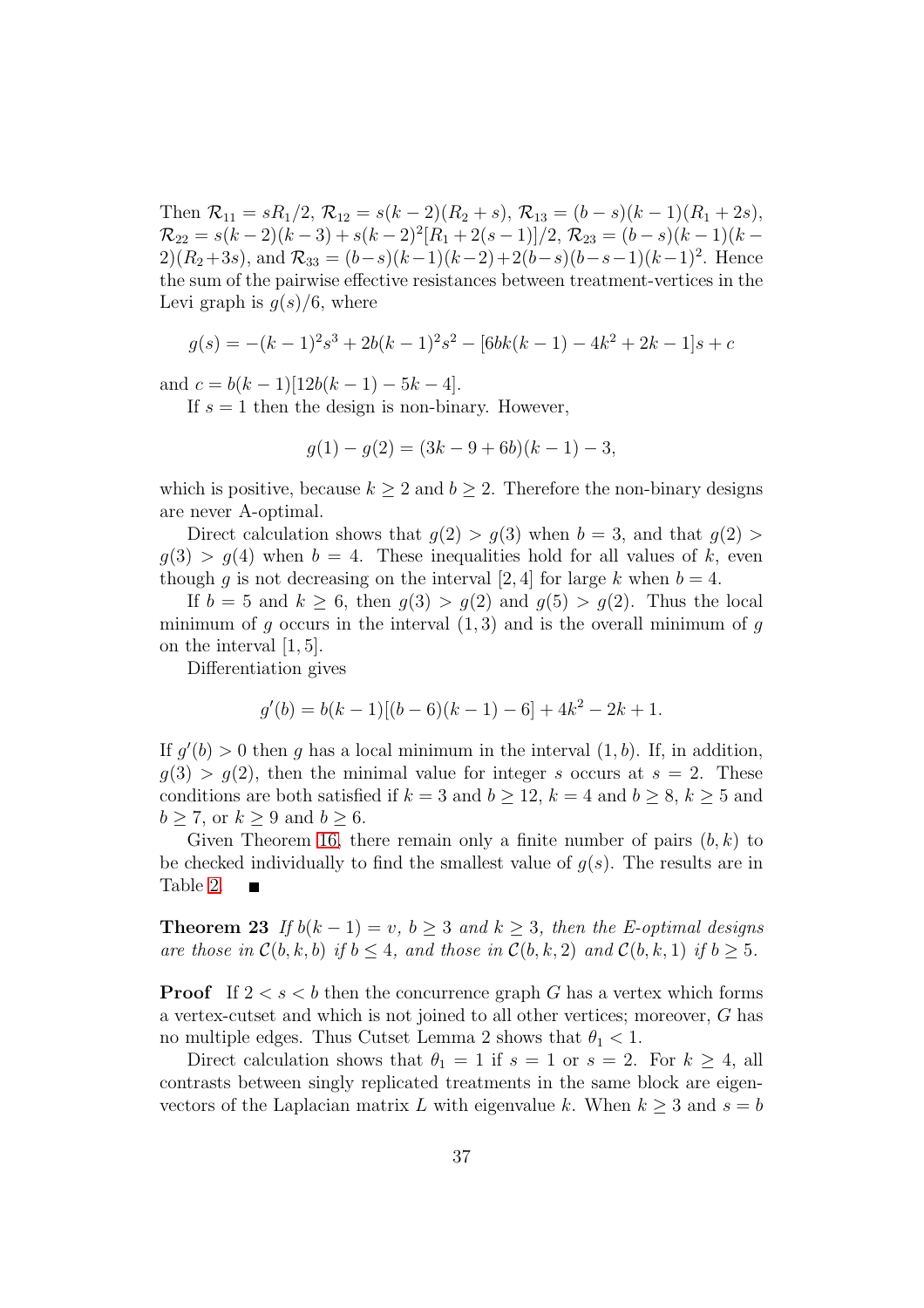the contrast between singly and doubly replicated treatments has eigenvalue  $2(k-1)$ . For  $s = b$ , a straightforward calculation shows that the remaining eigenvalues of L are

$$
k - \cos\left(\frac{2\pi n}{b}\right) \pm \sqrt{(k-1)^2 - \sin^2\left(\frac{2\pi n}{b}\right)}
$$

for  $1 \leq n \leq b-1$ . The smallest of these is

$$
k - \cos(2\pi/b) - \sqrt{(k-1^2) - \sin^2(2\pi/b)} :
$$

<span id="page-37-0"></span>this is greater than 1 if  $b = 3$  or  $b = 4$ , but less than 1 if  $k \ge 3$  and  $b \ge 5$ .

## 11 Further reading

The Laplacian matrix of a graph, and its eigenvalues, are widely used, especially in connection with network properties such as connectivity, expansion, and random walks. A good introduction to this material can be found in the textbook by Bollob´as [\[13\]](#page-39-7), especially Chapters II (electrical networks) and IX (random walks). Connection between the smallest non-zero eigenvalue and connectivity is described in surveys by de Abreu [\[1\]](#page-38-9) and by Mohar [\[42\]](#page-41-10). In this terminology, a version of Theorem [17](#page-31-0) is in [\[24\]](#page-39-8).

The basic properties of electrical networks can be found in textbooks of electrical engineering, for example Balabanian and Bickart [\[9\]](#page-38-10). A treatment connected to the multivariate Tutte polynomial appears in Sokal's survey [\[50\]](#page-41-11). Bollobás describes several approaches to the theory, including the fact (which we have not used) that the current flow minimises the power consumed in the network, and explains the interactions between electrical networks and random walks in the network. See also Deo [\[22\]](#page-39-9).

The connection with optimal design theory was discussed in detail by the authors in their survey [\[7\]](#page-38-1). Further reading on optimal design can be found in John and Williams [\[31\]](#page-40-12), Schwabe [\[47\]](#page-41-12), or Shah and Sinha [\[48\]](#page-41-3). For general principles of experimental design, see Bailey [\[5\]](#page-38-0).

Acknowledgement This chapter was written at the Isaac Newton Institute for Mathematical Sciences, Cambridge, UK, during the 2011 programme on Design and Analysis of Experiments.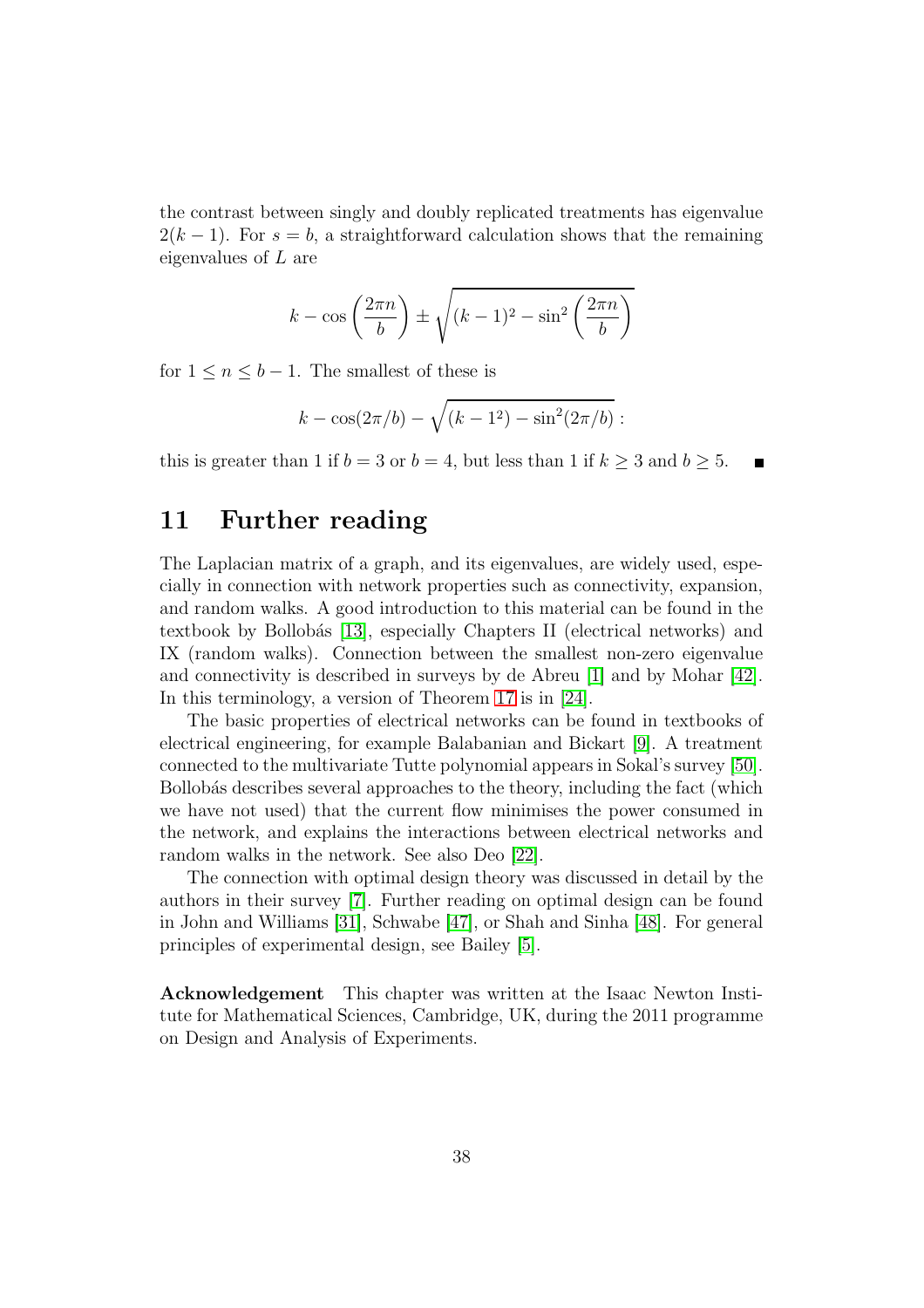## <span id="page-38-9"></span>References

- [1] Nair Maria Maia de Abreu, Old and new results on algebraic connectivity of graphs. Linear Algebra and its Applications, 423 (2007), 53–73.
- <span id="page-38-3"></span>[2] N. Alon and V. Milman,  $\lambda_1$ , isoperimetric inequalities for graphs, and superconcentrators. J. Combinatorial Theory Series B 38 (1985), 73–88.
- [3] R. A. Bailey, Association Schemes: Designed Experiments, Algebra and Combinatorics, Cambridge Studies in Advanced Mathematics 84, Cambridge University Press, Cambridge, 2004.
- <span id="page-38-2"></span><span id="page-38-0"></span>[4] R. A. Bailey, Designs for two-colour microarray experiments, Applied Statistics 56 (2007), 365–394.
- [5] R. A. Bailey, Design of Comparative Experiments. Cambridge Series in Statistical and Probabilistic Mathematics 25, Cambridge University Press, Cambridge, 2008.
- <span id="page-38-4"></span>[6] R. A. Bailey, Variance and concurrence in block designs, and distance in the corresponding graphs, Michigan Mathematical Journal, 58, (2009), 105–124.
- <span id="page-38-1"></span>[7] R. A. Bailey and Peter J. Cameron, Combinatorics of optimal designs. In Surveys in Combinatorics 2009 (ed. S. Huczynska, J. D. Mitchell and C. M. Roney-Dougal), London Math. Soc. Lecture Notes 365, Cambridge University Press 2009, pp. 19–73.
- <span id="page-38-10"></span><span id="page-38-7"></span>[8] R. A. Bailey and Alia Sajjad, Optimal inccomplete-block designs with nearly minimal replication, in preparation.
- <span id="page-38-8"></span>[9] N. Balabanian and T. A. Bickart, Electrical Network Theory, Wiley, 1969.
- [10] K. Balasubramanian and Aloke Dey, D-optimal designs with minimal and nearly minimal number of units, Journal of Statistical Planning and Inference 52 (1996), 255–262.
- <span id="page-38-6"></span>[11] R. B. Bapat and A. Dey, Optimal block designs with minimal number of observations, Statist. Probab. Lett. 11 (1991), 399–402.
- <span id="page-38-5"></span>[12] N. L. Biggs, Potential theory on distance-regular graphs, Combinatorics, Probability and Computing, 2 (1993), 107–119.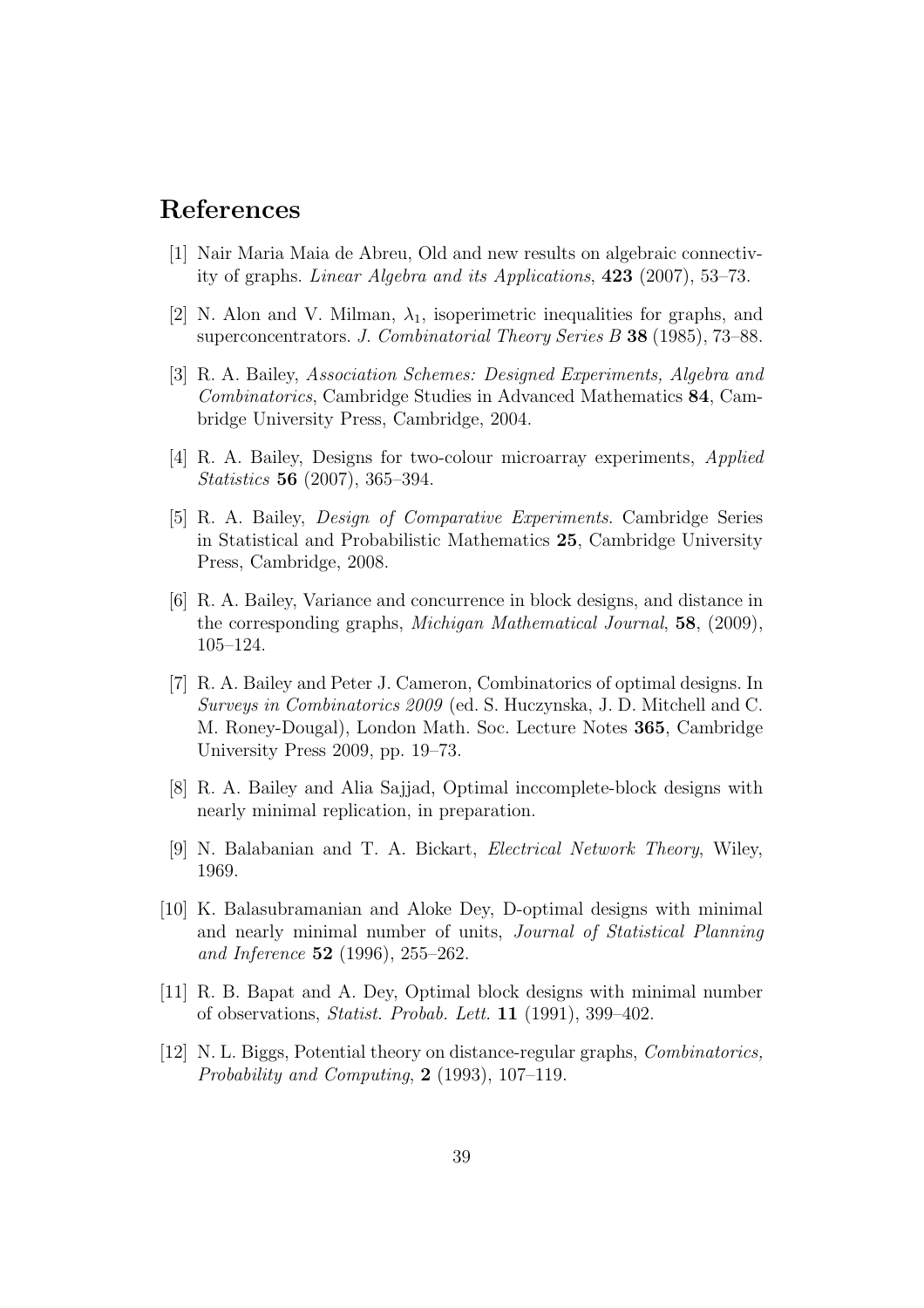- <span id="page-39-7"></span><span id="page-39-6"></span>[13] B. Bollobás, *Modern Graph Theory*. Graduate Texts in Mathematics 184, Springer, New York, 1998.
- [14] A. E. Brouwer, A. M. Cohen and A. Neumaier, Distance-Regular Graphs, Ergebnisse der Mathematik und ihrer Grenzgebiete (3), 18, Springer-Verlag, Berlin, 1989.
- <span id="page-39-3"></span>[15] Peter J. Cameron, Strongly regular graphs. In Topics in Algebraic Graph Theory (ed. L. W. Beineke and R. J. Wilson), Cambridge University Press, Cambridge, 2004, pp. 203–221.
- <span id="page-39-1"></span><span id="page-39-0"></span>[16] C.-S. Chêng, Optimality of certain asymmetrical experimental designs, Annals of Statistics 6 (1978), 1239–1261.
- [17] C.-S. Chêng, Maximizing the total number of spanning trees in a graph: two related problems in graph theory and optimum design theory, J. Combinatorial Theory Series B 31 (1981), 240–248.
- [18] C.-S. Cheng, Graph and optimum design theories—some connections and examples, Bull. Internat. Statistical Institute 49 (1) (Proceedings of the 43rd Session, Buenos Aires) (1981), 580–590.
- <span id="page-39-4"></span><span id="page-39-2"></span>[19] C.-S. Cheng, On the optimality of (M.S)-optimal designs in large systems, Sankhyā 54 (1992), 117–125.
- [20] C.-S. Cheng and R. A. Bailey, Optimality of some two-associate-class partially balanced incomplete-block designs, Annals of Statistics 19 (1991), 1667–1671.
- <span id="page-39-5"></span>[21] C.-S. Cheng, J. C. Masaro and C. S. Wong, Do nearly balanced multigraphs have more spanning trees?, J. Graph Theory 8 (1985), 342–345.
- <span id="page-39-9"></span>[22] N. Deo, Graph Theory with Applications to Engineering and Computer Science, Prentice Hall, New Delhi, 1980.
- [23] J. Dodziuk, Difference equations, isoperimetric inequality and transience of certain random walks, Trans. American Math. Soc. 284 (1984), 787– 794.
- <span id="page-39-8"></span>[24] Shaun M. Fallat, Steve Kirkland and Sukanta Pati, Maximizing algebraic connectivity over unicyclic graphs. Linear and Multilinear Algebra 3 (2003), 221–241.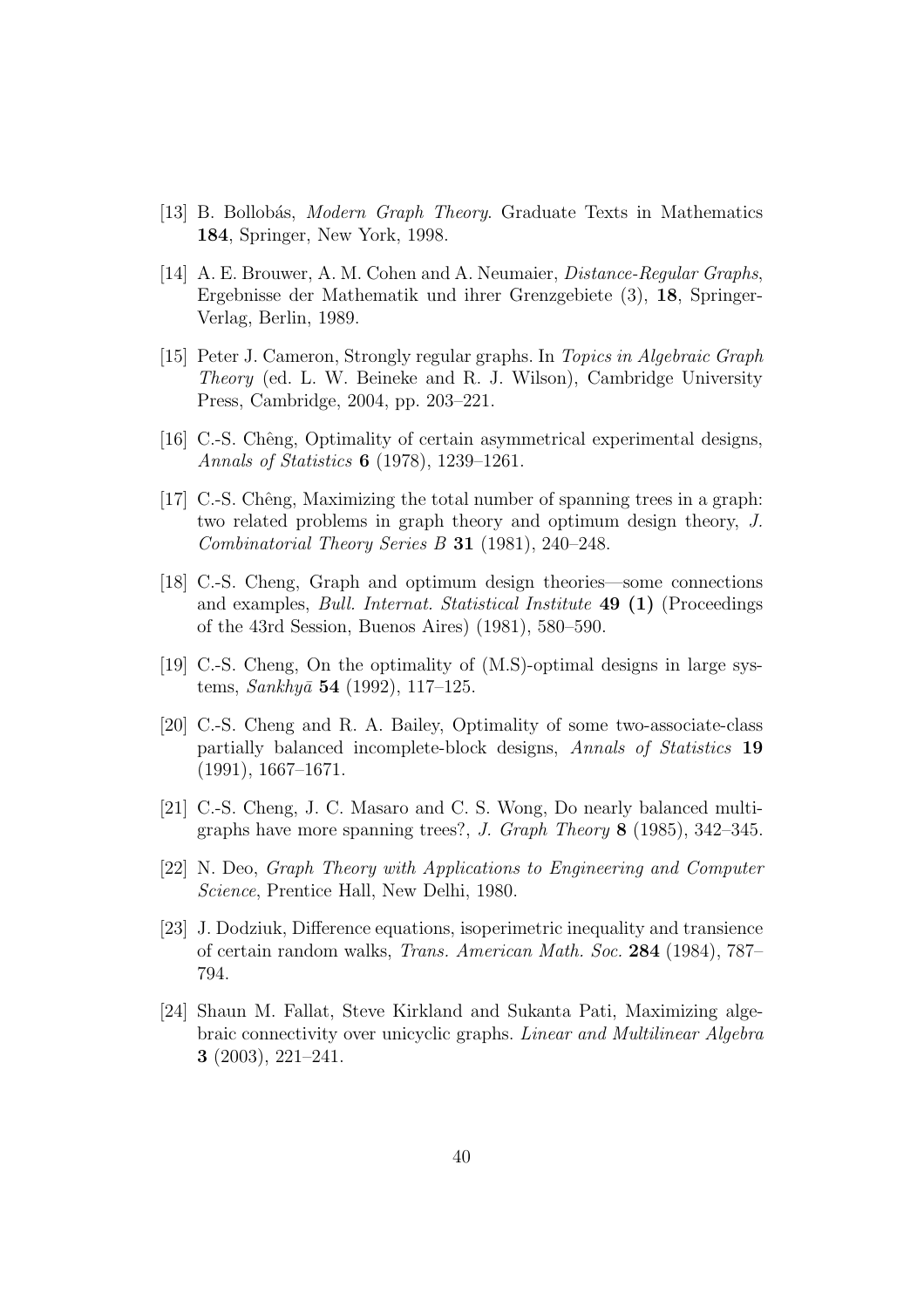- <span id="page-40-5"></span>[25] R. M. Foster, The average impedance of an electrical network, in Reissner Anniversary Volume, Contributions to Applied Mathematics (ed. J. W. Edwards), Ann Arbor, Michigan, 1948, pp. 333–340.
- <span id="page-40-3"></span>[26] N. Gaffke, *Optimale Versuchsplanung für linear Zwei-Faktor Modelle*, PhD thesis, Rheinisch-Westfälische Technische Hochschule, Aachen, 1978.
- <span id="page-40-4"></span><span id="page-40-0"></span>[27] N. Gaffke, D-optimal block designs with at most six varieties, Journal of Statistical Planning and Inference 6 (1982), 183–200.
- <span id="page-40-6"></span>[28] Radoslav Harman, Minimal efficiency of designs under the class of orthogonally invariant information criteria, Metrika 60 (2004), 137–153.
- <span id="page-40-8"></span>[29] J. A. John and T. J. Mitchell, Optimal incomplete block designs, J. Royal Statistical Soc. Series B 39 (1977), 39–43.
- <span id="page-40-12"></span>[30] J. A. John and E. R. Williams, Conjectures for optimal block designs, J. Royal Statistical Soc. Series B 44 (1982), 221–225.
- [31] J. A. John and E. R. Williams, Cyclic and Computer Generated Designs (2nd edition), Monographs on Statistics and Applied Probability 38, Chapman and Hall, London, 1995.
- <span id="page-40-10"></span><span id="page-40-7"></span>[32] J. R. Johnson and M. Walters, Optimal resistor networks, in preparation.
- [33] B. Jones and J. A. Eccleston, Exchange and interchange procedures to search for optimal designs, J. Royal Statistical Soc. Series B 42 (1980), 238–243.
- <span id="page-40-9"></span>[34] M. K. Kerr and G. A. Churchill, Experimental design for gene expression microarrays, *Biostatistics* **2** (2001), 183-201.
- <span id="page-40-1"></span>[35] J. Kiefer, Construction and optimality of generalized Youden designs. In A Survey of Statistical Design and Linear Models (ed. J. N. Srivastava), North-Holland, Amsterdam (1975), pp. 333–353.
- <span id="page-40-2"></span>[36] G. Kirchhoff, Über die Auflösung der Gleichenung, auf welche man bei der Untersuchung der linearen Verteilung galvanischer Ströme gefürht wird, Annals of Physical Chemistry **72** (1847), 497–508.
- <span id="page-40-11"></span>[37] Olaf Krafft and Martin Schaefer, A-optimal connected block designs with nearly minimal number of observations, *Journal of Statistical Plan*ning and Inference 65 (1997), 357–386.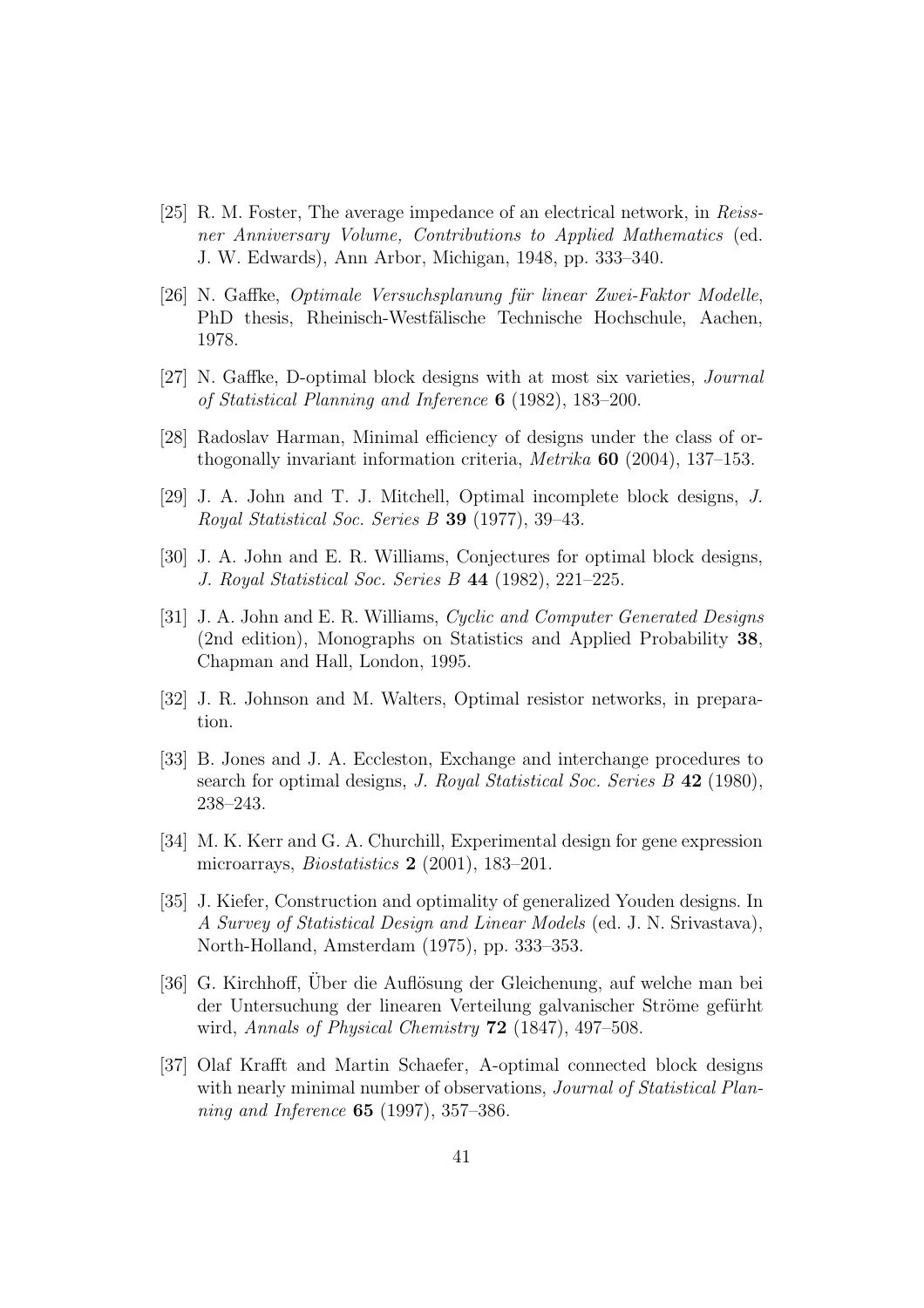- <span id="page-41-5"></span><span id="page-41-4"></span>[38] A. M. Kshirsagar, A note on incomplete block designs, Annals of Mathematical Statistics 29 (1958), 907–910.
- [39] A. H. M. M. Latif, F. Bretz and E. Brunner, Robustness considerations in selecting efficient two-color microarray designs, Bioinformatics 25 (2009), 2355–2361.
- <span id="page-41-8"></span><span id="page-41-0"></span>[40] F. W. Levi, Finite Geometrical Systems, University of Calcutta, Calcutta, 1942. iii  $+51$  pp.
- [41] N. K. Mandal, K. R. Shah and B. K. Sinha, Uncertain resources and optimal designs: problems and perspectives, Calcutta Statistical Association Bulletin 40 (1991), 267–282.
- <span id="page-41-10"></span>[42] Bojan Mohar, The Laplacian spectrum of graphs. Graph Theory, Combinatorics and Applications, Vol. 2 (Kalamazoo, MI, 1988), 871–898, Wiley-Interscience, New York, 1991.
- <span id="page-41-7"></span>[43] J. P. Morgan and S. K. Srivastav, The completely symmetric designs with blocksize three, *J. Statistical Planning and Inference* **106** (2002), 21–30.
- <span id="page-41-2"></span><span id="page-41-1"></span>[44] H. D. Patterson and E. R. Williams, Some theoretical results on general block designs, Congressus Numerantium 15 (1976), 489–496.
- [45] R. M. Pringle and A. A. Rayner, Generalized Inverse Matrices with Applications to Statistics, Griffin's Statistical Monographs and Courses, 28, Griffin, London, 1971.
- <span id="page-41-12"></span><span id="page-41-9"></span>[46] Alia Sajjad, Optimality in sparse block designs, PhD thesis, Quaid-i-Azam University, Islamabad, 2011.
- <span id="page-41-3"></span>[47] R. Schwabe, Optimum Designs for Multi-Factor Models, Lecture Notes in Statistics 113, Springer, New York, 1996.
- <span id="page-41-6"></span>[48] K. R. Shah and B. K. Sinha, Theory of Optimal Designs, Lecture Notes in Statistics 54, Springer-Verlag, New York, 1989.
- <span id="page-41-11"></span>[49] L. W. Shapiro, An electrical lemma, Math. Magazine 60 (1987) 36–38.
- [50] Alan D. Sokal, The multivariate Tutte polynomial (alias Potts model) for graphs and matroids. Surveys in Combinatorics 2005 (ed. B. S. Webb), London Mathematical Society Lecture Notes 327, Cambridge University Press, 2005, pp. 173–226.